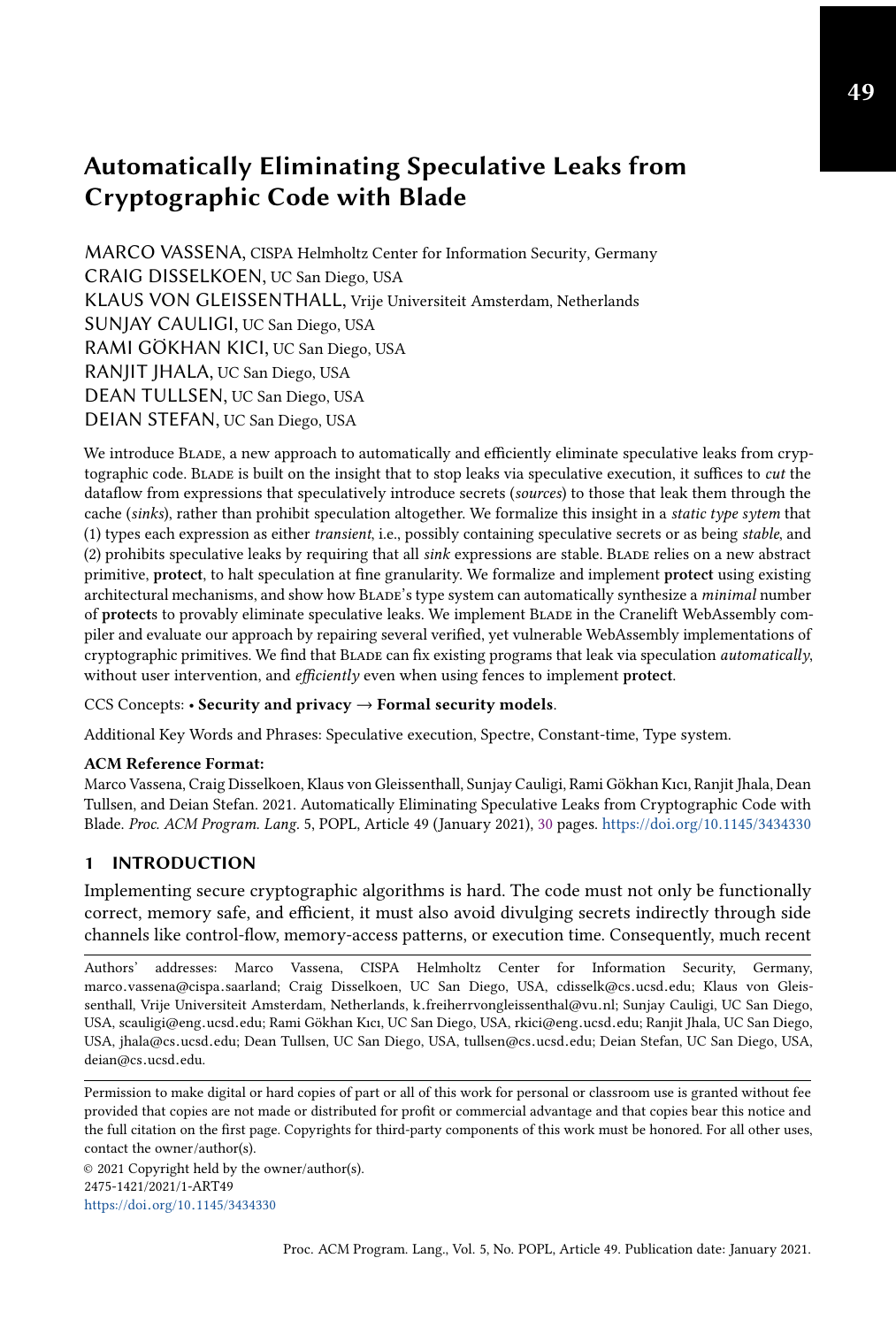work focuses on how to ensure implementations do not leak secrets e.g., via type systems [\[Cauligi](#page-27-0) [et al.](#page-27-0) [2019;](#page-27-0) [Watt et al.](#page-29-1) [2019\]](#page-29-1), verification [\[Almeida et al.](#page-27-1) [2016;](#page-27-1) [Protzenko et al.](#page-28-0) [2019\]](#page-28-0), and program transformations [\[Barthe et al.](#page-27-2) [2019\]](#page-27-2).

Unfortunately, these efforts can be foiled by speculative execution. Even if secrets are closely controlled via guards and access checks, the processor can simply ignore these checks when executing speculatively. This, in turn, can be exploited by an attacker to leak protected secrets.

In principle, memory fences block speculation, and hence, offer a way to recover the original security guarantees. In practice, however, fences pose a dilemma. Programmers can restore security by conservatively inserting fences after every load (e.g., using Microsoft's Visual Studio compiler pass [\[Donenfeld](#page-27-3) [2020\]](#page-27-3)), but at huge performance costs. Alternatively, they can rely on heuristic approaches for inserting fences [\[Wang et al.](#page-29-2) [2018\]](#page-29-2), but forgo guarantees about the absence of side-channels. Since missing even one fence can allow an attacker to leak any secret from the address space, secure runtime systems—in particular, browsers like Chrome and Firefox—take yet another approach and isolate secrets from untrusted code in different processes to avoid the risk altogether [\[Blog](#page-27-4) [2010;](#page-27-4) [Mozilla Wiki](#page-28-1) [2018\]](#page-28-1). Unfortunately, the engineering effort of such a multi-process redesign is huge—e.g., Chrome's redesign took five years and roughly 450K lines of code changes [\[Reis et al.](#page-28-2) [2019\]](#page-28-2).

In this paper, we introduce BLADE, a new, fully automatic approach to provably and efficiently eliminate speculation-based leakage from constant-time cryptographic code. BLADE is based on the key insight that to prevent leaking data via speculative execution, it is not necessary to stop all speculation. Instead, it suffices to cut the data flow from expressions (sources) that could speculatively introduce secrets to those that leak them through the cache (sinks). We develop this insight into an automatic enforcement algorithm via four contributions.

A JIT-Step Semantics for Speculation. A key aim of BLADE is to enable source-level reasoning about the absence of speculation-based information leaks. This is crucial to let the source-level type system use control- and data-flow information to optimally prevent leaks. High-level reasoning requires a source-level semantic model of speculation which has, so far, proven to be challenging as the effects of speculation manifest at the very low machine-level: e.g., as branch-prediction affects the streams of low-level instructions that are fetched and (speculatively) executed. We address this challenge with our first contribution: a JIT-step semantics for a high-level While language that lets us reconcile the tension between high-level reasoning and low-level speculation. These semantics translate high-level commands to low-level machine instructions in a just-in-time (JIT) fashion, whilst tracking control-flow predictions at branch points and modeling the speculative execution path of the program as well as the "paths not taken" as stacks of high-level commands.

Our low-level instructions are inspired by a previous formal model of a speculative and out-oforder processor [\[Cauligi et al.](#page-27-5) [2020\]](#page-27-5), and let us model the essence of speculation-based attacks—in particular Spectre-PHT [\[Canella et al.](#page-27-6) [2019;](#page-27-6) [Kiriansky and Waldspurger](#page-28-3) [2018;](#page-28-3) [Kocher et al.](#page-28-4) [2019\]](#page-28-4)—by modeling precisely how speculation can occur and what an attacker can observe via speculation (§ [3\)](#page-7-0). To prevent leakage, we propose and formalize the semantics of an abstract primitive called protect that embodies several hardware mechanisms proposed in recent work [\[Taram et al.](#page-28-5) [2019;](#page-28-5) [Yu et al.](#page-29-3) [2019\]](#page-29-3). Crucially, and in contrast to a regular fence which stops all speculation, protect only stops speculation for a given *variable*. For example  $x :=$ **protect**(*e*) ensures that the value of *e* is assigned to  $x$  only after  $e$  has been assigned its stable, non-speculative value. Though we encourage hardware vendors to implement protect in future processors, for backwards compatibility, we implement and evaluate two versions of protect on existing hardware—one using fences, another using speculative load hardening (SLH) [\[Carruth](#page-27-7) [2019\]](#page-27-7).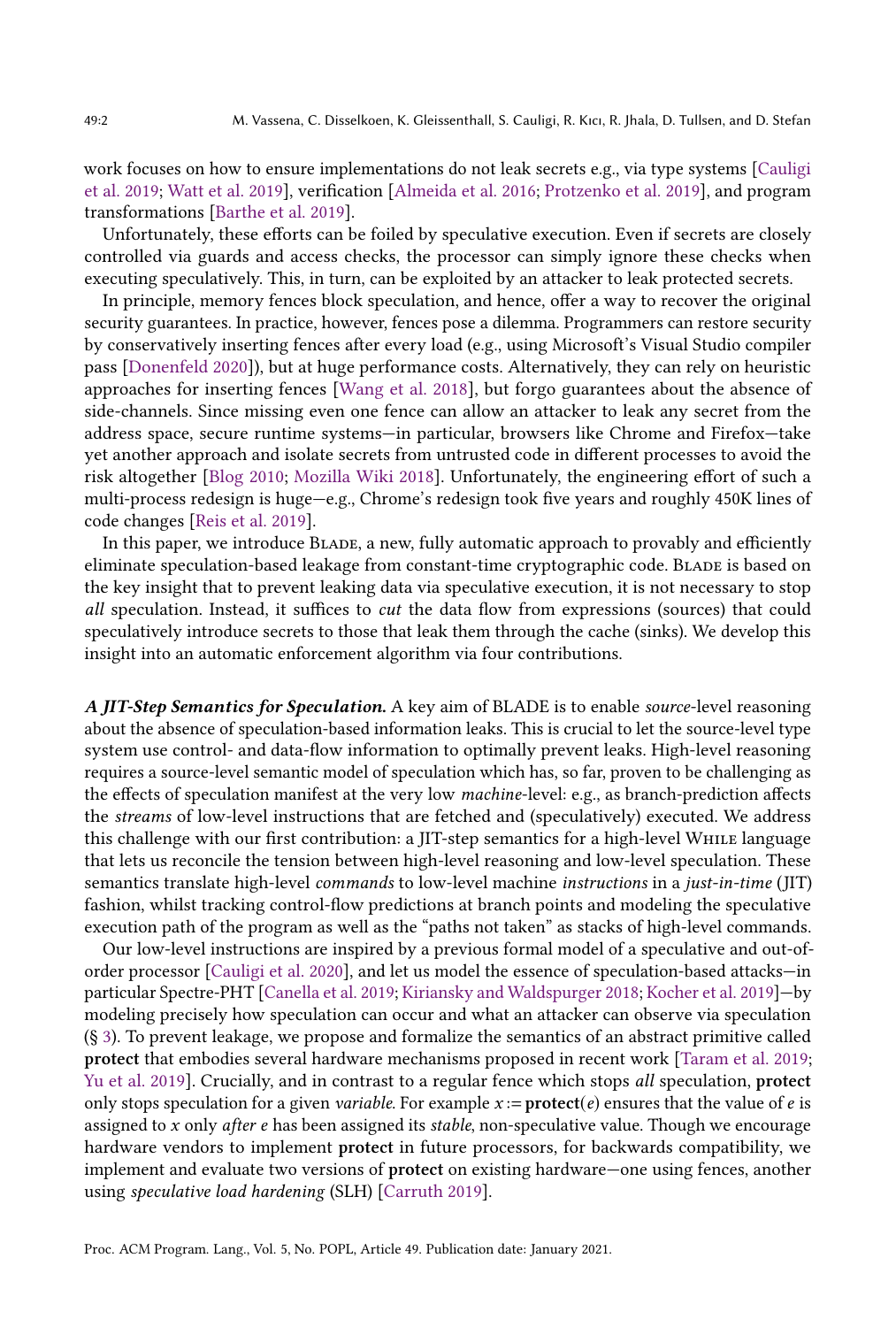A Type System for Speculation. Our second contribution is an approach to conservatively approximating the dynamic semantics of speculation via a static type sytem that types each expression as either transient  $(T)$ , i.e., expressions that *may* contain speculative secrets, or stable  $(S)$ , i.e., those that cannot  $(\S 4.1)$  $(\S 4.1)$ . Our system prohibits speculative leaks by requiring that all sink expressions that can influence intrinsic attacker visible behavior (e.g., cache addresses) are typed as stable. The type system does not rely on user-provided security annotations to identify sensitive sources and public sinks. Instead, we conservatively reject programs that exhibit any flow of information from transient sources to stable sinks. This, in turn, allows us to automatically identify speculative vulnerabilities in existing cryptographic code (where secrets are not explicitly annotated). We connect the static and dynamic semantics by proving that well-typed constant-time programs are secure, i.e., they are also speculative constant-time [\[Cauligi et al.](#page-27-5) [2020\]](#page-27-5) (§ [5\)](#page-19-0). This result extends the pre-existing guarantees about sequential constant-time execution of verified cryptographic code to our speculative execution model.

Automatic Protection. Existing programs that are free of protect statements are likely insecure under speculation (see Section [7](#page-22-0) and [\[Cauligi et al.](#page-27-5) [2020\]](#page-27-5)) and will be rejected by our type system. Thus, our third contribution is an algorithm that finds potential speculative leaks and automatically synthesizes a *minimal* number of **protect** statements to ensure that the program is speculatively constant-time  $(\S 4.2)$  $(\S 4.2)$ . To this end, we extend the type checker to construct a *def-use graph* that captures the data-flow between program expressions. The presence of a path from transient sources to stable sinks in the graph indicates a potential speculative leak in the program. To repair the program, we only need to identify a cut-set, a set of variables whose removal eliminates all the leaky paths in the graph. We show that inserting a protect statement for each variable in a cut-set suffices to yield a program that is well-typed, and hence, secure with respect to speculation. Finding such cuts is an instance of the classic Max-Flow/Min-Cut problem, so existing polynomial time algorithms let us efficiently synthesize protect statements that resolve the dilemma of enforcing security with minimal number of protections.

BLADE Tool. Our final contribution is an automatic push-button tool, BLADE, which eliminates potential speculative leaks using this min-cut algorithm. Blade extends the Cranelift compiler [\[Byte](#page-27-8)[code Alliance](#page-27-8) [2020\]](#page-27-8), which compiles WebAssembly (Wasm) to x86 machine code; thus, BLADE operates on programs expressed in Wasm. However, operating on Wasm is not fundamental to our approach—we believe that Blade's techniques can be applied to other programming languages and bytecodes.

We evaluate Blade by repairing verified yet vulnerable (to transient execution attacks) constanttime cryptographic primitives from Constant-time Wasm (CT-Wasm) [\[Watt et al.](#page-29-1) [2019\]](#page-29-1) and HACL\* [\[Zinzindohoué et al.](#page-29-4) [2017\]](#page-29-4) (§ [7\)](#page-22-0). Compared to existing fully automatic speculative mitigation approaches (as notably implemented in Clang), Blade inserts an order of magnitude fewer protections (fences or SLH masks). Blade's fence-based implementation imposes modest performance overheads: (geometric mean) 5.0% performance overhead on our benchmarks to defend from Spectre v1, or 15.3% overhead to also defend from Spectre v1.1. Both results are significant gains over current solutions. Our fence-free implementation, which automatically inserts SLH masks, is faster in the Spectre v1 case—geometric mean 1.7% overhead—but slower when including Spectre v1.1 protections, imposing 26.6% overhead.

# 2 OVERVIEW

This section gives a brief overview of the kinds of speculative leaks that BLADE identifies and how it repairs such programs by careful placement of protect statements. We then describe how BLADE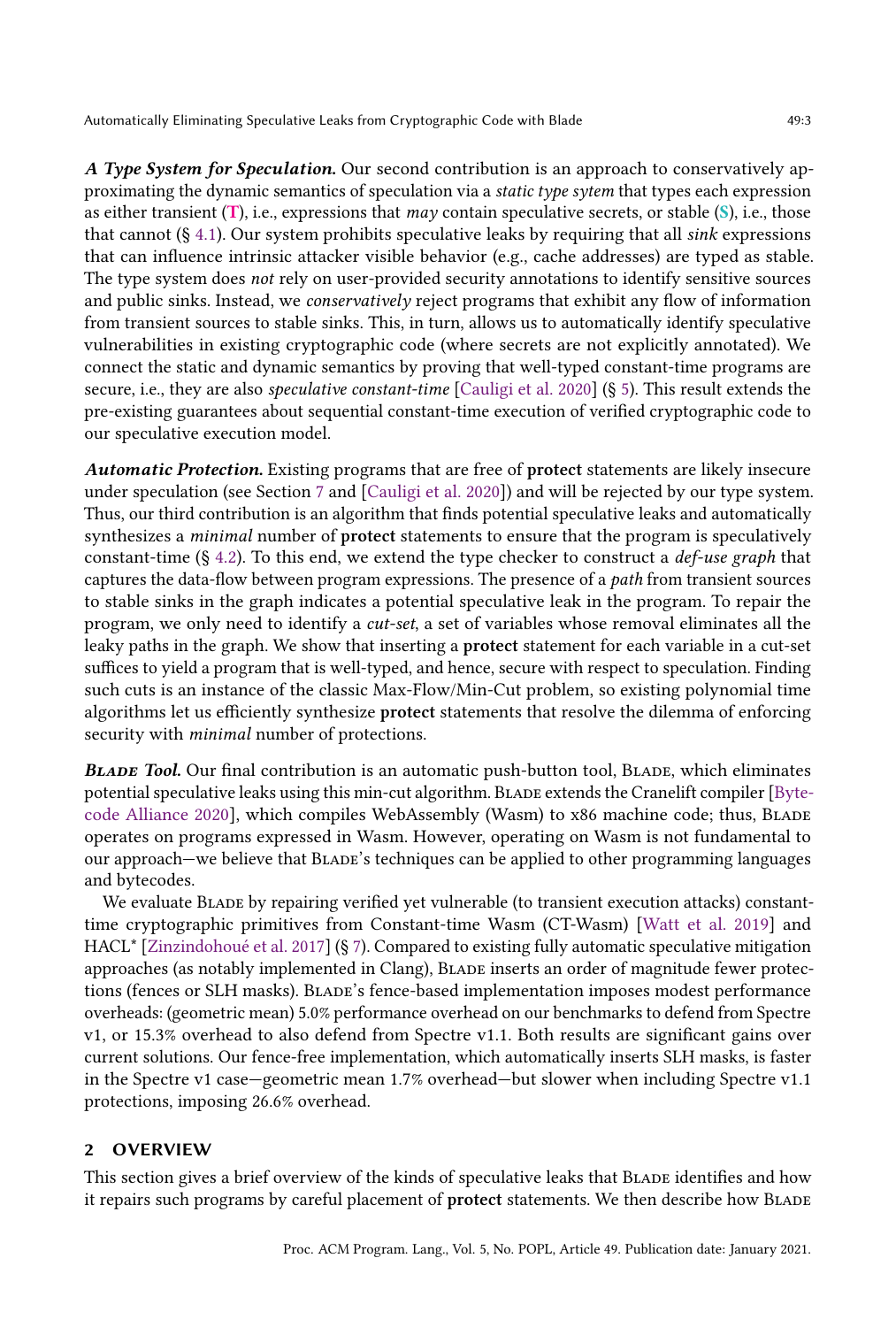```
1 void SHA2_update_last(int *input_len, ...)
2 {
3 if (! valid(input_len)) { return; } // Input validation
4 int len = protect(*input_len); // Can speculatively read secret data
5
6 int *dst3 = len + base; // Secret-tainted address
 7 ...
8 *dst3 = pad; // Secret-dependent memory access
9 ...
10 for (i = 0; i < len + ...) // Secret-dependent branch
11 dst2[i] = 0;12 ...
13 }
```
<span id="page-3-5"></span>Fig. 1. Code fragment adapted from the HACL\* SHA2 implementation, containing two potential speculative execution vulnerabilities: one through the data cache by writing memory at a secret-tainted address, and one through the instruction cache via a secret-tainted control-flow dependency. The patch computed by Blade is shown in green.

(1) automatically repairs existing programs using our minimal protect inference algorithm and (2) proves that the repairs are correct using our transient-flow type system.

# <span id="page-3-6"></span>2.1 Two Kinds of Speculative Leaks

Figure [1](#page-3-0) shows a code fragment of the SHA2\_update\_last function, a core piece of the SHA2 cryptographic hash function implementation, adapted (to simplify exposition) from the HACL\* library. This function takes as input a pointer input\_len, validates the input (line [3\)](#page-3-1), loads from memory the public length of the hash (line [4,](#page-3-2) ignore **protect** for now), calculates a target address dst3 (line [6\)](#page-3-3), and pads the buffer pointed to by dst3 (line [8\)](#page-3-4). Later, it uses len to determine the number of initialization rounds in the condition of the for-loop on line [10.](#page-3-5)

Leaking Through a Memory Write. During normal, sequential execution this code is not a problem: the function validates the input to prevent classic buffer-overflow vulnerabilities. However, during speculation, an attacker can exploit this function to leak sensitive data. To do this, the attacker first has to mistrain the branch predictor to predict the next input to be valid. Since input\_len is a function parameter, the attacker can do this by, e.g., calling the function repeatedly with legitimate addresses. After mistraining the branch predictor this way, the attacker manipulates input\_len to point to an address containing secret data and calls the function again, this time with an invalid pointer. As a result of the mistraining, the branch predictor causes the processor to skip validation and load the secret into len, which in turn is used to calculate pointer dst3. The location pointed to by dst3 is then written on line [8,](#page-3-4) leaking the secret data. Even though pointer dst3 is invalid and the subsequent write will not be visible at the program level (the processor disregards it), the side-effects of the memory access persist in the cache and therefore become visible to the attacker. In particular, the attacker can extract the target address—and thereby the secret—using cache timing measurements [\[Ge et al.](#page-27-9) [2018\]](#page-27-9).

Leaking Through a Control-Flow Dependency. The code in Figure [1](#page-3-0) contains a second potential speculative vulnerability, which leaks secrets through a control-flow dependency instead of a memory access. To exploit this vulnerability, the attacker can similarly manipulate the pointer input\_len to point to a secret after mistraining the branch predictor to skip validation. But instead of leaking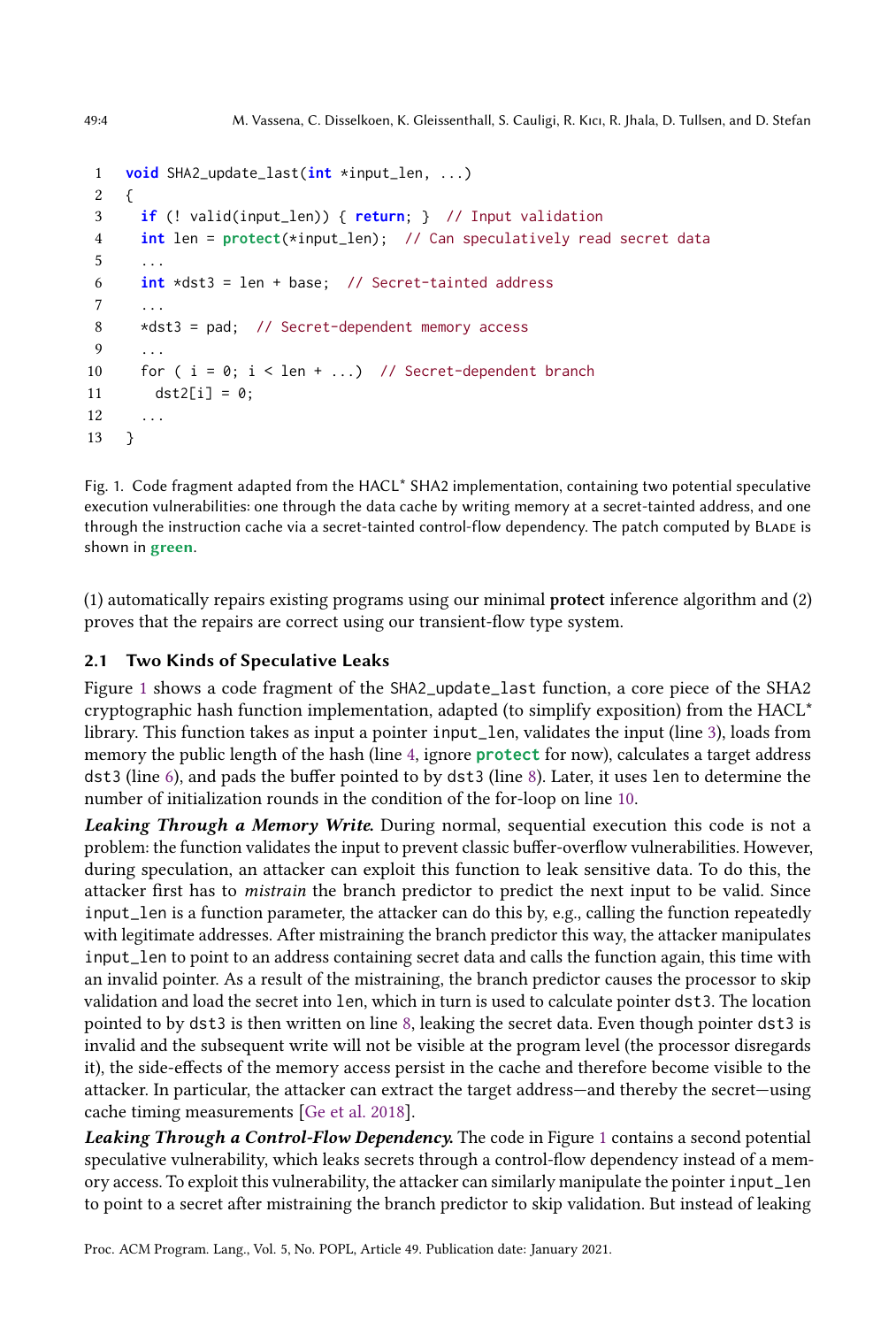the secret directly through the data cache, the attacker can leak the value *indirectly* through a control-flow dependency: in this case, the secret determines how often the initialization loop (line [10\)](#page-3-5) is executed during speculation. The attacker can then infer the value of the secret from a timing attack on the instruction cache or (much more easily) on iteration-dependent lines of the data cache.

#### 2.2 Eliminating Speculative Leaks

Preventing the Leak using Memory Fences. Since these leaks exploit the fact that input validation is speculatively skipped, we can prevent them by making sure that dangerous operations such as the write on line [8](#page-3-4) or the loop condition check on line [10](#page-3-5) are not executed until the input has been validated. [Intel](#page-27-10) [\[2018a\]](#page-27-10), [AMD](#page-27-11) [\[2018\]](#page-27-11), and others [\[Donenfeld](#page-27-3) [2020;](#page-27-3) [Pardoe](#page-28-6) [2018\]](#page-28-6) recommend doing this by inserting a speculation barrier after critical validation check-points. This would place a memory fence after line 3, but anywhere between lines 3 and 8 would work. This fence would stop speculation over the fence: statements after the fence will not be executed until all statements up to the fence (including input validation) executed. While fences can prevent leaks, using fences as such is more restrictive than necessary—they stop speculative execution of all following instructions, not only of the instructions that leak—and thus incur a high performance cost [\[Taram et al.](#page-28-5) [2019;](#page-28-5) [Tkachenko](#page-28-7) [2018\]](#page-28-7).

Preventing the Leak Efficiently. We do not need to stop all speculation to prevent leaks. Instead, we only need to ensure that potentially secret data, when read speculatively, cannot be leaked. To this end, we propose an alternative way to stop speculation from reaching the operations on line [8](#page-3-4) and line [10,](#page-3-5) through a new primitive called protect. Rather than eliminate all speculation, protect only stops speculation along a particular data-path. We use protect to patch the program on line [4.](#page-3-2) Instead of assigning the value len directly from the result of the load, the memory load is guarded by a protect statement. This ensures that the value assigned to len is always guaranteed to use the input\_len pointer's final, nonspeculative value. This single protect statement on line [4](#page-3-2) is sufficient to fix both of the speculative leaks described in Section [2.1—](#page-3-6)it prevents any speculative, secret data from reaching lines [8](#page-3-4) or [10](#page-3-5) where it could be leaked to the attacker.

Implementation of protect. Our protect primitive provides an abstract interface for fine grained control of speculation. This allows us to eliminate speculation-based leaks precisely and only when needed. However, whether protect can eliminate leaks with tolerable runtime overhead depends on its concrete implementation. We consider and formalize two implementations: an ideal implementation and one we can implement on today's hardware.

To have fine grain control of speculation, protect must be implemented in *hardware* and exposed as part of the ISA. Though existing processors provide only coarse grained control over speculation through memory fence instructions, this might change in the future. For example, recently proposed microprocessor designs [\[Taram et al.](#page-28-5) [2019;](#page-28-5) [Yu et al.](#page-29-3) [2019\]](#page-29-3) provide new hardware mechanisms to control speculation, in particular to restrict targeted types of speculation while allowing other speculation to proceed: this suggests that protect could be implemented efficiently in hardware in the future.

Even if future processors implement protect, we still need to address Spectre attacks on existing hardware. Hence, we formalize and implement protect in *software*, building on recent Spectre attack mitigations [\[Schwarz et al.](#page-28-8) [2020\]](#page-28-8). Specifically, we propose a self-contained approach inspired by Clang's Speculative Load Hardening (SLH) [\[Carruth](#page-27-7) [2019\]](#page-27-7). At a high level, Clang's SLH stalls speculative load instructions in a conditional block by inserting artificial data-dependencies between loaded addresses and the value of the condition. This ensures that the load is not executed before the branch condition is resolved. Unfortunately, this approach unnecessarily stalls all non-constant conditional load instructions, regardless of whether they can influence a subsequent load and thus can actually cause speculative data leaks. Furthermore, this approach is unsound—it can also miss some speculative leaks, e.g., if a load instruction is not in the same conditional block that validates its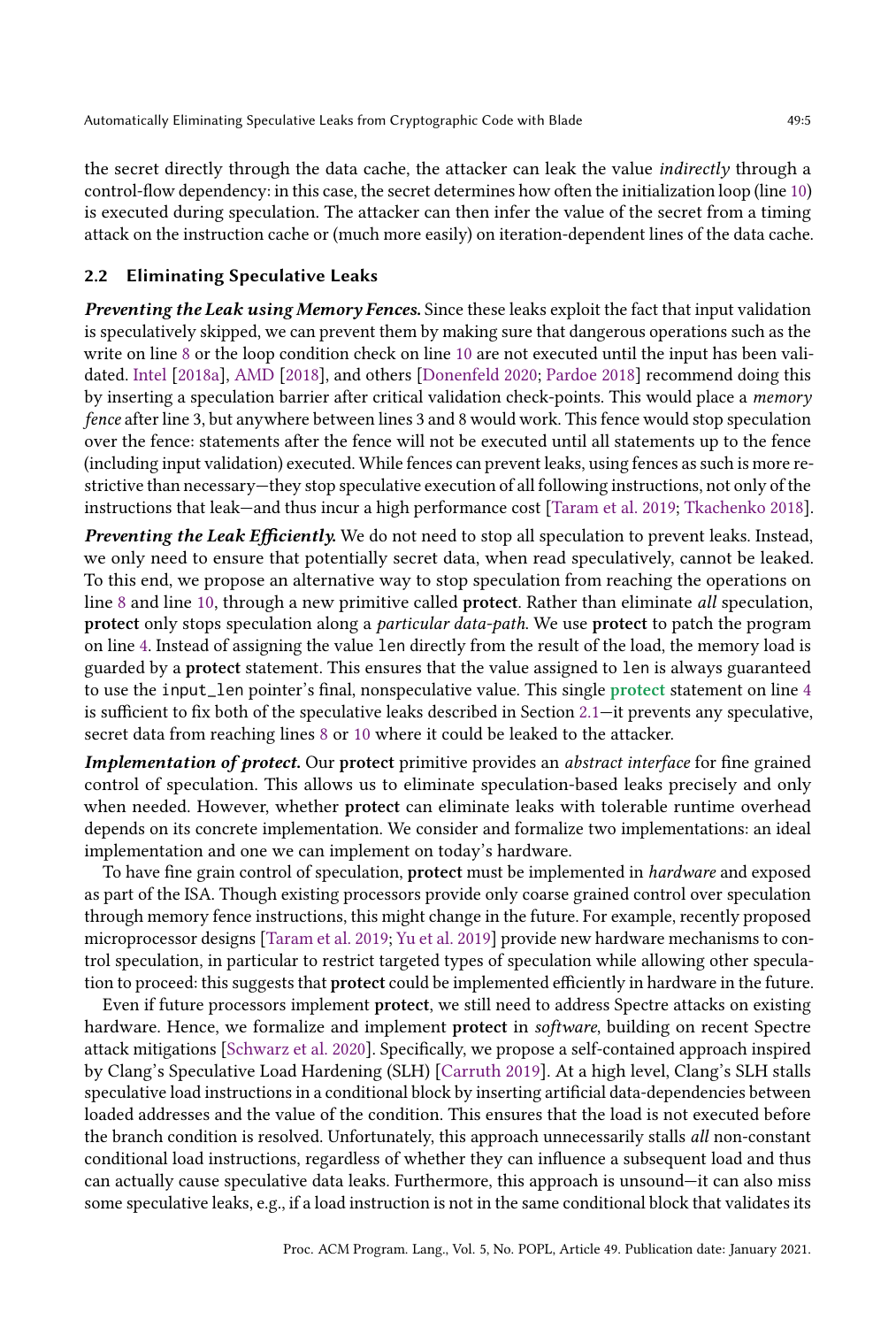<span id="page-5-0"></span>

| EXAMPLE       | EXAMPLE PATCHED                    |
|---------------|------------------------------------|
| $x := a[i_1]$ | $x :=$ protect(a i <sub>1</sub>  ) |
| $v := a[i_2]$ | $y :=$ <b>protect</b> $(a[i_2])$   |
| $z := x + y$  | $z :=$ protect $(x + y)$           |
| $w := b[z]$   | $w := b z $                        |

<span id="page-5-1"></span>Fig. 2. Running example. Program Example is shown on the left and the patched program is shown on the right. The orange patch is sub-optimal because it requires more protect statements than the optimal green patch.



Fig. 3. Subset of the def-use graph of Example. The dashed lines identify two valid choices of cut-sets. The left cut requires removing two nodes and thus inserting two protect statements. The right cut shows a minimal solution, which only requires removing a single node.

address (like the code in Figure [1\)](#page-3-0). In contrast to Clang, our approach applies SLH selectively, only to individual load instructions whose result flows to an instruction which might leak, and precisely, by using accurate bounds-check conditions to ensure that only data from valid addresses can be loaded.

#### 2.3 Automatically Repairing Speculative Leaks via protect-Inference

Blade automatically finds potential speculative leaks and synthesizes a minimal number of protect statements to eliminate the leaks. We illustrate this process using the simple program Example in Figure [2](#page-5-0) as a running example. The program reads two values from an array ( $x := a[i_1]$  and  $y := a[i_2]$ , adds them  $(z = x + y)$ , and indexes another array with the result  $(w := b[z])$ . This program is written using our formal calculus in which all array operations are implicitly bounds-checked and thus no explicit validation code is needed.

Like the SHA2 example from Figure [1,](#page-3-0) Example contains a speculative execution vulnerability: the speculative array reads could bypass their bounds checks and so  $x$  and  $y$  can contain transient secrets (i.e., secrets introduced by misprediction). This secret data then flows to z, and finally leaks through the data cache when reading  $b[z]$ .

Def-Use Graph. To secure the program, we need to cut the dataflow between the array reads which could introduce transient secret values into the program, and the index in the array read where they are leaked through the cache. For this, we first build a *def-use graph* whose nodes and directed edges capture the data dependencies between the expressions and variables of a program. For example, consider (a subset of) the def-use graph of program Example in Figure [3.](#page-5-1) In the graph, the edge  $x \to x + y$  indicates that x is used to compute  $x + y$ . To track how transient values propagate in the def-use graph, we extend the graph with the special node T, which represents the *source* of *transient* values of the program. Since reading memory creates transient values, we connect the T node to all nodes containing expressions that explicitly read memory, e.g.,  $T \rightarrow a[i_1]$ . Following the data dependencies along the edges of the def-use graph, we can see that node  $T$  is transitively connected to node z, which indicates that z can contain transient data at runtime. To detect insecure uses of transient values, we then extend the graph with the special node S, which represents the sink of stable (i.e., non-transient) values of a program. Intuitively, this node draws all the values of a program that must be stable to avoid transient execution attacks. Therefore, we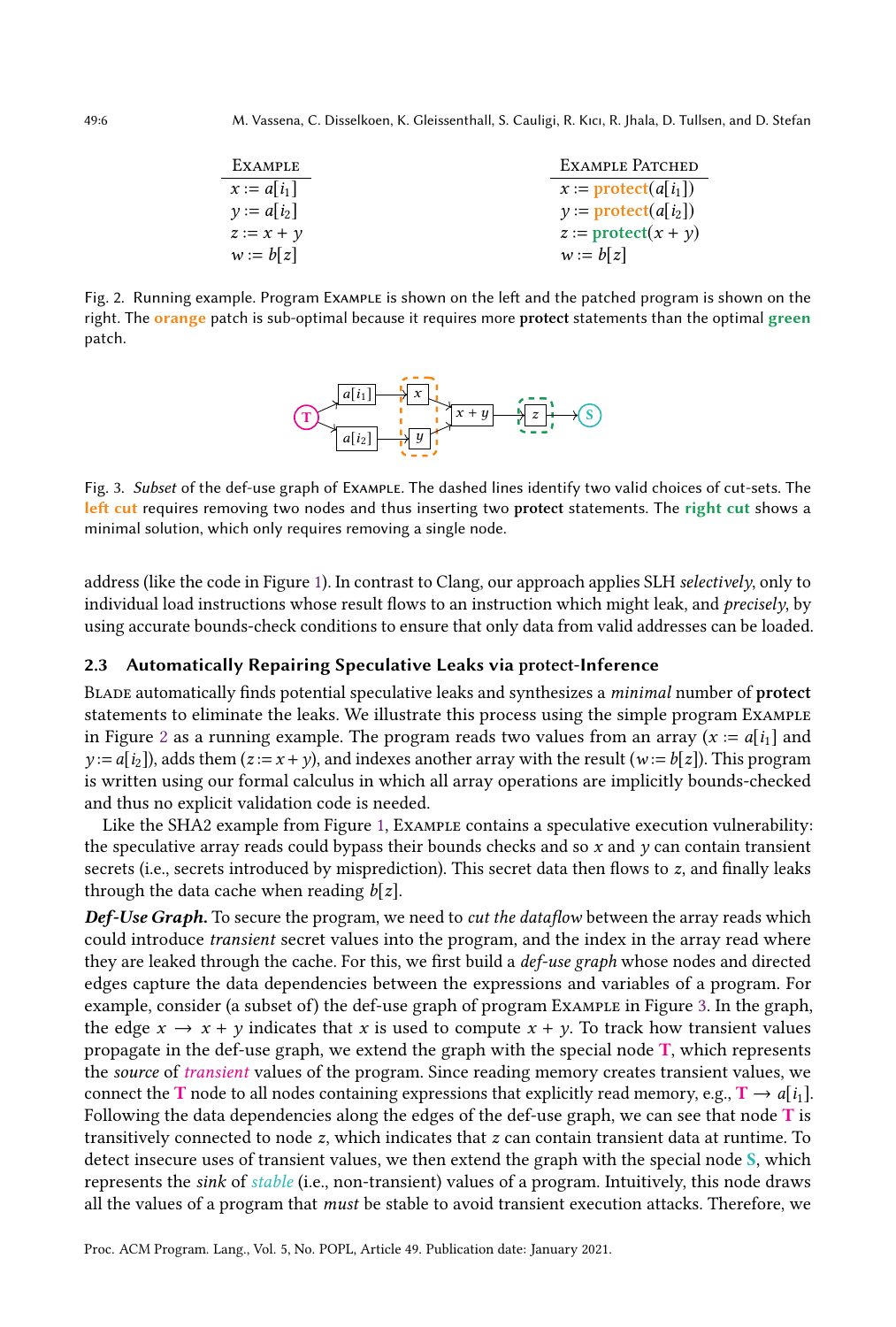connect all expression used as array indices in the program to the S node, e.g.,  $z \rightarrow S$ . The fact that the graph in Figure [3](#page-5-1) contains a path from  $T$  to  $S$  indicates that transient data flows through data dependencies into (what should be) a stable index expression and thus the program may be leaky.

**Cutting the Dataflow.** In order to make the program safe, we need to *cut* the data-flow between T and S by introducing protect statements. This problem can be equivalently restated as follows: find a cut-set, i.e., a set of variables, such that removing the variables from the graph eliminates all paths from T to S. Each choice of cut-set defines a way to repair the program: simply add a protect statement for each variable in the set. Figure [3](#page-5-1) contains two choices of cut-sets, shown as dashed lines. The cut-set on the left requires two protect statements, for variables  $x$  and  $y$  respectively, corresponding to the **orange** patch in Figure [2.](#page-5-0) The cut-set on the right is *minimal*, it requires only a single protect, for variable  $z$ , and corresponds to the green patch in Figure [2.](#page-5-0) Intuitively, minimal cut-sets result in patches that introduce as few protects as needed and therefore allow more speculation. Luckily, the problem of finding a minimal cut-set is an instance of the classic Min-Cut/Max-Flow problem, which can be solved using efficient, polynomial-time algorithms [\[Ford](#page-27-12) [and Fulkerson](#page-27-12) [2010\]](#page-27-12). For simplicity, Blade adopts a uniform cost model and therefore synthesizes patches that contain a minimal number of protect statements, regardless of their position in the code and how many times they can be executed. Though our evaluation shows that even this simple model imposes modest overheads ([§7\)](#page-22-0), our implementation can be easily optimized by considering additional criteria when searching for a minimal cut set, with further performance gain likely. For example, we could assign weights proportional to execution frequency, or introduce penalties for placing protect inside loops.

# 2.4 Proving Correctness via Transient-Flow Types

To ensure that we add protect statements in all the right places (without formally verifying our repair algorithm), we use a type system to prove that patched programs are secure, i.e., they satisfy a semantic security condition. The type system simplifies the security analysis—we can reason about program execution directly rather than through generic flows of information in the def-use graph. Moreover, restricting the security analysis to the type system makes the security proofs independent of the specific algorithm used to compute the program repairs (e.g., the Max-Flow/Min-Cut algorithm). As long as the repaired program type checks, Blade's formal guarantees hold. To show that the patches obtained from cutting the def-use graph of a given program are correct (i.e., they make the program well-typed), our transient-flow type system constructs its def-use graph from the type-constraints generated during type inference.

Typing Judgement. Our type system statically assigns a transient-flow type to each variable: a variable is typed as *transient* (written as  $T$ ), if it can contain transient data (i.e., potential secrets) at runtime, and as stable (written as S), otherwise. For instance, in program Example (Fig. [3\)](#page-5-1) variables x and  $\gamma$  (and hence z) are typed as *transient* because they may temporarily contain secret data originated from speculatively reading the array out of bounds. Given a typing environment  $\Gamma$ which assigns a transient-flow type to each variable, and a command c, the type system defines a judgement  $\Gamma \vdash c$  saying that c is free of speculative execution bugs (§ [4.1\)](#page-16-0). The type system ensures that transient expressions are not used in positions that may leak their value by affecting memory reads and writes, e.g., they may not be used as array indices and in loop conditions. Additionally, it ensures that transient expressions are not written to stable variables, except via protect. For example, our type system rejects program Example because it uses transient variable z as an array index, but it accepts program EXAMPLE PATCHED in which  $z$  can be typed stable thanks to the protect statements. We say that variables whose assignment is guarded by a protect statement (like z in Example Patched) are "protected variables".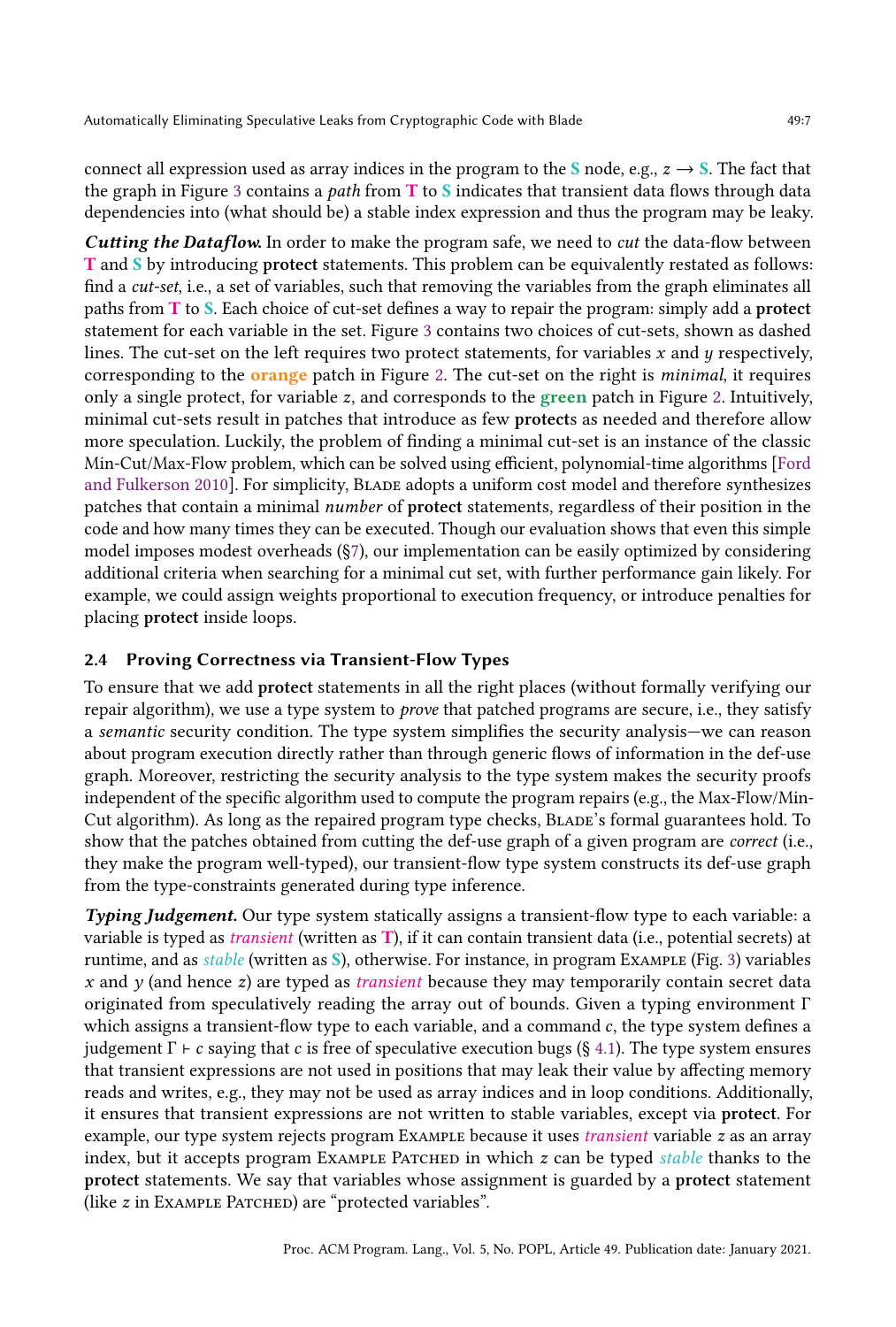To study the security guarantees of our type system, we define a JIT-step semantics for speculative execution of a high-level While language (§ [3\)](#page-7-0), which resolves the tension between source-level reasoning and machine-level speculation. We then show that our type system indeed prevents speculative execution attacks, i.e., we prove that well-typed programs remain constant-time under the speculative semantics  $(\S 5)$  $(\S 5)$ .

Type Inference. Given an input program, we construct the corresponding def-use graph by collecting the type constraints generated during type inference. Type inference is formalized by a typing-inference judgment Γ, Prot ⊢  $c \Rightarrow k$  (§ [4.2\)](#page-17-0), which extends the typing judgment from above with (1) a set of implicitly protected variables Prot (the *cut-set*), and (2) a set of type-constraints k (the *def-use graph*). Intuitively, the set Prot identifies the variables of program c that contain transient data and that must be protected (i.e., they must be made *stable* using **protect**) to avoid leaks. At a high level, type inference has 3 steps: (i) generate a set of constraints under an *initial* typing environment and protected set that allow any program to type-check, (ii) construct the def-use graph from the constraints and find a cut-set (the *final* protected set), and *(iii)* compute the *final* typing environment which types the variables in the cut-set as stable. To characterize the security of a still *unrepaired* program after type inference, we define a typing judgment  $\Gamma$ , Prot  $\vdash$  c, where unprotected variables are explicitly accounted for in the Prot set.<sup>[1](#page-7-1)</sup> Intuitively, the program is secure if we promise to insert a protect statement for each variable in Prot. To repair programs, we simply honor this promise and insert a protect statement for each variable in the protected set of the typing judgment obtained above. Once repaired, the program type checks under an *empty* protected set.

#### 2.5 Attacker Model

We delineate the extents of the security guarantees of our type system and repair algorithm by discussing the attacker model considered in this work. We assume an attacker model where the attacker runs cryptographic code, written in Wasm, on a speculative out-of-order processor; the attacker can influence how programs are speculatively executed using the branch predictor and choose the instruction execution order in the processor pipeline. The attacker can make predictions based on control-flow history and memory-access patterns similar to real, adaptive predictors. Though these predictions *can* depend on secret information in general, we assume that they are secret-independent for the constant-time programs repaired by BLADE.

We assume that the attacker can observe the effects of their actions on the cache, even if these effects are otherwise invisible at the ISA level. In particular, while programs run, the attacker can take precise timing measurements of the data- and instruction-cache with a cache-line granularity, and thus infer the value of secret data. These features allow the attacker to mount Spectre-PHT attacks [\[Kiriansky and Waldspurger](#page-28-3) [2018;](#page-28-3) [Kocher et al.](#page-28-4) [2019\]](#page-28-4) and exfiltrate data through FLUSH+RELOAD [\[Yarom and Falkner](#page-29-5) [2014\]](#page-29-5) and PRIME+PROBE [\[Tromer et al.](#page-28-9) [2010\]](#page-28-9) cache side-channel attacks. We do not consider speculative attacks that rely on the Return Stack Buffer (e.g., Spectre-RSB [\[Koruyeh et al.](#page-28-10) [2018;](#page-28-10) [Maisuradze and Rossow](#page-28-11) [2018\]](#page-28-11)), Branch Target Buffer (Spectre-BTB [\[Kocher et al.](#page-28-4) [2019\]](#page-28-4)), or Store-to-Load forwarding misprediction (Spectre-STL [\[Horn](#page-27-13) [2018\]](#page-27-13), recently reclassified as a Meltdown attack [\[Moghimi et al.](#page-28-12) [2020\]](#page-28-12)). We similarly do not consider Meltdown attacks [\[Lipp et al.](#page-28-13) [2018\]](#page-28-13) or attacks that do not use the cache to exfiltrate data, e.g., port contention (SMoTherSpectre [\[Bhattacharyya et al.](#page-27-14) [2019\]](#page-27-14)).

# <span id="page-7-0"></span>3 A JIT-STEP SEMANTICS FOR SPECULATION

We now formalize the concepts discussed in the overview, presenting a semantics in this section and a type system in Section [4.](#page-15-0) Our semantics are explicitly conservative and abstract, i.e., they only

<span id="page-7-1"></span><sup>&</sup>lt;sup>1</sup>The judgment  $\Gamma \vdash c$  is just a short-hand for  $\Gamma$ ,  $\varnothing \vdash c$ .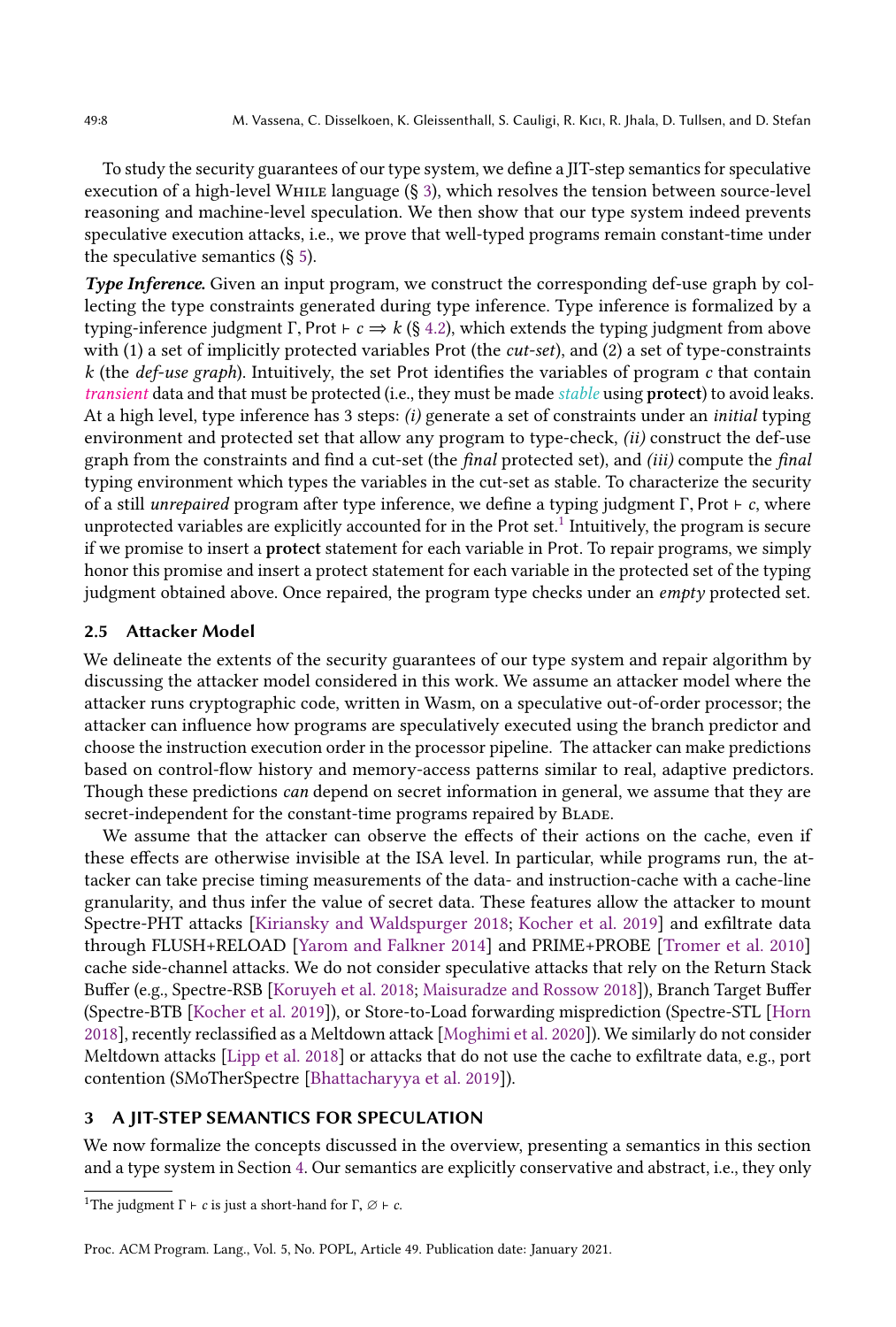```
Values v ::= n | b | aExpr. e \coloneqq v \mid x \mid e + e \mid e < e| e ⊗ e | e ? e : e
            | length(e) | base(e)Rhs. r \coloneqq e \mid * e \mid a[e]Cmd. c \therefore skip |x := r| * e = e
            | a[e] := e | \text{fail} | c; c| if e then c else c
             | while e do c
             | x := protect(r)(a) Source syntax.
                                                               Instructions i ::= \text{nop} \mid x := e \mid x := \text{load}(e)| store(e, e) | x := protect(e)| guard(e^b, cs, p) | fail(p)Directives d \coloneqq \text{ fetch } | \text{ fetch } b | \text{ exec } n | \text{ retire }Observations o := \epsilon \mid \text{read}(n, ps) \mid \text{write}(n, ps)| fail(p) | rollback(p)Predictions b \in \{ true, false \}Guard Fail Ids. p \in \mathbb{N}Instr. Buffers is \coloneqq i : i \in | \cdot |Cmd Stacks cs \coloneqq c : cs \mid []Stores \mu \in \mathbb{N} \longrightarrow Value
                                                                 Var. Maps \rho \in Var \rightarrow ValueConfig. C \coloneqq \langle is, cs, \mu, \rho \rangle(b) Processor syntax.
```
Fig. 4. Syntax of the calculus.

model the essential features required to capture Spectre-PHT attacks on modern microarchitectures namely, speculative and out-of-order execution. We do not model microarchitectural features exploited by other attacks (e.g., Spectre-BTB and Spectre-RSB), which require a more complex semantics model [\[Cauligi et al.](#page-27-5) [2020;](#page-27-5) [Guanciale et al.](#page-27-15) [2020\]](#page-27-15).

Language. We start by giving a formal just-in-time step semantics for a WHILE language with speculative execution. We present the language's source syntax in Figure [4a.](#page-8-0) Its values consist of Booleans b, pointers n represented as natural numbers, and arrays a. The calculus has standard expression constructs: values v, variables x, addition  $e + e$ , and a comparison operator  $e < e$ . To formalize the semantics of the software (SLH) implementation of  $\mathbf{protet}(\cdot)$  we rely on several additional constructs: the bitwise AND operator  $e \otimes e$ , the non-speculative conditional ternary operator e? e: e, and primitives for getting the length (length(·)) and base address (base(·)) of an array. We do not specify the size and bit-representation of values and, instead, they satisfy standard properties. In particular, we assume that  $n \otimes 0 = 0 = 0 \otimes n$ , i.e., the bitmask 0 consisting of all 0s is the zero element for ⊗ and corresponds to number 0, and  $n \otimes 1 = n = 1 \otimes n$ , i.e., the bitmask 1 consisting of all 1s is the unit element for  $\otimes$  and corresponds to some number  $n' \neq 0$ . Commands include variable assignments, pointer dereferences, array stores, $^2$  $^2$  conditionals, and loops. $^3$  $^3$  Beyond these standard constructs, we expose a special command that is used to prevent transient execution attacks: the command  $x :=$  **protect** $(r)$  evaluates r and assigns its value to x, but only after the value

<span id="page-8-1"></span><sup>&</sup>lt;sup>2</sup>The syntax for reading and writing arrays requires the array to be a constant value (i.e.,  $a[e]$ ) to simplify our security analysis. This simplification does not restrict the power of the attacker, who can still access memory at arbitrary addresses speculatively through the index expression e.

<span id="page-8-2"></span> $3$  The branch constructs of our source language can be used to directly model Wasm's branch constructs (e.g., conditionals and while loops can map to Wasm's  $br_i$  if and  $br_j$  or could be easily extended (e.g., we can add switch statements to support Wasm's branch table br\_table instruction) [\[Haas et al.](#page-27-16) [2017\]](#page-27-16). To keep our calculus small, we do not replicate Wasm's (less traditional) low-level branch constructs which rely on block labels (e.g., br label). Since Wasm programs are statically typed, these branch instructions switch execution to statically known, well-specified program points marked with labels. Our calculus simply avoids modeling labels explicitly and replaces them with the code itself.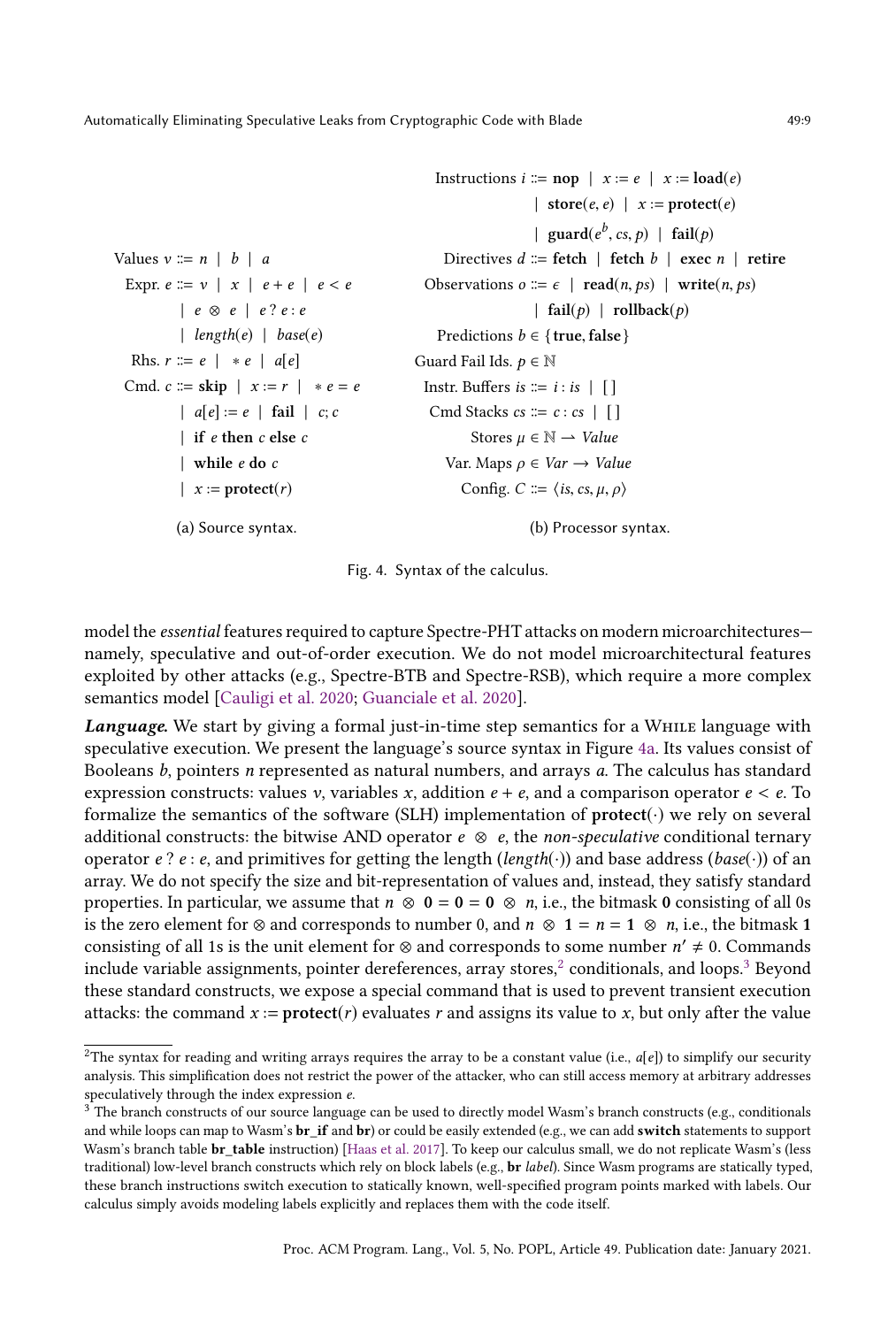is stable (i.e., non-transient). Lastly, fail triggers a memory violation error (caused by trying to read or write an array out-of-bounds) and aborts the program.

**JIT-Step Semantics.** Our operational semantics formalizes the execution of source programs on a pipelined processor and thus enables source-level reasoning about speculation-based information leaks. In contrast to previous semantics for speculative execution [\[Cauligi et al.](#page-27-5) [2020;](#page-27-5) [Cheang](#page-27-17) [et al.](#page-27-17) [2019;](#page-27-17) [Guarnieri et al.](#page-27-18) [2020;](#page-27-18) [McIlroy et al.](#page-28-14) [2019\]](#page-28-14), our processor abstract machine does not operate directly on fully compiled assembly programs. Instead, our processor translates highlevel commands into low-level instructions just in time, by converting individual commands into corresponding instructions in the first stage of the processor pipeline. To support this execution model, the processor *progressively* flattens structured commands (e.g., if-statements and while loops) into predicted straight-line code and maintains a stack of (partially flattened) commands to keep track of the program execution path. In this model, when the processor detects a misspeculation, it only needs to replace the command stack with the sequence of commands that should have been executed instead to restart the execution on the correct path.

Processor Instructions. Our semantics translates source commands into an abstract set of processor instructions shown in Figure [4b.](#page-8-0) Most of the processor instructions correspond directly to the basic source commands. Notably, the processor instructions do not include an explicit jump instruction for branching. Instead, a sequence of *guard* instructions represents a series of *pending* branch points along a single predicted path. Guard instructions have the form  $\text{guard}(e^b, cs, p)$ , which<br>records the branch condition  $e$  its predicted truth value  $b$  and a unique guard identifier  $p$  used records the branch condition  $e$ , its predicted truth value  $b$ , and a unique guard identifier  $p$ , used in our security analysis (Section [5\)](#page-19-0). Each guard attests to the fact that the current execution is valid only if the branch condition gets resolved as predicted. In order to enable a roll-back in case of a missprediction, guards additionally record the sequence of commands cs along the alternative branch.

Directives and Observations. Instructions do not have to be executed in sequence: they can be executed in any order, enabling out-of-order execution. We use a simple three stage processor pipeline: the execution of each instruction is split into fetch, exec, and retire. We do not fix the order in which instructions and their individual stages are executed, nor do we supply a model of the branch predictor to decide which control flow path to follow. Instead, we let the attacker supply those decisions through a set of directives [\[Cauligi et al.](#page-27-5) [2020\]](#page-27-5) shown in Fig. [4b.](#page-8-0) For example, directive fetch true fetches the true branch of a conditional and exec n executes the n-th instruction in the reorder buffer. Executing an instruction generates an observation (Fig. [4b\)](#page-8-0) which records attacker observable behavior. Observations include *speculative* memory reads and writes (i.e., read(*n*, *ps*) and write(n, ps) issued while the guard and fail instructions identified by ps are pending), rollbacks (i.e., rollback(p) due to misspeculation of guard p), and memory violations (i.e., fail(p) due to instruction  $fail(p)$ ). Most instructions generate the *silent* observation  $\epsilon$ . Like [\[Cauligi et al.](#page-27-5) [2020\]](#page-27-5), we do not include observations about branch directions. Doing so would not increase the power of the attacker: a constant-time program that leaks through the branch direction would also leak through the presence or absence of rollback events, i.e., different predictions produce different rollback events, capturing leaks due to branch direction.

Configurations and Reduction Relation. We formally specify our semantics as a reduction relation between processor configurations. A configuration  $\langle$ is, cs,  $\mu$ ,  $\rho$  $\rangle$  consists of a queue of in-flight instructions is called the *reorder buffer*, a stack of commands cs representing the current

execution path, a memory  $\mu$ , and a map  $\rho$  from variables to values. A reduction step  $C \xrightarrow{\partial} C'$ <br>denotes that under directive d configuration  $C$  is transformed into  $C'$  and generates observation denotes that, under directive d, configuration C is transformed into  $C'$  and generates observation o. To execute a program c with initial memory  $\mu$  and variable map  $\rho$ , the processor initializes the configuration with an empty reorder buffer and inserts the program into the command stack,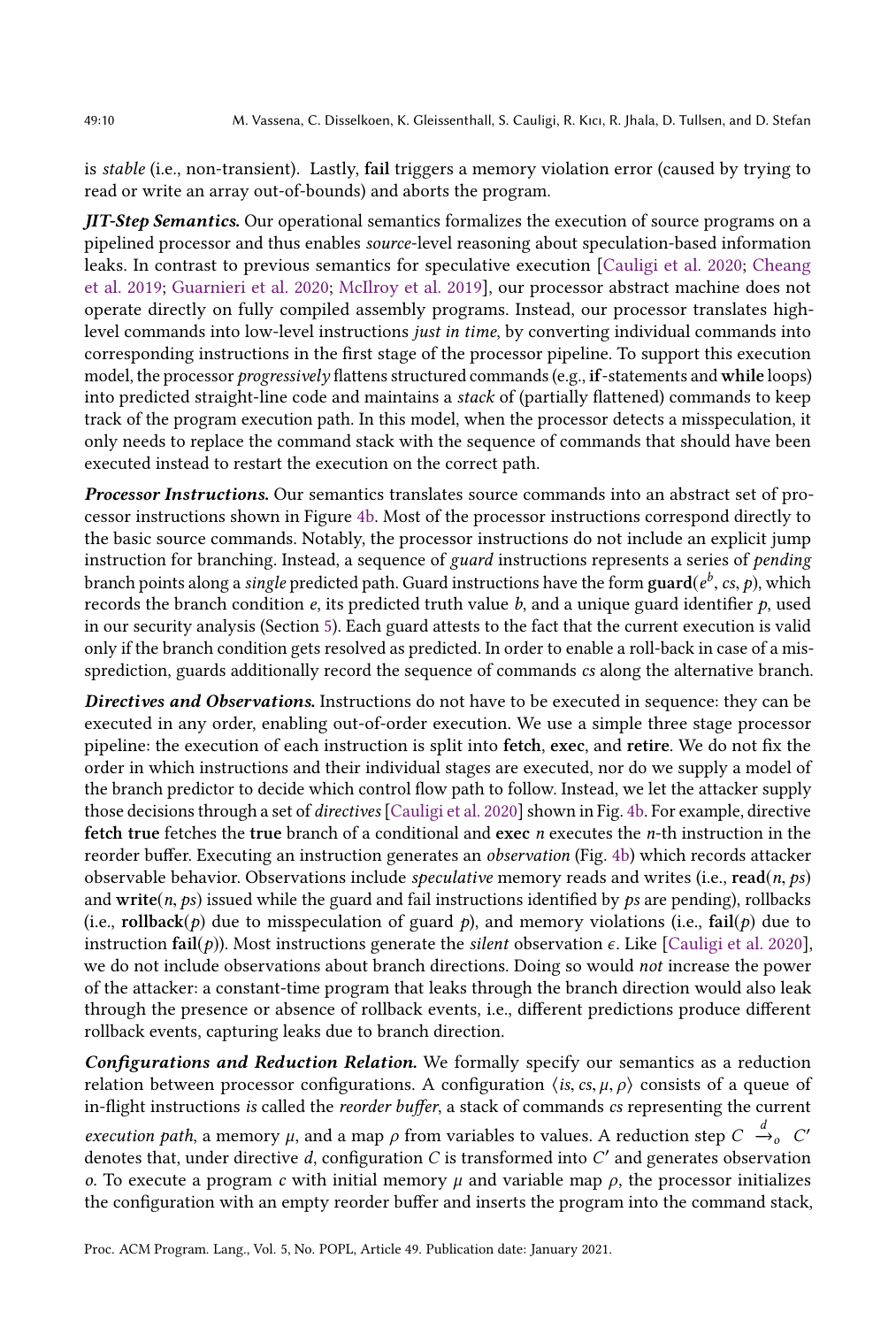<span id="page-10-0"></span>Fetch-Seq  $\langle is, (c_1; c_2) : cs, \mu, \rho \rangle \xrightarrow{\text{fetch}} \epsilon \langle is, c_1 : c_2 : cs, \mu, \rho \rangle$ Fetch-Asgn  $\langle$  is,  $x := e : cs, \mu, \rho \rangle \xrightarrow{\text{fetch}} \epsilon \langle is + [x := e], cs, \mu, \rho \rangle$ Fetch-Ptr-Load  $\langle is, x := *e : cs, \mu, \rho \rangle \xrightarrow{\text{fetch}} \epsilon \langle is + [x := \text{load}(e)], cs, \mu, \rho \rangle$ 

FETCH-ARRAY-LOAD  
\n
$$
\underbrace{c = x := a[e] \qquad e_1 = e < length(a) \qquad e_2 = base(a) + e \qquad c' = \text{if } e_1 \text{ then } x := *e_2 \text{ else fail}
$$
\n
$$
\langle is, c : cs, \mu, \rho \rangle \xrightarrow{\text{fetch}} \varepsilon \langle is, c' : cs, \mu, \rho \rangle
$$

Fetch-If-True  $c = \text{if } e \text{ then } c_1 \text{ else } c_2 \quad \text{ fresh}(p) \quad i = \text{guard}(e^{\text{true}}, c_2 : cs, p)$  $\langle is, c : cs, \mu, \rho \rangle \xrightarrow{\text{ fetch true}} \epsilon \langle is + [i], c_1 : cs, \mu, \rho \rangle$ 

Fig. 5. Fetch stage (selected rules).

i.e.,  $\langle \lceil \cdot \rceil, \lceil c \rceil, \mu, \rho \rangle$ . Then, the execution proceeds until both the reorder buffer and the stack in the configuration are empty, i.e., we reach a configuration of the form  $\langle [\cdot], [\cdot], \mu'$ <br>memory store  $\mu'$  and variable map  $\rho'$  $\overline{r}$ ′ ⟩, for some final memory store  $\mu'$  and variable map  $\rho'$ .<br>We now discuss the semantics rule

We now discuss the semantics rules of each execution stage and then those for our security primitive.

#### 3.1 Fetch Stage

The fetch stage flattens the input commands into a sequence of instructions which it stores in the reorder buffer. Figure [5](#page-10-0) presents selected rules; the remaining rules are in the extended version of this paper [\[Vassena et al.](#page-29-6) [2020\]](#page-29-6). Rule [FETCH-SEQ] pops command  $c_1$ ;  $c_2$  from the commands stack and pushes the two sub-commands for further processing. [FETCH-ASGN] pops an assignment from the commands stack and appends the corresponding processor instruction  $(x := e)$  at the end of the reorder buffer.<sup>[4](#page-10-1)</sup> Rule [FETCH-PTR-LOAD] is similar and simply translates pointer dereferences to the corresponding load instruction. Arrays provide a memory-safe interface to read and write memory: the processor injects bounds-checks when fetching commands that read and write arrays. For example, rule [FETCH-ARRAY-LOAD] expands command  $x := a[e]$  into the corresponding pointer dereference, but guards the command with a bounds-check condition. First, the rule generates the condition  $e_1 = e < length(a)$  and calculates the address of the indexed element  $e_1 = base(a) + e$ . Then, it replaces the array read on the stack with command if  $e_1$  then  $x := *e_2$  else fail to abort the program and prevent the buffer overrun if the bounds check fails. Later, we show that speculative outof-order execution can simply ignore the bounds check guard and cause the processor to transiently read memory at an invalid address. Rule [FETCH-IF-TRUE] fetches a conditional branch from the stack and, following the prediction provided in directive fetch true, speculates that the condition e will evaluate to **true**. Thus, the processor inserts the corresponding instruction  $\text{guard}(e^{\text{true}}, c_2 : cs, p)$ <br>with a fresh guard identifier  $\rho$  in the reorder buffer and pushes the then-branch  $c_2$  onto the stack with a fresh guard identifier  $p$  in the reorder buffer and pushes the then-branch  $c_1$  onto the stack cs. Importantly, the guard instruction stores the else-branch together with a copy of the current commands stack (i.e.,  $c_2 : cs$ ) as a rollback stack to restart the execution in case of misprediction.

<span id="page-10-1"></span><sup>&</sup>lt;sup>4</sup>Notation [ $i_1, ..., i_n$ ] represents a list of *n* elements,  $is_1 + is_2$  denotes list concatenation, and  $|is|$  is the length of list is.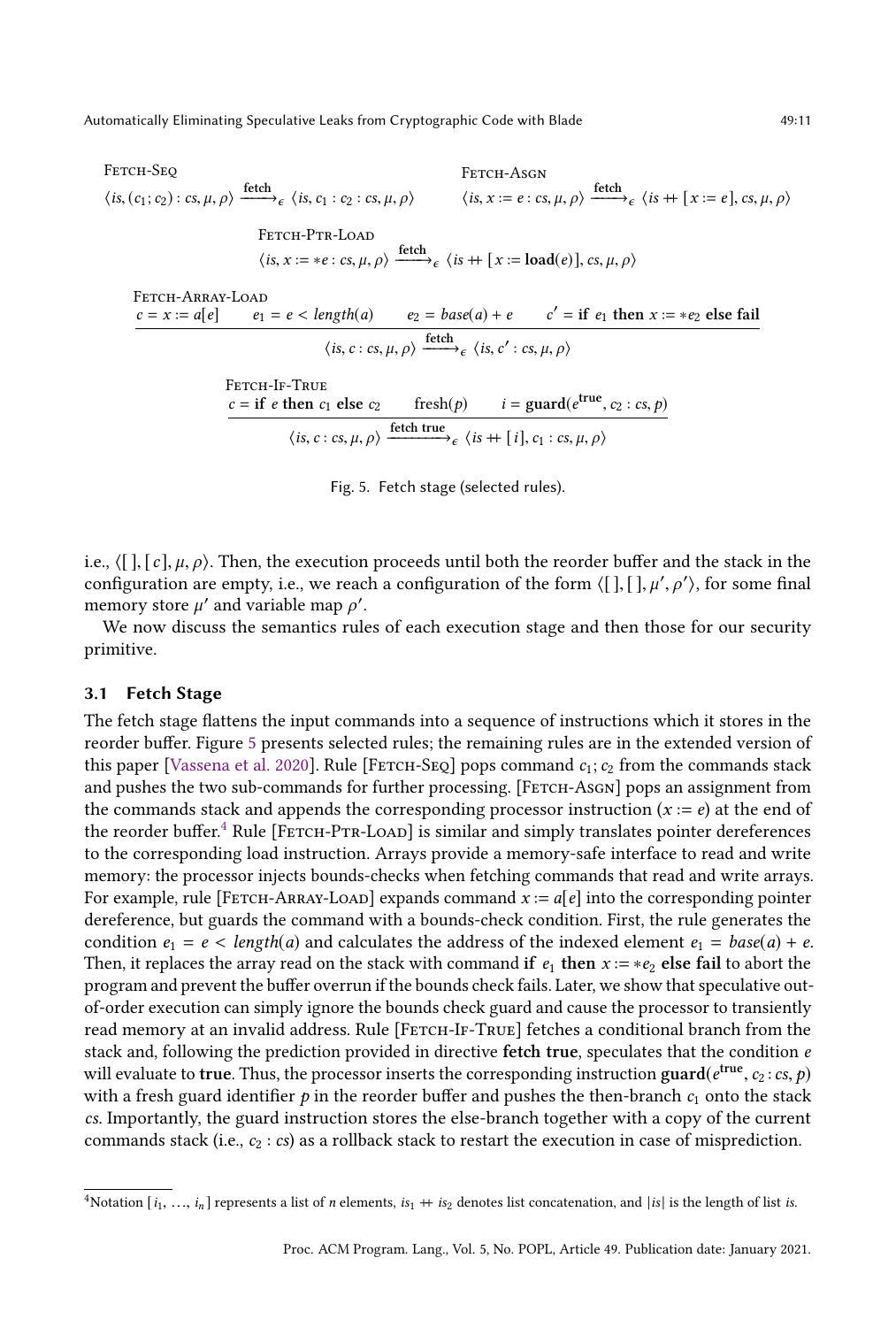$\phi(\rho, [\cdot]) = \rho$  $\phi(\rho, (x := v) : is) = \phi(\rho[x \mapsto v], is)$  $\phi(\rho, (x := e) : is) = \phi(\rho[x \mapsto \bot], is)$  $\phi(\rho, (x := \text{load}(e)) : is) = \phi(\rho[x \mapsto \bot], is)$  $\phi(\rho, (x := \text{protech}(e)) : is) = \phi(\rho[x \mapsto \bot], is)$  $\phi(\rho, i : is) = \phi(\rho, is)$ 



| <b>EXECUTE</b> |                                           |                                                                                                                     |
|----------------|-------------------------------------------|---------------------------------------------------------------------------------------------------------------------|
|                | $ is_1  = n-1$ $\rho' = \phi(is_1, \rho)$ | $\langle is_1, i, is_2, cs \rangle \xrightarrow{(\mu, \rho', o)} \langle is', cs' \rangle$                          |
|                |                                           | $\langle is_1 + [i] + is_2, cs, \mu, \rho \rangle \xrightarrow{\text{exec } n} \langle is', cs', \mu, \rho \rangle$ |

(b) Execute rule.

|                                                                                                                                                    | EXEC-ASGN                                                                                                      | $i = (x := e)$ $v = [e]^{p}$ $i' = (x := v)$                                                                                                  |  |  |  |  |
|----------------------------------------------------------------------------------------------------------------------------------------------------|----------------------------------------------------------------------------------------------------------------|-----------------------------------------------------------------------------------------------------------------------------------------------|--|--|--|--|
|                                                                                                                                                    | $\langle is_1, i, is_2, cs \rangle \xrightarrow{(\mu, \rho, \epsilon)} \langle is_1 + [i'] + is_2, cs \rangle$ |                                                                                                                                               |  |  |  |  |
| EXEC-LOAD<br>$i = (x := load(e))$                                                                                                                  |                                                                                                                | store(_, _) $\notin is_1$ $n = [e]^{p}$ $ps = (is_1)$ $i' = (x := \mu(n))$                                                                    |  |  |  |  |
|                                                                                                                                                    |                                                                                                                | $\langle is_1, i, is_2, cs \rangle \longrightarrow^{(\mu, \rho, read(n, ps))} \langle is_1 + [i'] + is_2, cs \rangle$                         |  |  |  |  |
| Exec-Branch-Ok<br>$i = \text{guard}(e^b, cs', p)$ $  e  ^{\rho} = b$                                                                               |                                                                                                                | EXEC-BRANCH-MISPREDICT<br>$i = \text{guard}(e^b, cs', p)$ $b' = [e]^{p}$ $b' \neq b$                                                          |  |  |  |  |
| $\langle is_1, i, is_2, cs \rangle \xrightarrow{\langle \mu, \rho, \epsilon \rangle} \langle is_1 + \lfloor \text{nop} \rfloor + is_2, cs \rangle$ |                                                                                                                | $\langle is_1, i, is_2, cs \rangle \longrightarrow (\mu, \rho, \text{rollback}(p))$<br>$\langle is_1 + \lceil \text{nop} \rceil, cs' \rangle$ |  |  |  |  |

(c) Auxiliary relation (selected rules).

Fig. 6. Execute stage.

#### 3.2 Execute Stage

In the execute stage, the processor evaluates the operands of instructions in the reorder buffer and rolls back the program state whenever it detects a misprediction.

Transient Variable Map. Since instructions can be executed out-of-order, when we evaluate operands we need to take into account how previous, possibly unresolved assignments in the reorder buffer affect the variable map. In particular, we need to ensure that an instruction cannot execute if it depends on a preceding assignment whose value is still unknown. To this end, we define a function  $\phi(\rho, i\mathbf{s})$ , called the *transient variable map* (Fig. [6a\)](#page-11-0), which updates variable map  $\rho$  with the pending assignments in reorder buffer is. The function walks through the reorder buffer, registers each resolved assignment instruction ( $x := v$ ) in the variable map through function update  $\rho[x \mapsto v]$ , and marks variables from pending assignments (i.e.,  $x := e$ ,  $x := \text{load}(e)$ , and  $x := \text{protech}(r)$ ) as *undefined* ( $\rho[x \mapsto \bot]$ ), making their respective values unavailable to following instructions.

<span id="page-11-0"></span>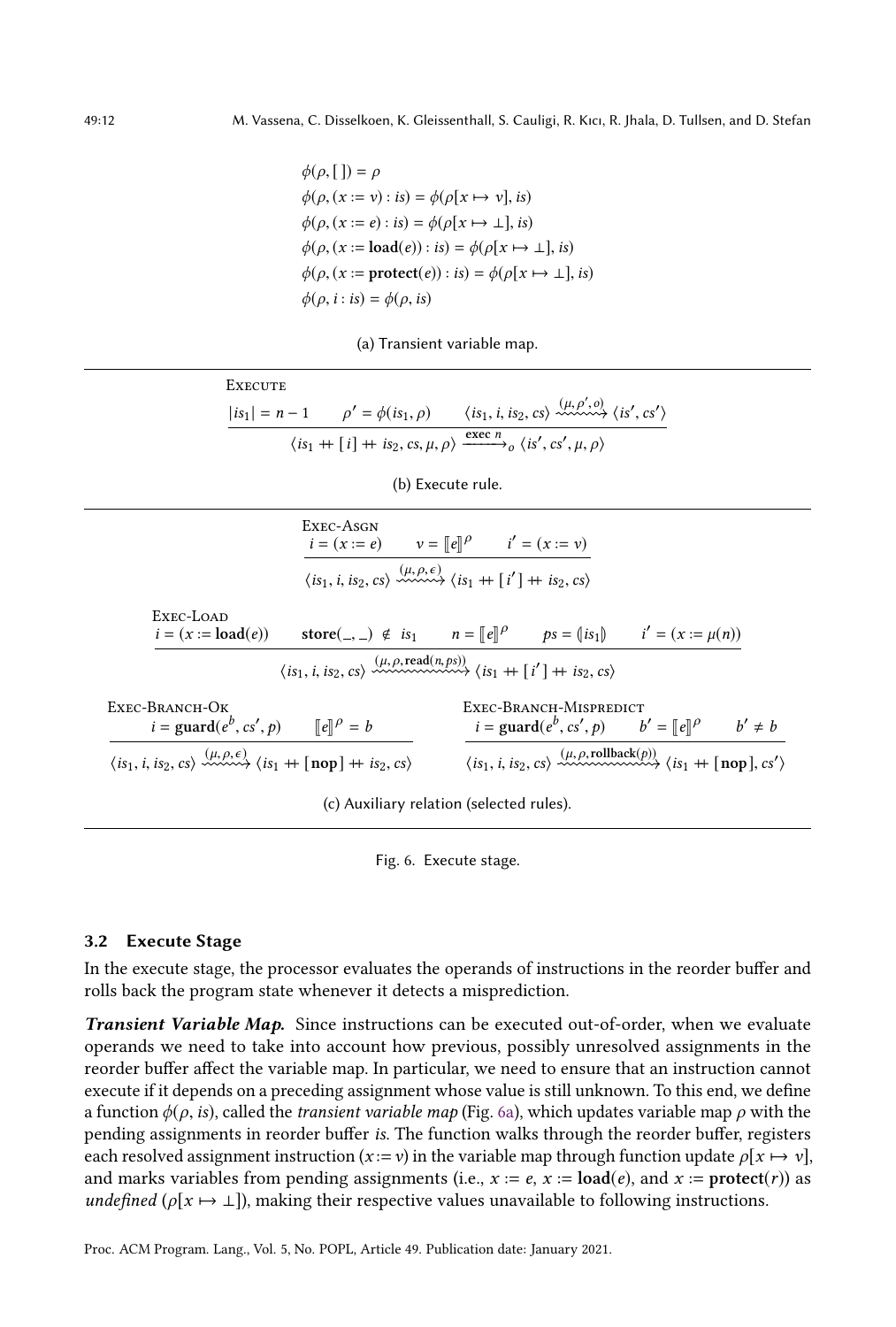Execute Rule and Auxiliary Relation. Figure [6](#page-11-0) shows selected rules for the execute stage. Rule [Execute] executes the nth instruction in the reorder buffer, following the directive exec n. For this, the rule splits the reorder buffer into prefix  $is_1$ , nth instruction i, and suffix  $is_2$ . Next, it computes the transient variable map  $\phi(is_1, \rho)$  and executes a transition step under the new map using an auxiliary relation  $\rightsquigarrow$ . Notice that [Execute] does not update the store or the variable map—the transient map is simply discarded. These changes are performed later in the retire stage.

The rules for the auxiliary relation are shown in Fig. [6c.](#page-11-0) The relation transforms a tuple  $\langle is_1, i, is_2, cs \rangle$  consisting of prefix, suffix and current instruction *i* into a tuple  $\langle is', cs' \rangle$  specify-<br>ing the reorder buffer and command stack obtained by executing *i* For example, rule [FyEC-ASCN] ing the reorder buffer and command stack obtained by executing *i*. For example, rule [Exec-Asgn] evaluates the right-hand side of the assignment  $x := e$  where  $\llbracket e \rrbracket^{\rho}$  denotes the value of  $e$  under  $\rho$ .<br>The premise  $y = \llbracket e \rrbracket^{\rho}$  ensures that the expression is defined i.e., it does not evaluate to 1. Then The premise  $v = \llbracket e \rrbracket^{\rho}$  ensures that the expression is defined, i.e., it does not evaluate to ⊥. Then, the substitute the computed value into the essignment  $(x - y)$  and rejnects the instruction the rule substitutes the computed value into the assignment  $(x := v)$ , and reinserts the instruction back into its original position in the reorder buffer.

**Loads.** Rule [ExEC-LOAD] executes a memory load. The rule computes the address  $(n = [e]\rho)$ , retrieves the value at that address from memory  $(\mu(n))$  and rewrites the load into an assignment  $(x := \mu(n))$ . By inserting the resolved assignment into the reorder buffer, the rule allows the processor to transiently forward the loaded value to later instructions through the transient variable map. To record that the load is issued *speculatively*, the observation read(*n*, *ps*) stores list *ps* containing the identifiers of the guard and fail instructions still pending in the reorder buffer. Function  $\left(i s_1\right)$  simply extracts these identifiers from the guard and fail instructions in prefix  $is<sub>1</sub>$ . In the rule, premise store(,  $\infty$ )  $\notin$  is<sub>1</sub> prevents the processor from reading potentially stale data from memory: if the load aliases with a preceding (but pending) store, ignoring the store could produce a stale read.

Store Forwarding. Alternatively, instead of exclusively reading fresh values from memory, it would be also possible to forward values waiting to be written to memory at the same address by a pending, aliasing store. For example, if buffer  $is_1$  contained a resolved instruction store(n, v), rule [Exec-LOAD] could *directly* propagate the value v to the load, which would be resolved to  $x := v$ , without reading memory and thus generating silent event  $\epsilon$  instead of  $\text{read}(n, ps)$ .<sup>[5](#page-12-0)</sup> The Spectre v1.1 variant relies on this particular microarchitectural optimization to leak data—for example by speculatively relies on this particular microarchitectural optimization to leak data—for example by speculatively writing transient data out of the bounds of an array, forwarding that data to an aliasing load.

Guards and Rollback. Rules [EXEC-BRANCH-OK] and [EXEC-BRANCH-MISPREDICT] resolve guard instructions. In rule  $[Ex_{EC}-B_{RANCH}-O_{K}]$ , the predicted and computed value of the guard expression match ( $[\![e]\!]^{\rho} = b$ ), and thus the processor only replaces the guard with **nop**. In contrast, in rule<br>EXEC BRANCH MISBERICEL the prodicted and computed volve differ ( $[\![e]\!]^{\rho} = b'$  and  $b' \neq b$ ). This [EXEC-BRANCH-MISPREDICT] the predicted and computed value differ ( $\llbracket e \rrbracket^{\rho} = b'$  and  $b' \neq b$ ). This causes the processor to revert the program state and issue a rollback observation (rollback $(p)$ ). For the rollback, the processor discards the instructions *past* the guard (i.e., is<sub>2</sub>) and substitutes the current commands stack cs with the rollback stack cs′ which causes execution to revert to the alternative branch.

# 3.3 Retire Stage

The retire stage removes completed instructions from the reorder buffer and propagates their changes to the variable map and memory store. While instructions are executed out-of-order, they are retired in-order to preserve the illusion of sequential execution to the user. For this reason, the rules for the retire stage in Figure [7](#page-13-0) always remove the first instruction in the reorder buffer. For example, rule [RETIRE-Nop] removes nop from the front of the reorder buffer. Rules [RETIRE-AsGN]

<span id="page-12-0"></span> $5$ Capturing the semantics of store-forwarding would additionally require some bookkeeping about the freshness of (forwarded) values in order to detect reading stale data. We refer the interested reader to [\[Cauligi et al.](#page-27-5) [2020\]](#page-27-5) for full details.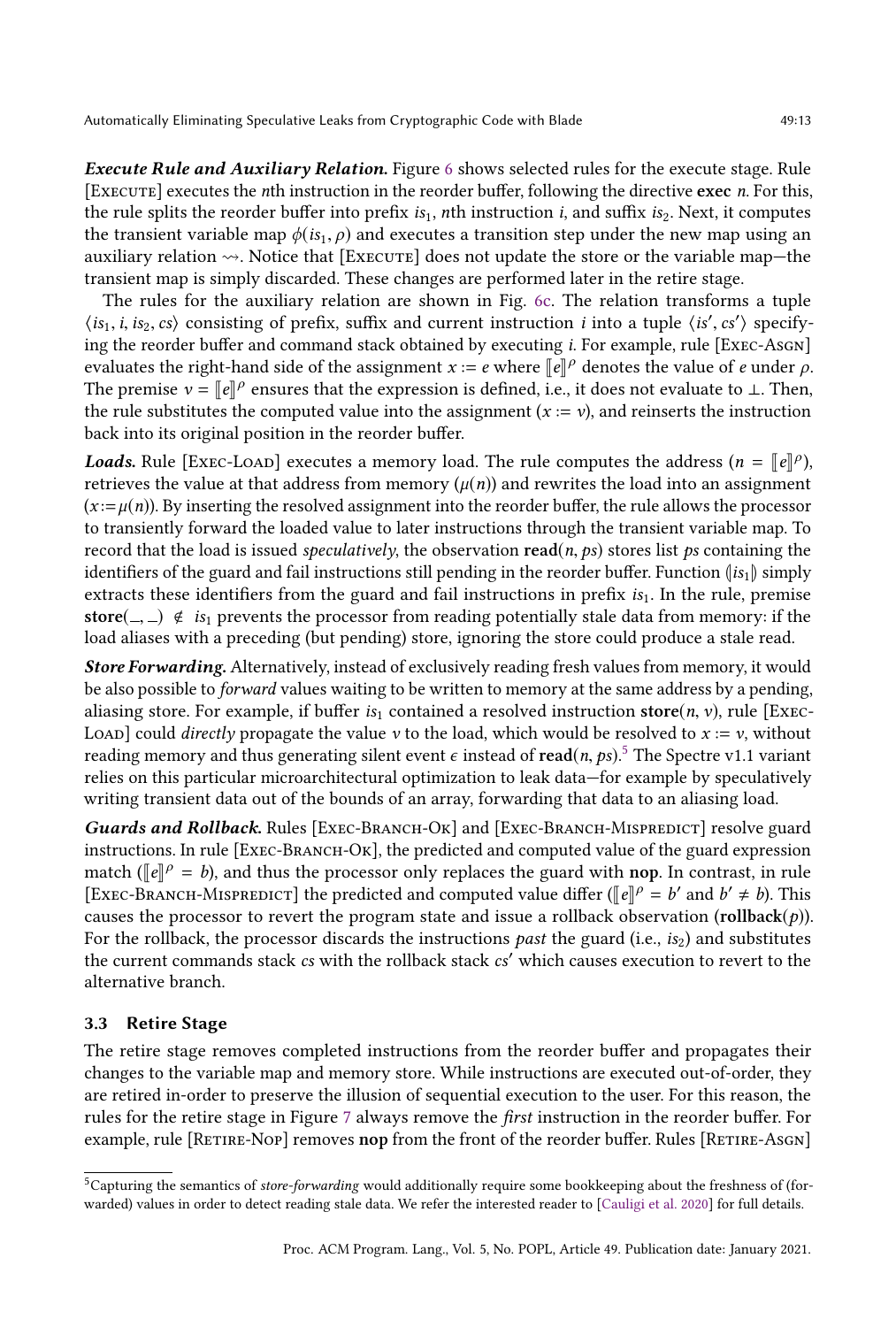<span id="page-13-0"></span>Retire-Nop  $\langle \textbf{nop} : \textit{is}, \textit{cs}, \mu, \rho \rangle \xrightarrow{\textbf{retrie}} \langle \textit{is}, \textit{cs}, \mu, \rho \rangle$ Retire-Asgn  $\langle x := v : \text{is, cs, } \mu, \rho \rangle \xrightarrow{\text{retire}} \{ \text{is, cs, } \mu, \rho [x \mapsto v] \rangle$ Retire-Store  $\langle \text{store}(n, v) : \text{is, cs, } \mu, \rho \rangle \xrightarrow{\text{retrie}} \{ \text{is, cs, } \mu[n \mapsto v], \rho \rangle$ Retire-Fail  $\langle \text{fail}(p) : \text{is, cs, } \mu, \rho \rangle \xrightarrow{\text{retire}}_{\text{fail}(p)} \langle [ \ ] , [ \ ] , \mu, \rho \rangle$ 



<span id="page-13-1"></span>

Fig. 8. Leaking execution of running program Example.

and [RETIRE-STORE] remove the resolved assignment  $x := v$  and instruction store(n, v) from the reorder buffer and update the variable map ( $\rho[x \mapsto y]$ ) and the memory store ( $\mu[n \mapsto y]$ ) respectively. Rule [RETIRE-FAIL] aborts the program by emptying reorder buffer and command stack and generates a  $fail(p)$  observation, simulating a processor raising an exception (e.g., a segmentation fault).

Example. We demonstrate how the attacker can leak a secret from program Example (Fig. [2\)](#page-5-0) in our model. First, the attacker instructs the processor to fetch all the instructions, supplying prediction true for all bounds-check conditions. Figure [8](#page-13-1) shows the resulting buffer and how it evolves after each attacker directive; the memory  $\mu$  and variable map  $\rho$  are shown above. The attacker directives instruct the processor to speculatively execute the load instructions and the assignment (but not the guard instructions). Directive exec 2 executes the first load instruction by computing the memory address  $2 = [\text{base}(a) + i_1]^p$  and replacing the instruction with the assignment  $x := \mu(2)$ <br>containing the loaded value. Directive exec 4 transiently reads *public* array *a* past its bound, at containing the loaded value. Directive exec 4 transiently reads public array a past its bound, at index 2, reading into the memory ( $\mu$ (3) = 42) of *secret* array s[0] and generates the corresponding observation. Finally, the processor forwards the values of  $x$  and  $y$  through the *transient* variable map  $\rho[x \mapsto \mu(2), y \mapsto \mu(3)]$  to compute their sum in the fifth instruction, (z := 42), which is then used as an index in the last instruction and leaked to the attacker via observation  $\text{read}(42, [1, 2, 3])$ .

#### 3.4 Protect

Next, we turn to the rules that formalize the semantics of protect as an ideal hardware primitive and then its software implementation via speculative-load-hardening (SLH).

Proc. ACM Program. Lang., Vol. 5, No. POPL, Article 49. Publication date: January 2021.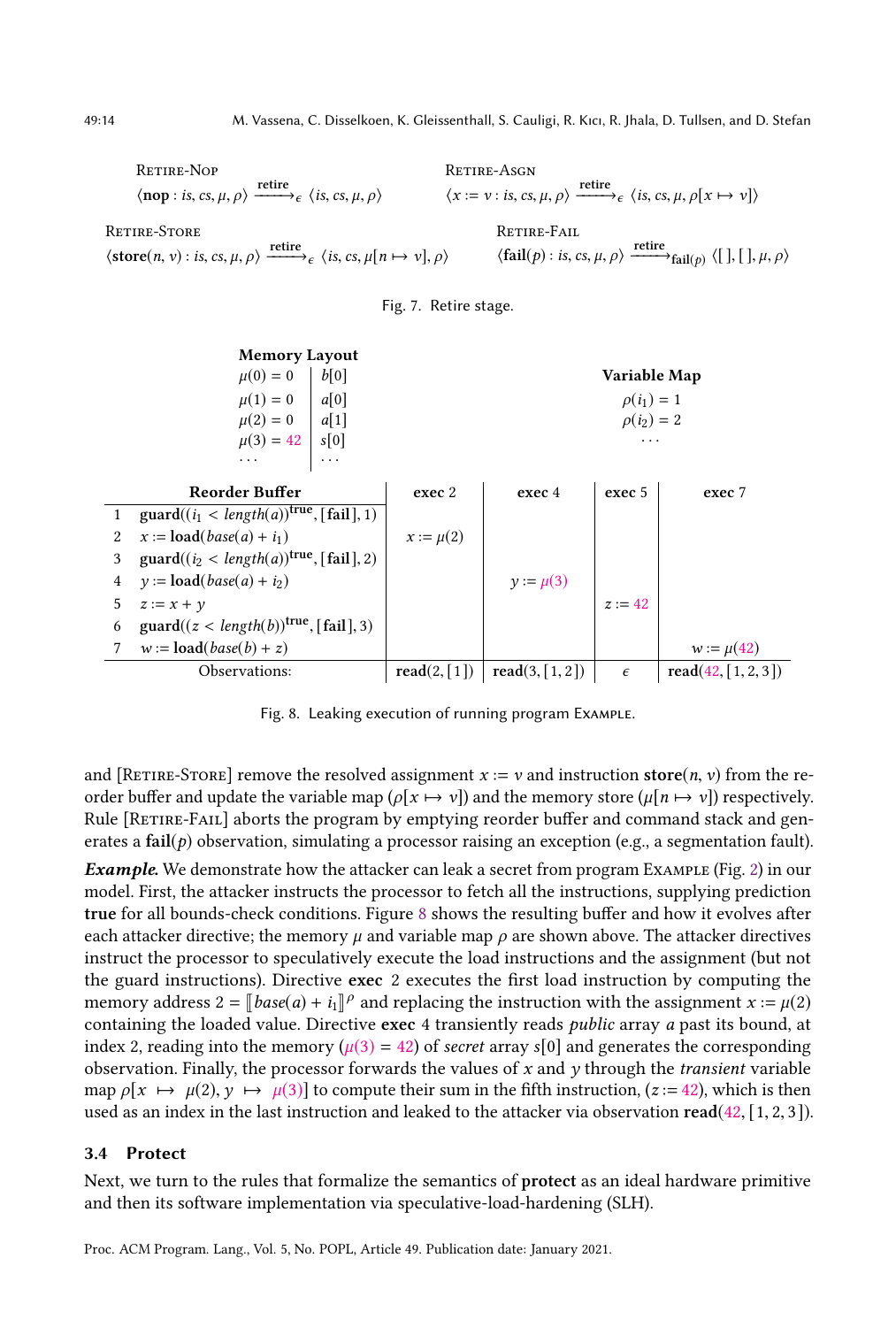<span id="page-14-0"></span>

| FETCH-PROTECT-ARRAY<br>$c = (x := \text{protect}(a[e]))$ $c_1 = (x := a[e])$ $c_2 = (x := \text{protect}(x))$ |                                                                                                                                                                     |  |
|---------------------------------------------------------------------------------------------------------------|---------------------------------------------------------------------------------------------------------------------------------------------------------------------|--|
|                                                                                                               |                                                                                                                                                                     |  |
|                                                                                                               | $\langle$ is, c : cs, $\mu$ , $\rho$ $\rangle$ $\xrightarrow{\text{fetch}}_{\epsilon}$ $\langle$ is, c <sub>1</sub> : c <sub>2</sub> : cs, $\mu$ , $\rho$ $\rangle$ |  |
| FETCH-PROTECT-EXPR                                                                                            |                                                                                                                                                                     |  |
|                                                                                                               | $c = (x := \text{protect}(e))$ $i = (x := \text{protect}(e))$                                                                                                       |  |
|                                                                                                               | $\langle is, c: cs, \mu, \rho \rangle \xrightarrow{\text{ fetch}} \epsilon \langle is + [i], cs, \mu, \rho \rangle$                                                 |  |
| $Exec-PROTECT1$                                                                                               |                                                                                                                                                                     |  |
| $i = (x := protect(e))$ $v = [e]^{p}$ $i' = (x := protect(v))$                                                |                                                                                                                                                                     |  |
|                                                                                                               | $\langle i s_1, i, i s_2, c s \rangle \xrightarrow{\langle \mu, \rho, \epsilon \rangle} \langle i s_1 + [i'] + i s_2, c s \rangle$                                  |  |
| Exec-Protect?                                                                                                 |                                                                                                                                                                     |  |
| $i = (x := \text{protect}(v))$ guard $(, ) \notin is_1$ $i' = (x := v)$                                       |                                                                                                                                                                     |  |
|                                                                                                               | $\langle is_1, i, is_2, cs \rangle \xrightarrow{(\mu, \rho, \epsilon)} \langle is_1 + [i'] + is_2, cs \rangle$                                                      |  |

(a) Semantics of protect as a hardware primitive (selected rules).

| Fetch-Protect-SLH                                                                                       |  |                                                                                        |                                                                                                                      |  |  |
|---------------------------------------------------------------------------------------------------------|--|----------------------------------------------------------------------------------------|----------------------------------------------------------------------------------------------------------------------|--|--|
|                                                                                                         |  | $c = x :=$ <b>protect</b> ( $a[e]$ ) $e_1 = e <$ length( $a$ ) $e_2 =$ base( $a$ ) + e |                                                                                                                      |  |  |
|                                                                                                         |  |                                                                                        | $c_1 = m := e_1$ $c_2 = m := m$ ? 1 : 0 $c_3 = x := *(e_2 \otimes m)$ $c' = c_1$ ; if m then $c_2$ ; $c_3$ else fail |  |  |
| $\langle is, c: cs, \mu, \rho \rangle \xrightarrow{\text{fetch}} \langle is, c': cs, \mu, \rho \rangle$ |  |                                                                                        |                                                                                                                      |  |  |
| (b) Software implementation of $\mathbf{protect}(a[e])$ .                                               |  |                                                                                        |                                                                                                                      |  |  |

|  | Fig. 9. Semantics of protect. |  |
|--|-------------------------------|--|
|  |                               |  |

**Protect in Hardware.** Instruction  $x :=$ **protect** $(r)$  assigns the value of r, only after all previous guard instructions have been executed, i.e., when the value has become stable and no more rollbacks are possible. Figure [9a](#page-14-0) formalizes this intuition. Rule [FETCH-PROTECT-EXPR] fetches protect commands involving simple expressions  $(x := \text{protect}(e))$  and inserts the corresponding protect instruction in the reorder buffer. Rule [FETCH-PROTECT-ARRAY] piggy-backs on the previous rule by splitting a protect of an array read  $(x := \text{protec}(a[e]))$  into a separate assignment of the array value  $(x := a[e])$ and protect of the variable  $(x := \text{protest}(x))$ . Rules  $[\text{Exec-ProTECT}_1]$  and  $[\text{Exec-ProTECT}_2]$  extend the auxiliary relation  $\rightsquigarrow$ . Rule [ExEC-PROTECT<sub>1</sub>] evaluates the expression ( $v = [e]\rho$ ) and reinserts the instruction in the reader buffer as if it were a normal essignment. However, the processor the instruction in the reorder buffer as if it were a normal assignment. However, the processor leaves the value wrapped inside the protect instruction in the reorder buffer, i.e.,  $x :=$  protect(v), to prevent forwarding the value to the later instructions via the the transient variable map. When no guards are pending in the reorder buffer (guard( $\leq, \leq, \leq \epsilon$ ), rule [Exec-Protect<sub>2</sub>] transforms the instruction into a normal assignment, so that the processor can propagate and commit its value.

Example. Consider again Example and the execution shown in Figure [8.](#page-13-1) In the repaired program,  $x + y$  is wrapped in a protect statement. As a result, directive exec 5 produces value  $z :=$  protect(42), instead of  $z := 42$  which prevents instruction 7 from executing (as its target address is undefined), until all guards are resolved. This in turn prevents leaking the transient value.

Protect in Software. The software implementation of protect applies SLH to array reads. Intuitively, we rewrite array reads by injecting artificial data-dependencies between bounds-check conditions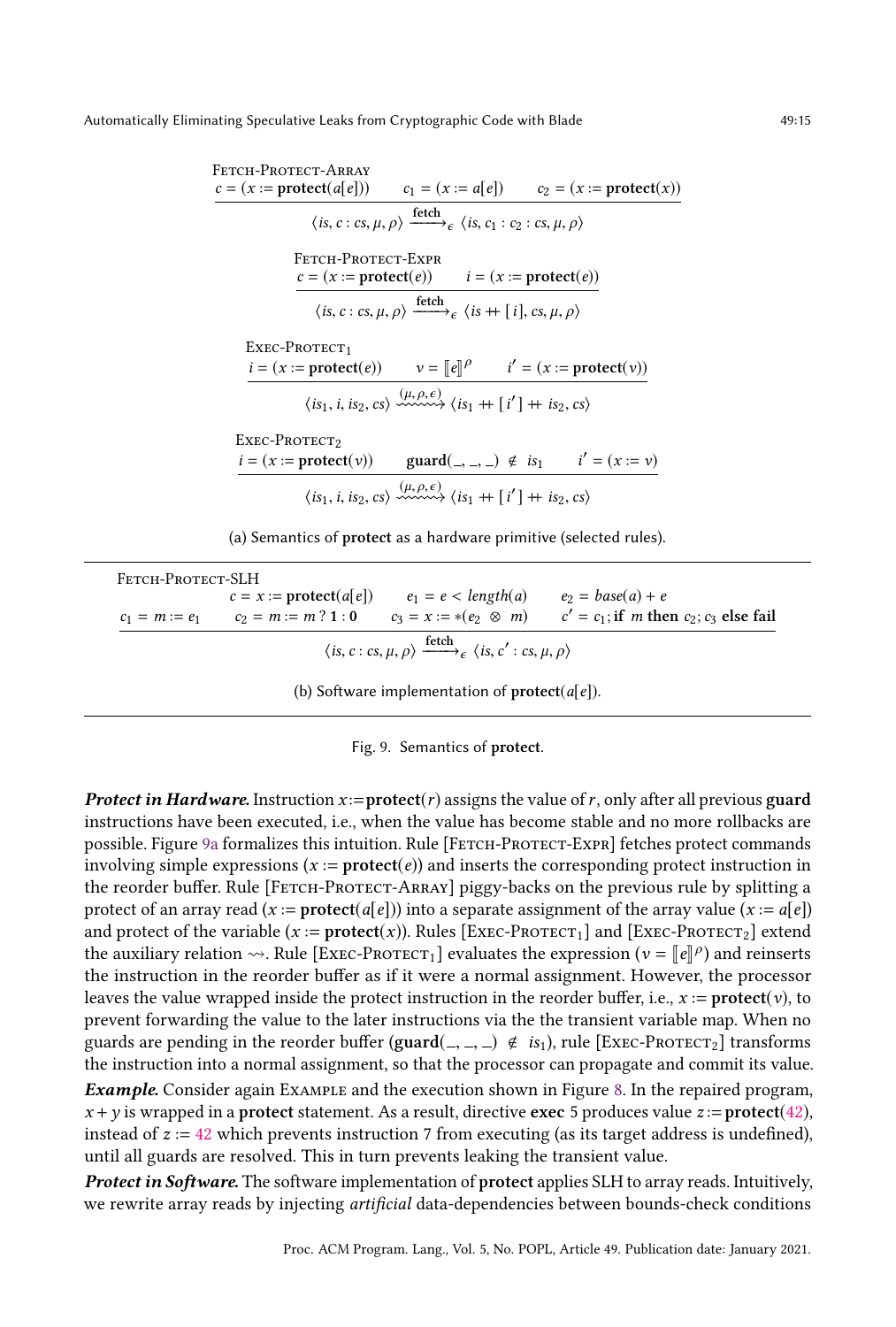and the corresponding addresses in load instructions, thus transforming control-flow dependencies into data-flow dependencies.<sup>[6](#page-15-1)</sup> These data-dependencies validate control-flow decisions at runtime by stalling speculative loads until the processor resolves their bounds check conditions.[7](#page-15-2) Formally, we replace rule [FETCH-PROTECT-ARRAY] with rule [FETCH-PROTECT-SLH] in Figure [9b.](#page-14-0) The rule computes the bounds check condition  $e_1 = e < length(a)$ , the target address  $e_2 = base(a) + e$ , and generates commands that abort the execution if the check fails, like for regular array reads. Additionally, the rule generates regular commands that (i) assign the result of the bounds check to a reserved variable  $m (c_1 = m := e_1)$ , (ii) conditionally update the variable with a bitmask consisting of all 1s or 0s ( $c_2 = m := m$  ? 1 : 0), and (iii) mask off the target address with the bitmask  $(c_3 = x := *(e_2 \otimes m))$ .<sup>[8](#page-15-3)</sup> Since the target address in command  $c_3$  depends on variable m, the processor cannot read memory until the bounds check is resolved. If the check succeeds, the bitmask  $m = 1$ leaves the target address unchanged ( $[\![e']\!]^\rho = [\![e' \otimes 1]\!]^\rho$ ) and the processor reads the correct address pormally Otherwise, the bitmook  $m = 0$  gaves out the target address and the processor address normally. Otherwise, the bitmask  $m = 0$  zeros out the target address and the processor loads speculatively only from the constant address  $0 = [e' \otimes 0]^\rho$ . (We assume that the processor<br>recentes the first memory cell and initializes it with a dymmy value  $\alpha \circ \psi(0) = 0$ .) Notice that reserves the first memory cell and initializes it with a dummy value, e.g.,  $\mu(0) = 0$ .) Notice that this solution works under the assumption that the processor does not evaluate the conditional update  $m := m$  ? 1 : 0 speculatively. We can easily enforce that by compiling conditional updates to non-speculative instructions available on commodity processors (e.g., the conditional move instruction CMOV on x86).

**Example.** Consider again EXAMPLE. The optimal patch protect( $x + y$ ) cannot be executed on existing processors without support for a generic protect primitive. Nevertheless, we can repair the program by applying SLH to the individual array reads, i.e.,  $x := \text{protet}(a[i_1])$  and  $y := \text{protet}(a[i_2])$ .

# <span id="page-15-0"></span>4 TYPE SYSTEM AND INFERENCE

In Section [4.1,](#page-16-0) we present a transient-flow type system which statically rejects programs that can potentially leak through transient execution attacks. These speculative leaks arise in programs as transient data flows from source to sink expressions. Our type system does not rely on user annotations to identify secret. Indeed, our typing rules simply ignore security annotations and instead, conservatively reject programs that exhibit any source-to-sink data flows. Intuitively, this is because security annotations are not trustworthy when programs are executed speculatively: public variables could contain transient secrets and secret variables could flow speculatively into public sinks. Additionally, our soundness theorem, which states that well-typed programs are speculatively constant-time, assumes that programs are sequentially constant-time. We do not enforce a sequential constant-time discipline; this can be done using existing constant-time type systems or interfaces (e.g., [\[Watt et al.](#page-29-1) [2019;](#page-29-1) [Zinzindohoué et al.](#page-29-4) [2017\]](#page-29-4)).

Given an unannotated program, we apply constraint-based type inference [\[Aiken](#page-26-0) [1996;](#page-26-0) [Nielson](#page-28-15) [and Nielson](#page-28-15) [1998\]](#page-28-15) to generate its use-def graph and reconstruct type information (Section [4.2\)](#page-17-0). Then, reusing off-the-shelf Max-Flow/Min-Cut algorithms, we analyze the graph and locate potential speculative vulnerabilities in the form of a variable min-cut set. Finally, using a simple program

Proc. ACM Program. Lang., Vol. 5, No. POPL, Article 49. Publication date: January 2021.

<span id="page-15-1"></span> $6$ Technically, applying SLH to array reads is a program transformation. In our implementation (§ [6\)](#page-21-0), the SLH version of protect inserts additional instructions into the program to perform the conditional update and mask operation described in rule [FETCH-PROTECT-SLH].

<span id="page-15-2"></span> $7A$  fully-fledged security tool could apply static analysis techniques to infer array bounds. Our implementation of BLADE merely simulates SLH using a static constant instead of the actual lengths, as discussed in Section [6.](#page-21-0)

<span id="page-15-3"></span><sup>8</sup>Alternatively, it would be also possible to mask the loaded value, i.e.,  $c_3 = x := (*e_2) \otimes m$ . However, this alternative mitigation would still introduce transient data in various processor internal buffers, where it could be leaked. In contrast, we conservatively mask the address, which has the effect of stalling the load and preventing transient data from even entering the processor, thus avoiding the risk of leaking it altogether.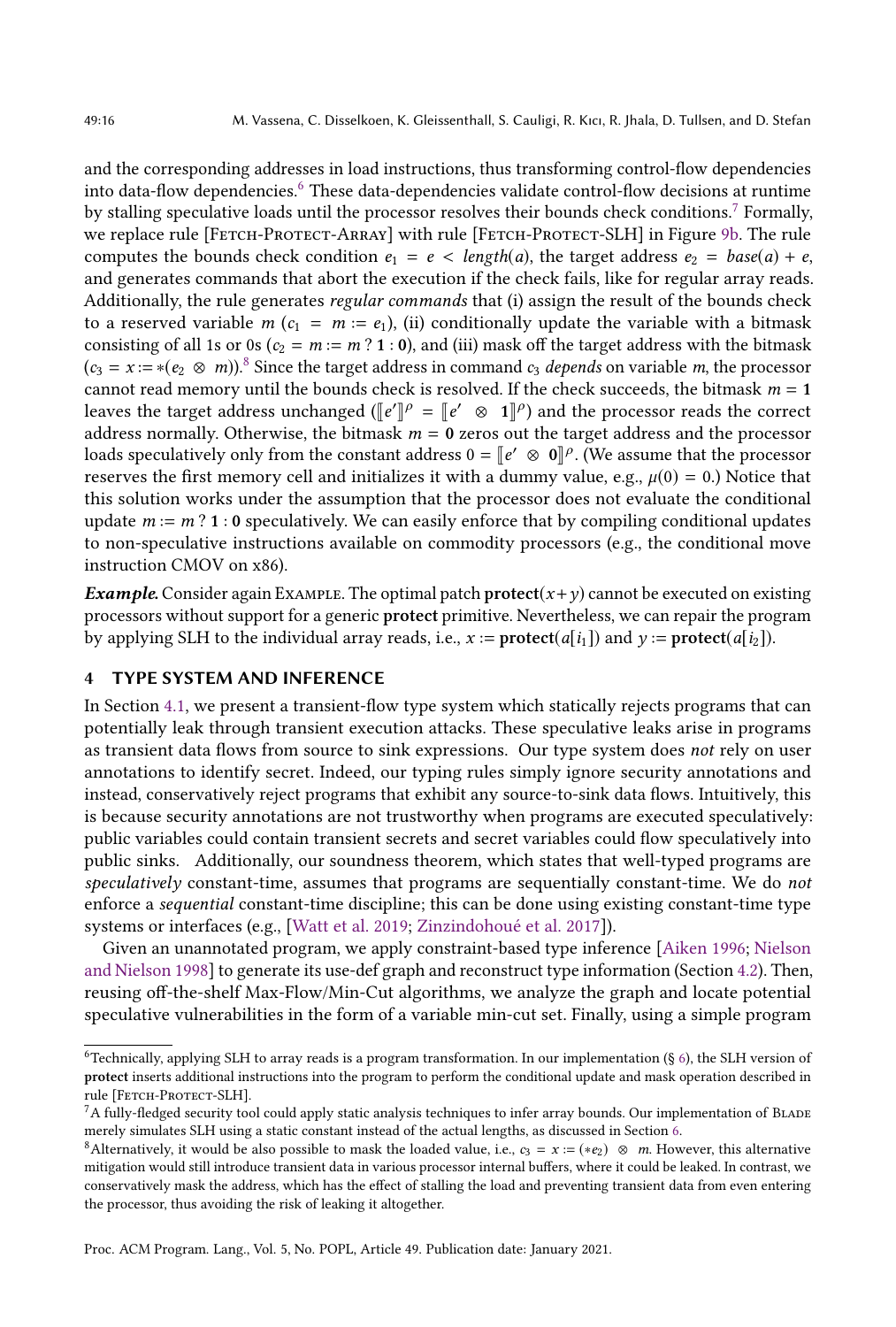<span id="page-16-1"></span>

| <b>VALUE</b><br>$\Gamma \vdash v : \tau \implies \emptyset$                                                                                        | VAR<br>$\Gamma(x) = \tau$<br>$\Gamma \vdash x : \tau \implies x \sqsubseteq \alpha_x$                                                                                                                                                                                              |
|----------------------------------------------------------------------------------------------------------------------------------------------------|------------------------------------------------------------------------------------------------------------------------------------------------------------------------------------------------------------------------------------------------------------------------------------|
| <b>Bop</b>                                                                                                                                         | $\Gamma \vdash e_1 : \tau_1 \implies k_1$ $\Gamma \vdash e_2 : \tau_2 \implies k_2$ $\tau_1 \sqsubseteq \tau$ $\tau_2 \sqsubseteq \tau$                                                                                                                                            |
| ARRAY-READ                                                                                                                                         | $\Gamma \vdash e_1 \oplus e_2 : \tau \implies k_1 \cup k_2 \cup (e_1 \sqsubseteq e_1 \oplus e_2) \cup (e_2 \sqsubseteq e_1 \oplus e_2)$<br>$\Gamma \vdash e : \mathbf{S} \Rightarrow k$<br>$\Gamma \vdash a[e] : T \Rightarrow k \cup (e \sqsubseteq S) \cup (T \sqsubseteq a[e])$ |
|                                                                                                                                                    | (a) Typing rules for expressions and arrays.                                                                                                                                                                                                                                       |
| ASGN<br>$\Gamma \vdash r : \tau \implies k \qquad \tau \sqsubseteq \Gamma(x)$<br>$\Gamma$ , Prot $\vdash x := r \implies k \cup (r \sqsubseteq x)$ | PROTECT<br>$\Gamma \vdash r : \tau \implies k$<br>$\Gamma$ , Prot $\vdash x := \text{protect}(r) \Rightarrow k$                                                                                                                                                                    |
| ASGN-PROT<br>$\Gamma \vdash r : \tau \implies k \qquad x \in \text{Prot}$                                                                          | ARRAY-WRITE<br>$\Gamma \vdash e_1 : \mathbf{S} \implies k_1$ $\Gamma \vdash e_2 : \tau \implies k_2$                                                                                                                                                                               |
| $\Gamma$ , Prot $\vdash x := r \implies k \cup (r \sqsubseteq x)$<br><b>IF-THEN-ELSE</b>                                                           | $\Gamma$ , Prot $\vdash a[e_1] := e_2 \Rightarrow k_1 \cup k_2 \cup (e_1 \sqsubseteq S)$                                                                                                                                                                                           |
|                                                                                                                                                    | $\Gamma \vdash e : \mathbf{S} \Rightarrow k$ $\Gamma, \text{Prot} \vdash c_1 \Rightarrow k_1$ $\Gamma, \text{Prot} \vdash c_2 \Rightarrow k_2$                                                                                                                                     |

Fig. 10. Transient-flow type system and constraints generation .

repair algorithm we patch the program by inserting a minimum number of protect so that it cannot leak speculatively anymore (Section [4.3\)](#page-19-1).

# <span id="page-16-0"></span>4.1 Type System

Our type system assigns a transient-flow type to expressions and tracks how transient values propagate within programs, rejecting programs in which transient values reach commands which may leak them. An expression can either be typed as  $stable$  (S) indicating that it cannot contain transient values during execution, or as transient (T) indicating that it can. These types form a 2-point lattice [\[Landauer and Redmond](#page-28-16) [1993\]](#page-28-16), which allows stable expressions to be typed as transient, but not vice versa, i.e., we define a can-flow-to relation  $\subseteq$  such that  $S \subseteq T$ , but  $T \nsubseteq S$ .

**Typing Expressions.** Given a typing environment for variables  $\Gamma \in Var \rightarrow \{S, T\}$ , the typing judgment Γ  $\vdash$  r: τ assigns a transient-flow type τ to r. Figure [10](#page-16-1) presents selected rules (see [\[Vassena](#page-29-6) [et al.](#page-29-6) [2020\]](#page-29-6) for the rest). The shaded part of the rules generates type constraints during type inference and are explained later. Values can assume any type in rule [Value] and variables are assigned their respective type from the environment in rule [Var]. Rule [Bop] propagates the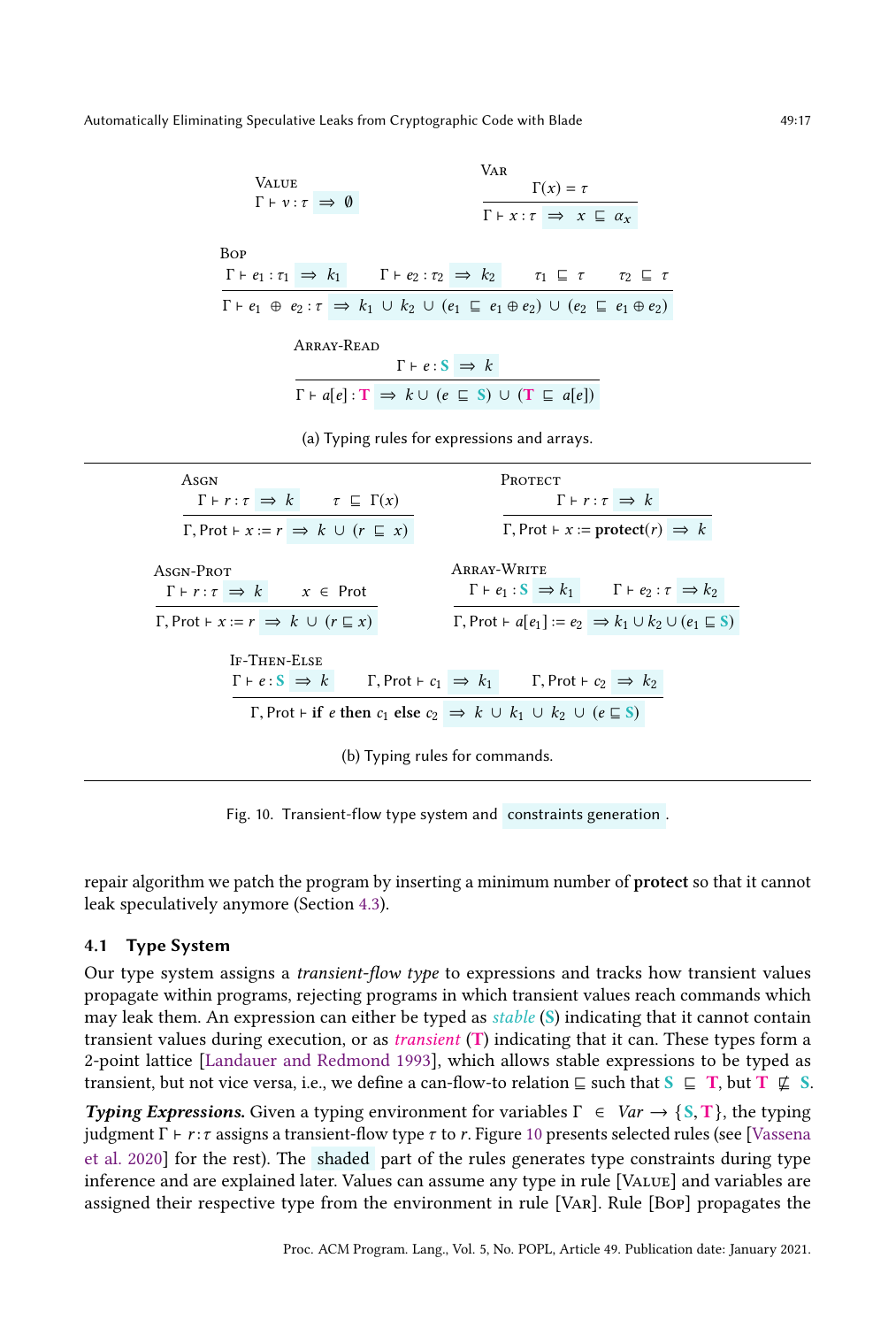type of the operands to the result of binary operators  $\oplus \in \{+, <, \otimes\}$ . Finally, rule [ARRAY-READ] assigns the transient type T to array reads as the array may potentially be indexed out of bounds during speculation. Importantly, the rule requires the index expression to be typed *stable* (S) to prevent programs from leaking through the cache.

Typing Commands. Given a set of implicitly protected variables Prot, we define a typing judgment Γ, Prot  $\vdash$  c for commands. Intuitively, a command c is well-typed under environment Γ and set Prot, if  $c$  does not leak, under the assumption that the expressions assigned to all variables in Prot are protected using the protect primitive. Figure [10b](#page-16-1) shows our typing rules. Rule [AsGN] disallows assignments from *transient* to *stable* variables (as  $T \nsubseteq S$ ). Rule [PROTECT] relaxes this policy as long as the right-hand side is explicitly protected.<sup>[9](#page-17-1)</sup> Intuitively, the result of **protect** is *stable* and it can thus flow securely to variables of any type. Rule [AsGN-PROT] is similar, but instead of requiring an explicit protect statement, it demands that the variable is accounted for in the protected set Prot. This is secure because all assignments to variables in Prot will eventually be protected through the repair function discussed later in this section. Rule [Array-Write] requires the index expression used in array writes to be typed stable (S) to avoid leaking through the cache, similarly to rule [ARRAY-READ]. Notice that the rule does not prevent storing transient data, i.e., the stored value can have any type. While this is sufficient to mitigate Spectre v1 attacks, it is inadequate to defend against Spectre v1.1. Intuitively, the store-to-load forward optimization enables additional implicit data-flows between stored data to aliasing load instructions, thus enabling Spectre v1.1 attacks. Luckily, to protect against these attacks we need only modify one clause of rule [Array-Write]: we change the type system to conservatively treat stored values as *sinks* and therefore require them to be typed *stable* (Γ  $\vdash e_2$  : S).<sup>[10](#page-17-2)</sup>

Implicit Flows. To prevent programs from leaking data *implicitly* through their control flow, rule [If-Then-Else] requires the branch condition to be stable. This might seem overly restrictive, at first: why can't we accept a program that branches on transient data, as long as it does not perform any attacker-observable operations (e.g., memory reads and writes) along the branches? Indeed, classic information-flow control (IFC) type systems (e.g., [\[Volpano et al.](#page-29-7) [1996\]](#page-29-7)) take this approach by keeping track of an explicit program counter label. Unfortunately, such permissiveness is unsound under speculation. Even if a branch does not contain observable behavior, the value of the branch condition can be leaked by the instructions that follow a mispredicted branch. In particular, upon a rollback, the processor may repeat some load and store instructions after the mispredicted branch and thus generate additional observations, which can implicitly reveal the value of the branch condition.

**Example.** Consider the program { if tr then  $x := 0$  else skip};  $y := a[0]$ . The program can leak the transient value of  $tr$  during speculative execution. To see that, assume that the processor predicts that tr will evaluate to true. Then, the processor speculatively executes the then-branch  $(x := 0)$  and the load instruction ( $y := a[0]$ ), before resolving the condition. If tr is true, the observation trace of the program contains a single read observation. However, if  $tr$  is false, the processor detects a misprediction, restarts the execution from the other branch (skip) and executes the array read again, producing a rollback and two read observations. From these observations, an attacker could potentially make inferences about the value of  $tr$ . Consequently, if  $tr$  is typed as  $T$ , our type system rejects the program as unsafe.

# <span id="page-17-0"></span>4.2 Type Inference

Our type-inference approach is based on type-constraints satisfaction [\[Aiken](#page-26-0) [1996;](#page-26-0) [Nielson and](#page-28-15) [Nielson](#page-28-15) [1998\]](#page-28-15). Intuitively, type constraints restrict the types that variables and expressions may

<span id="page-17-1"></span><sup>&</sup>lt;sup>9</sup>Readers familiar with information-flow control may see an analogy between protect and the declassify primitive of some IFC languages [\[Myers et al.](#page-28-17) [2004\]](#page-28-17).

<span id="page-17-2"></span><sup>&</sup>lt;sup>10</sup>Both variants of rule [ARRAY-WRITE] are implemented in BLADE (§ [6\)](#page-21-0) and evaluated (§ [7\)](#page-22-0).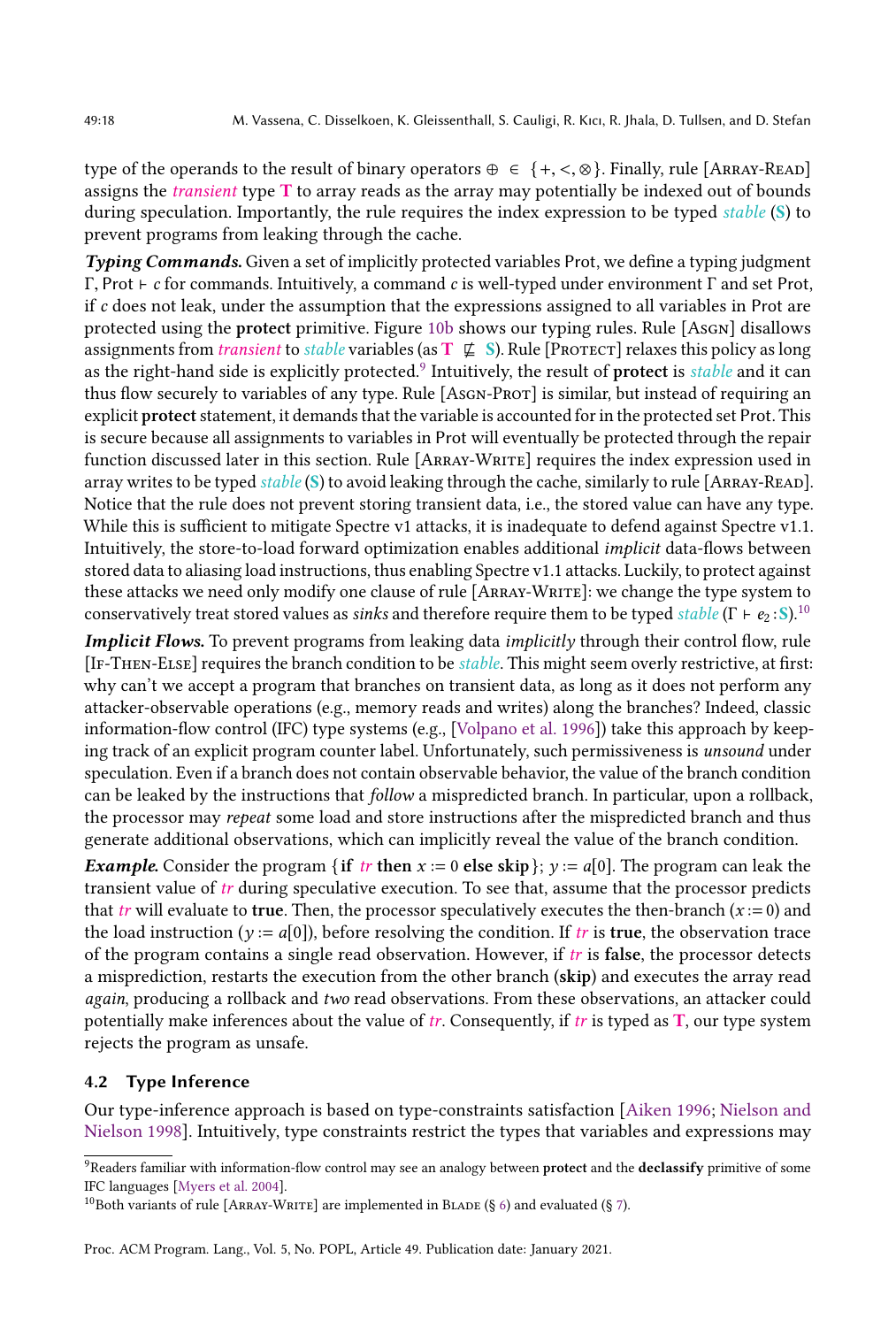assume in a program. In the constraints, the possible types of variables and expressions are represented by atoms consisting of unknown types of expressions and variables. Solving these constrains requires finding a substitution, i.e., a mapping from atoms to concrete transient-flow types, such that all constraints are satisfied if we instantiate the atoms with their type.

Our type inference algorithm consists of 3 steps: (i) generate a set of type constraints under an initial typing environment and protected set that under-approximates the solution of the constraints, (ii) construct the def-use graph from the constraints and find a cut-set, and (iii) cut the transient-tostable dataflows in the graph and compute the resulting typing environment. We start by describing the generation of constraints through the typing judgment from Figure [10.](#page-16-1)

Type Constraints. Given a typing environment Γ, a protected set Prot, the judgment Γ, Prot  $\vdash r \Rightarrow$ k type checks r and generates type constraints k. The syntax for constraints is shown in Figure [11.](#page-19-2) Constraints are sets of can-flow-to relations involving concrete types (S and T) and atoms, i.e., type variables corresponding to program variables (e.g.,  $\alpha_x$  for x) and unknown types for expressions (e.g., r). In rule [VAR], constraint  $x \subseteq \alpha_x$  indicates that the type variable of x should be at least as transient as the unknown type of x. This ensures that, if variable x is transient, then  $\alpha_x$  can only be instantiated with type T. Rule [Bop] generates constraints  $e_1 \subseteq e_1 \oplus e_2$  and  $e_2 \subseteq e_1 \oplus e_2$  to reflect the fact that the unknown type of  $e_1 \oplus e_2$  should be at least as transient as the (unknown) type of  $e_1$  and  $e_2$ . Notice that these constraints correspond exactly to the premises  $\tau_1 \subseteq \tau$  and  $\tau_2 \subseteq \tau$  of the same rule. Similarly, rule [ARRAY-READ] generates constraint  $e \subseteq S$  for the unknown type of the array index, thus forcing it to be typed  $S<sup>11</sup>$  $S<sup>11</sup>$  $S<sup>11</sup>$  In addition to these, the rule generates also the constraint  $T \subseteq a[e]$ , which forces the type of  $a[e]$  to be T. Rule [Asgn] generates the constraint  $r \subseteq x$  disallowing transient to stable assignments. In contrast, rule [PROTECT] does not generate the constraint  $r \subseteq x$  because r is explicitly protected. Rule [Asgn-Prot] generates the same constraint as rule [Asgn], because type inference ignores the protected set, which is computed in the next step of the algorithm. The constraints generated by the other rules follow the same intuition. In the following we describe the inference algorithm in more detail.

Generating Constraints. We start by collecting a set of constraints k via typing judgement  $\Gamma$ , Prot  $\vdash$  $s \Rightarrow k$ . For this, we define a dummy environment  $\Gamma^*$  and protected set Prot<sup>\*</sup>, such that  $\Gamma^*$ , Prot<sup>∗</sup> +  $\sim k$  holds for any command  $c$  (i.e., we let  $\Gamma^* = \lambda x$  S and include all variables in the cut-set) and  $c \Rightarrow k$  holds for any command c, (i.e., we let  $\Gamma^* = \lambda x$ . S and include *all* variables in the cut-set) and use it to extract the set of constraints k use it to extract the set of constraints k.

**Solutions and Satisfiability.** We define the solution to a set of constraints as a function  $\sigma$  from atoms to flow types, i.e.,  $\sigma \in$  Atoms  $\mapsto$  {T, S}, and extend solutions to map T and S to themselves. For a set of constraints k and a solution function  $\sigma$ , we write  $\sigma \vdash k$  to say that the constraints k are satisfied under solution  $\sigma$ . A solution  $\sigma$  satisfies k, if all can-flow-to constraints hold, when the atoms are replaced by their values under  $\sigma$  (Fig. [11\)](#page-19-2). We say that a set of constraints k is satisfiable, if there is a solution  $\sigma$  such that  $\sigma \vdash k$ .

**Def-Use Graph & Paths.** The constraints generated by our type system give rise to the def-use graph of the type-checked program. For a set of constraints k, we call a sequence of atoms  $a_1 \ldots a_n$  a *path* in k, if  $a_i \sqsubseteq a_{i+1} \in k$  for  $i \in \{1, \ldots, n-1\}$  and say that  $a_1$  is the path's entry and  $a_n$  its exit. A T-S path is a path with entry **T** and exit S. A set of constraints k is satisfiable if and only if there is no **T-S** path in k, as such a path would correspond to a derivation of *false*. If k is satisfiable, we can compute a solution  $\sigma(k)$  by letting  $\sigma(k)(a) = T$ , if there is a path with entry T and exit a, and S otherwise.

Cuts. If a set of constraints is unsatisfiable, we can make it satisfiable by removing some of the nodes in its graph or equivalently protecting some of the variables. A set of atoms A cuts a path

<span id="page-18-0"></span> $11$ No constraints are generated for the type of the array because our syntax forces the array to be a static, constant value. If we allowed arbitrary expressions for arrays the rule would require them to by typed as stable.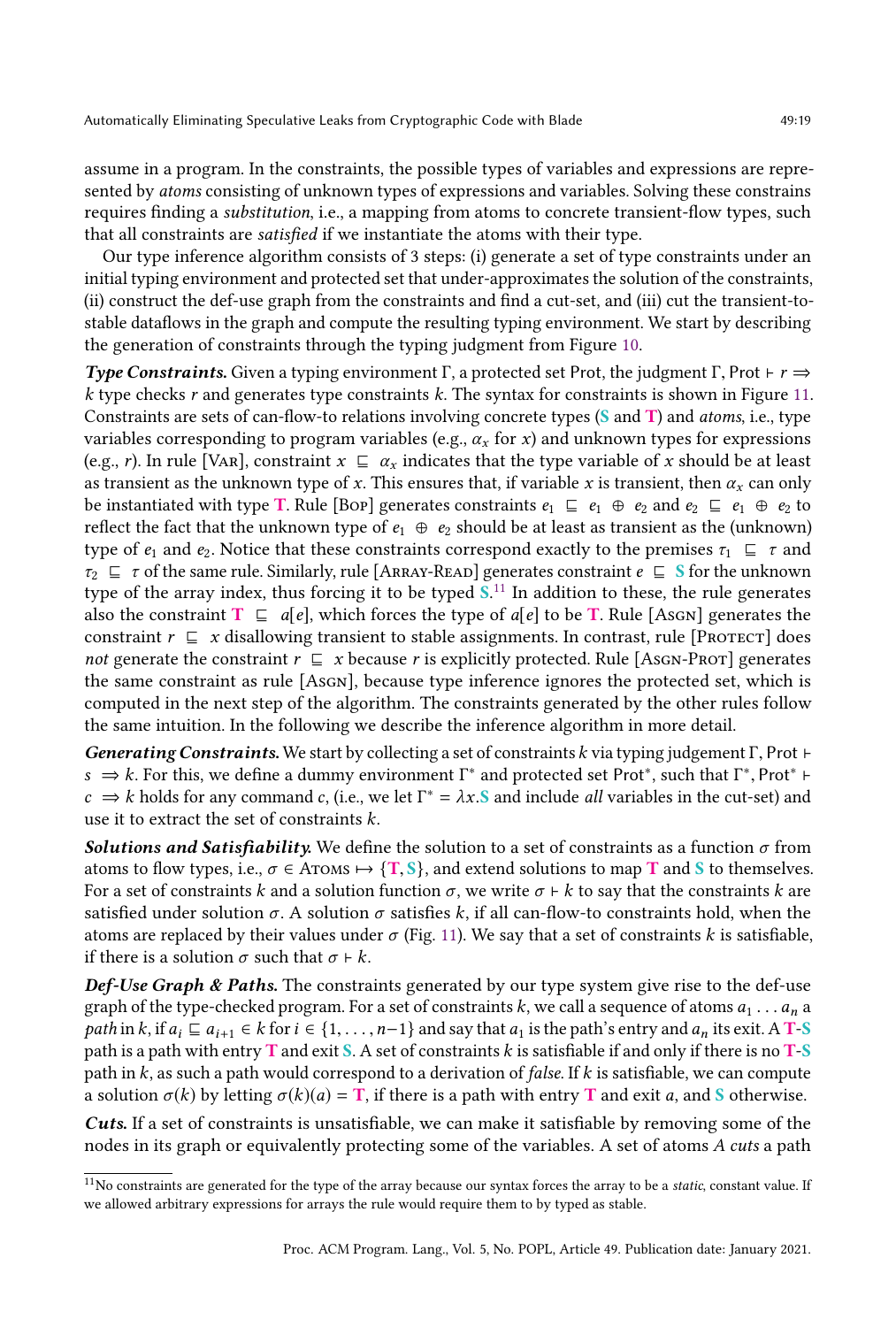<span id="page-19-2"></span>

| Atoms $a \equiv \alpha_x   r$<br>Constraints $k \equiv a \sqsubseteq S \mid T \sqsubseteq a \mid a \sqsubseteq a$               | <b>SOL-EMPTY</b><br>$\sigma + \varnothing$                                       | <b>SOL-SET</b><br>$\sigma$ + $k_1$ $\sigma$ + $k_2$<br>$\sigma$ + $k_1 \cup k_2$ |                                                                                              | <b>SOL-TRANS</b><br>$\mathbf{T} \subseteq \sigma(a_2)$<br>$\sigma$ + T $\sqsubseteq a_2$ |
|---------------------------------------------------------------------------------------------------------------------------------|----------------------------------------------------------------------------------|----------------------------------------------------------------------------------|----------------------------------------------------------------------------------------------|------------------------------------------------------------------------------------------|
| $k \cup k$   0<br>Solutions $\sigma \in$ Aroms $\forall \{S, T\} \mapsto \{S, T\}$<br>where $\sigma(S) = S$ and $\sigma(T) = T$ | <b>SOL-STABLE</b><br>$\sigma(a_1) \subseteq S$<br>$\sigma$ + $a_1 \sqsubseteq S$ |                                                                                  | <b>SOL-FLOW</b><br>$\sigma(a_1) \sqsubseteq \sigma(a_2)$<br>$\sigma$ + $a_1 \sqsubseteq a_2$ |                                                                                          |

Fig. 11. Type constraints and satisfiability.

 $a_1 \ldots a_n$ , if some  $a \in A$  occurs along the path, i.e., there exists  $a \in A$  and  $i \in \{1, \ldots, n\}$  such that  $a_i = a$ . We call A a cut-set for a set of constraints k, if A cuts all T-S paths in k. A cut-set A is minimal for k, if all other cut-sets A' contain as many or more atoms than A, i.e.,  $#A \leq #A'$ .

**Extracting Types From Cuts.** From a set of variables A such that A is a cut-set of constraints  $k$ , we can extract a typing environment  $\Gamma(k,A)$  as follows: for an atom  $\alpha_x$ , we define  $\Gamma(k,A)(x) = T$ , if there is a path with entry T and exit  $\alpha_x$  in k that is not cut by A, and let  $\Gamma(k,A)(x) = S$  otherwise.

<span id="page-19-3"></span>PROPOSITION 1 (TYPE INFERENCE). If  $\Gamma^*$ , Prot<sup>\*</sup>  $\vdash c \Rightarrow k$  and A is a set of variables that cut k, then  $k$  (A)  $A \vdash c$ .  $\Gamma(k, A), A \vdash c.$ 

Remark. To infer a repair using exclusively SLH-based protect statements, we simply restrict our cut-set to only include variables that are assigned from an array read.

**Example.** Consider again Example in Figure [2.](#page-5-0) The graph defined by the constraints  $k$ , given by are not satisfiable, since there are **T-S** paths. Both  $\{x, y\}$  and  $\{z\}$  are cut-sets, since they cut each **T-S** path, however, the set  $\{z\}$  contains only one element and is therefore minimal. The typing <sup>\*</sup>, Prot<sup>∗</sup> ⊢ Example  $\Rightarrow$  k is shown in Figure [3,](#page-5-1) where we have omitted α-nodes. The constraints<br>re not satisfiable, since there are **T-S** paths. Both  $\{x, y\}$  and  $\{z\}$  are cut-sets, since they cut each **T-S** path, however, the set  $\{z\}$  contains only one element and is therefore minimal. The typing environment  $\Gamma(k, \{x, y\})$  extracted from the sub-obptimal cut  $\{x, y\}$  types all variables as S, while the typing extracted from the optimal cut, i.e.,  $\Gamma(k, \{z\})$  types x and y as T and z, i<sub>1</sub> and i<sub>2</sub> as S. By Proposition [1](#page-19-3) both  $\Gamma(k, \{x, y\}), \{x, y\}$  ⊢ Example and  $\Gamma(k, \{z\}), \{z\}$  ⊢ Example hold.

# <span id="page-19-1"></span>4.3 Program Repair

As a final step, our repair algorithm  $repair(c, Prot)$  traverses program c and inserts a protect statement for each variable in the cut-set Prot. For simplicity, we assume that programs are in static single assignment (SSA) form.<sup>[12](#page-19-4)</sup> Therefore, for each variable  $x \in$  Prot there is a single assignment  $x = r$ , and our repair algorithm simply replaces it with  $x :=$  protect(*r*).

# <span id="page-19-0"></span>5 CONSISTENCY AND SECURITY

We now present two formal results about our speculative semantics and the security of our type system. First, we prove that the semantics from Section [3](#page-7-0) is consistent with sequential program execution (Theorem [1\)](#page-20-0). Intuitively, programs running on our processor produce the same results (with respect to the memory store and variables) as if their commands were executed in-order and without speculation. The second result establishes that our type system is sound (Theorem [2\)](#page-20-1). We prove that our transient-flow type system in combination with a standard constant-time type system (e.g., [\[Protzenko et al.](#page-28-0) [2019;](#page-28-0) [Watt et al.](#page-29-1) [2019\]](#page-29-1)) enforces constant time under speculative

<span id="page-19-4"></span><sup>&</sup>lt;sup>12</sup>We make this assumption to simplify our analysis and security proof. We also omit phi-nodes from our calculus to avoid cluttering the semantics and remark that this simplification does not affect our flow-insensitive analysis. Our implementation operates on Cranelift's SSA form (§ [6\)](#page-21-0).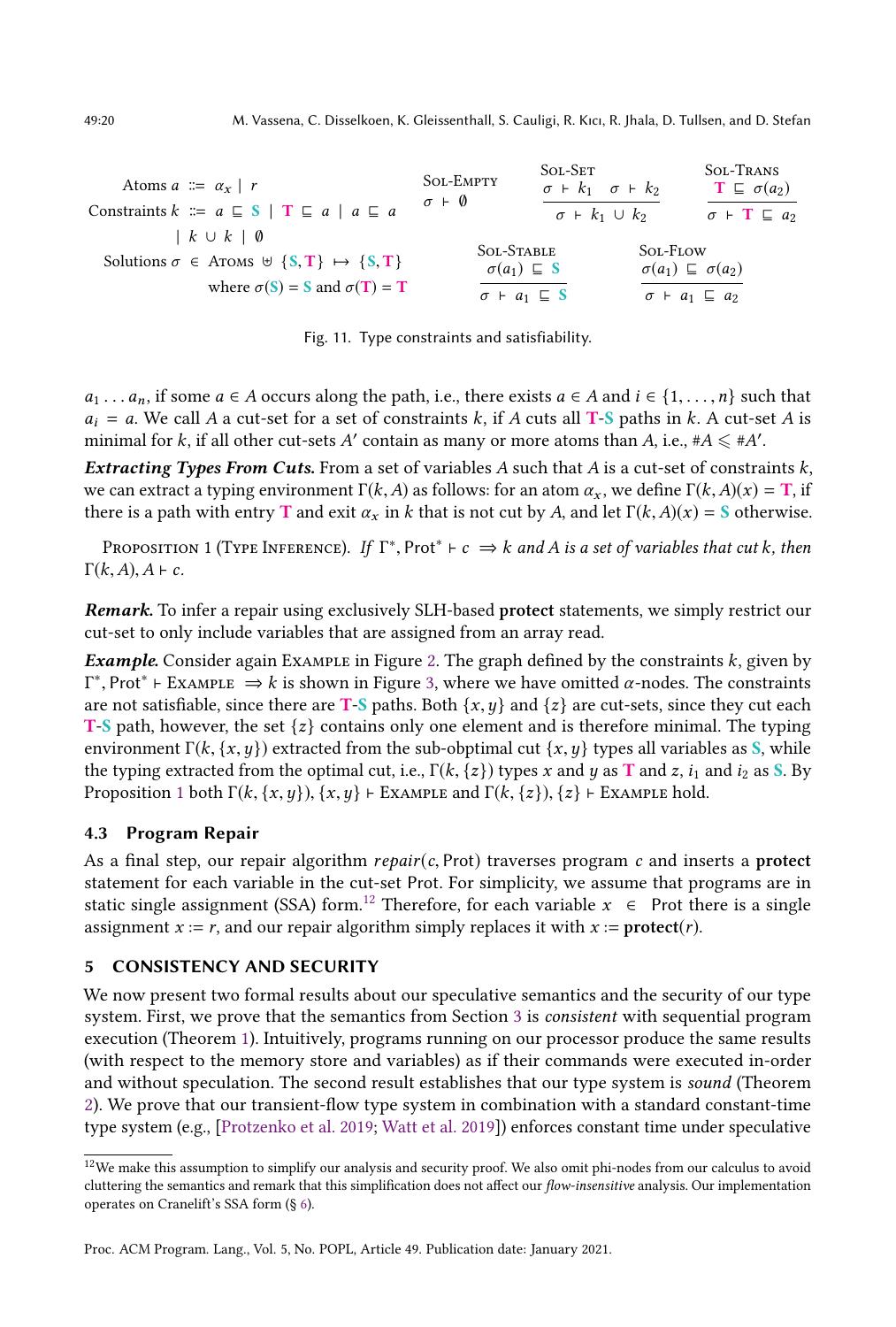execution [\[Cauligi et al.](#page-27-5) [2020\]](#page-27-5). We provide full definitions and proofs in the extended version of this paper [\[Vassena et al.](#page-29-6) [2020\]](#page-29-6).

**Consistency.** We write  $C \Downarrow_{O}^{D} C'$  for the complete speculative execution of configuration C to final configuration C ′ , which generates a trace of observations O under list of directives D. Similarly, we write  $\langle \mu, \rho \rangle \Downarrow_{\mathcal{O}}^c \langle \mu', \rho' \rangle$  for the sequential execution of program c with initial memory  $\mu$  and variable<br>map a resulting in final memory  $\mu'$  and variable map  $\alpha'$ . To relate speculative and sequential map  $\rho$  resulting in final memory  $\mu'$  and variable map  $\rho'$ . To relate speculative and sequential observations we define a projection function written  $\Omega$ , which removes prediction identifiers observations, we define a projection function, written  $O\downarrow$ , which removes prediction identifiers, rollbacks, and misspeculated loads and stores.

<span id="page-20-0"></span>THEOREM 1 (CONSISTENCY). For all programs c, initial memory stores  $\mu$ , variable maps  $\rho$ , and directives D, if  $\langle \mu, \rho \rangle \Downarrow_{O}^{c} \langle \mu' \rangle$  $\overline{r}$  $\langle \rangle$  and  $\langle [\ ] , [\ c] , \mu, \rho \rangle \Downarrow_{O'}^D \langle [\ ] , [\ ] , \mu''$  $, \rho'' \rangle$ , then  $\mu' = \mu''$ ,  $\rho' = \rho''$ , and  $O \cong O' \downarrow$ .

The theorem ensures equivalence of the final memory stores, variable maps, and observation traces from the sequential and the speculative execution. Notice that trace equivalence is up to permutation, i.e.,  $\overrightarrow{O} \cong O' \downarrow$ , because the processor can execute load and store instructions out-oforder.

Speculative Constant Time. In our model, an attacker can leak information through the architectural state (i.e., the variable map and the memory store) and through the cache by supplying directives that force the execution of an otherwise constant-time cryptographic program to generate different traces. In the following, the relation  $\approx_L$  denotes L-equivalence, i.e., equivalence of configurations with respect to a security policy  $L$  that specifies which variables and arrays are public (L) and attacker observable. Initial and final configurations are L-equivalent ( $C_1 \approx_L C_2$ ) if the values of public variables in the variable maps and the content of public arrays in the memories coincide, i.e.,  $\forall x \in L$ .  $\rho_1(x) = \rho_2(x)$  and  $\forall a \in L$  and addresses  $n \in \{base(a), ..., base(a) + length(a) - 1\}$ ,  $\mu_1(n) = \mu_2(n)$ , respectively.

DEFINITION 1 (SPECULATIVE CONSTANT TIME). A program c is speculative constant time with respect to a security policy L, written SCT<sub>L</sub>(c), iff for all directives D and initial configurations  $C_i$  =  $\langle [\ ] , [\ c] , \mu_i, \rho_i \rangle$  for  $i \in \{1, 2\},$  if  $C_1 \approx_L C_2$ ,  $C_1 \Downarrow_{O_1}^D C'_1$ , and  $C_2 \Downarrow_{O_2}^D C'_2$ , then  $O_1 = O_2$  and  $C'_1 \approx_L C'_2$ .

In the definition above, we consider syntactic equivalence of traces because both executions follow the same list of directives. We now present our soundness theorem: well-typed programs satisfy speculative constant-time. Our approach focuses on side-channel attacks through the observation trace and therefore relies on a separate, but standard, type system to control leaks through the program control-flow and architectural state. In particular, we write  $CT<sub>L</sub>(c)$  if c follows the (sequential) constant time discipline from [\[Protzenko et al.](#page-28-0) [2019;](#page-28-0) [Watt et al.](#page-29-1) [2019\]](#page-29-1), i.e., it is free of secret-dependent branches and memory accesses.

<span id="page-20-1"></span>THEOREM 2 (SOUNDNESS). For all programs c and security policies L, if  $CT<sub>L</sub>(c)$  and  $\Gamma \vdash c$ , then  $SCT<sub>L</sub>(c)$ .

As mentioned in Section [4,](#page-15-0) our transient flow-type system is oblivious to the security policy L, which is only required by the constant-time type system and the definition of speculative constant time.

We conclude with a corollary that combines all the components of our protection chain (type inference, type checking and automatic repair) and shows that repaired programs satisfy speculative constant time.

COROLLARY 1. For all sequential constant-time programs  $CT<sub>L</sub>(c)$ , there exists a set of constraints k such that  $\Gamma^*$ , Prot ${}^* \vdash c \Rightarrow k$ . Let A be a set of variables that cut k. Then, it follows that  $SCT_L(repair(c, A))$ .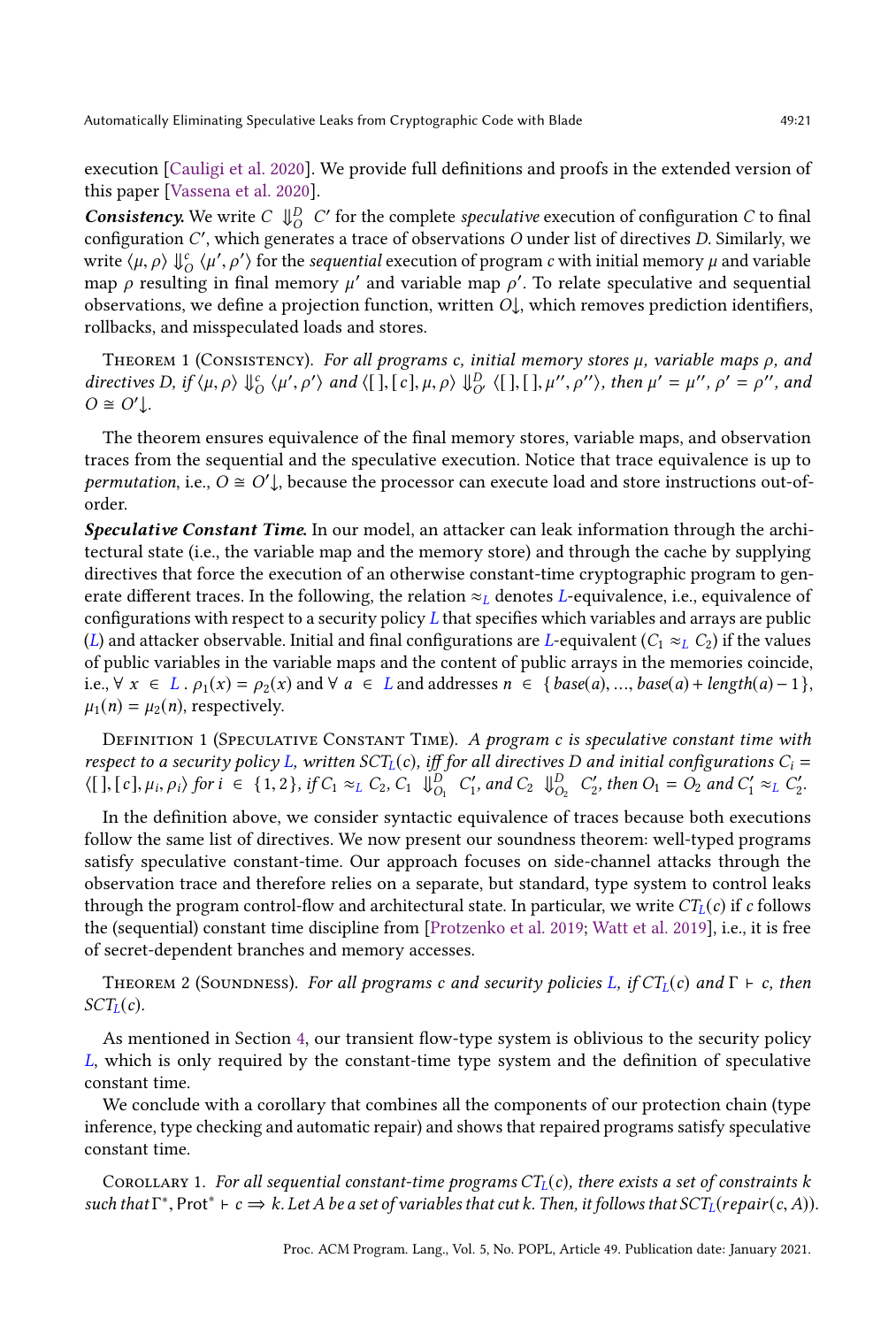### <span id="page-21-0"></span>6 IMPLEMENTATION

We implement BLADE as a compilation pass in the Cranelift [\[Bytecode Alliance](#page-27-8) [2020\]](#page-27-8) Wasm codegenerator, which is used by the Lucet compiler and runtime [\[McMullen](#page-28-18) [2020\]](#page-28-18). Blade first identifies all sources and sinks. Then, it finds the cut points using the Max-Flow/Min-Cut algorithm ([§4.2\)](#page-17-0), and either inserts fences at the cut points, or applies SLH to all of the loads which feed the cut point in the graph. This difference is why SLH sometimes requires code insertions in more locations.

Our SLH prototype implementation does not track the length of arrays, and instead uses a static constant for all array lengths when applying masking. Once compilers like Clang add support for conveying array length information to Wasm (e.g., via Wasm's custom section), our compilation pass would be able to take this information into account. This simplification in our experiments does not affect the sequence of instructions emitted for the SLH masks and thus Blade's performance overhead is accurately measured.

Our Cranelift Blade pass runs after the control-flow graph has been finalized and right before register allocation.<sup>[13](#page-21-1)</sup> Placing BLADE before register allocation allows our implementation to remain oblivious of low-level details such as register pressure and stack spills and fills. Ignoring the memory operations incurred by spills and fills simplifies Blade's analysis and reduces the required number of protect statements. This, importantly, does not compromise the security of its mitigations: In Cranelift, spills and fills are always to constant addresses which are inaccessible to ordinary Wasm loads and stores, even speculatively. (Cranelift uses guard pages—not conditional bounds checks—to ensure that Wasm memory accesses cannot access anything outside the linear memory, such as the stack used for spills and fills.) As a result, we can treat stack spill slots like registers. Indeed, since Blade runs before register allocation, it already traces def-use chains across operations that will become spills and fills. Even if a particular spill-fill sequence would handle potentially sensitive transient data, Blade would insert a protect between the original transient source and the final transient sink (and thus mitigate the attack).

Our implementation implements a single optimization: we do not mark constant-address loads as transient sources. We assume that the program contains no loads from out-of-bounds constant addresses, and therefore that loads from constant (Wasm linear memory) addresses can never speculatively produce invalid data. As we describe below, however, we omit this optimization when considering Spectre v1.1.

At its core, our repair algorithm addresses Spectre v1 attacks based on PHT mispredictions. To also protect against Spectre variant 1.1 attacks, which exploit store forwarding in the presence of PHT mispredictions, $14$  we perform two additional mitigations. First, we mark constant-address loads as transient sources (and thus omit the above optimization). Under Spectre v1.1, a load from a constant address may speculatively produce transient data, if a previous speculative store wrote transient data to that constant address—and, thus, Blade must account for this. Second, our SLH implementation marks all stored values as sinks, essentially preventing any transient data from being stored to memory. This is necessary when considering Spectre v1.1 because otherwise, ensuring that a load is in-bounds using SLH is insufficient to guarantee that the produced data is not transient—again, a previous speculative store may have written transient data to that in-bounds address.

<span id="page-21-1"></span> $^{13}\rm{More}$  precisely: The Cranelift register allocation pass modifies the control-flow graph as an initial step; we insert our pass after this initial step but before register allocation proper.

<span id="page-21-2"></span><sup>14</sup> Spectre v1 and Spectre v1.1 attacks are both classified as Spectre-PHT attacks [\[Canella et al.](#page-27-6) [2019\]](#page-27-6).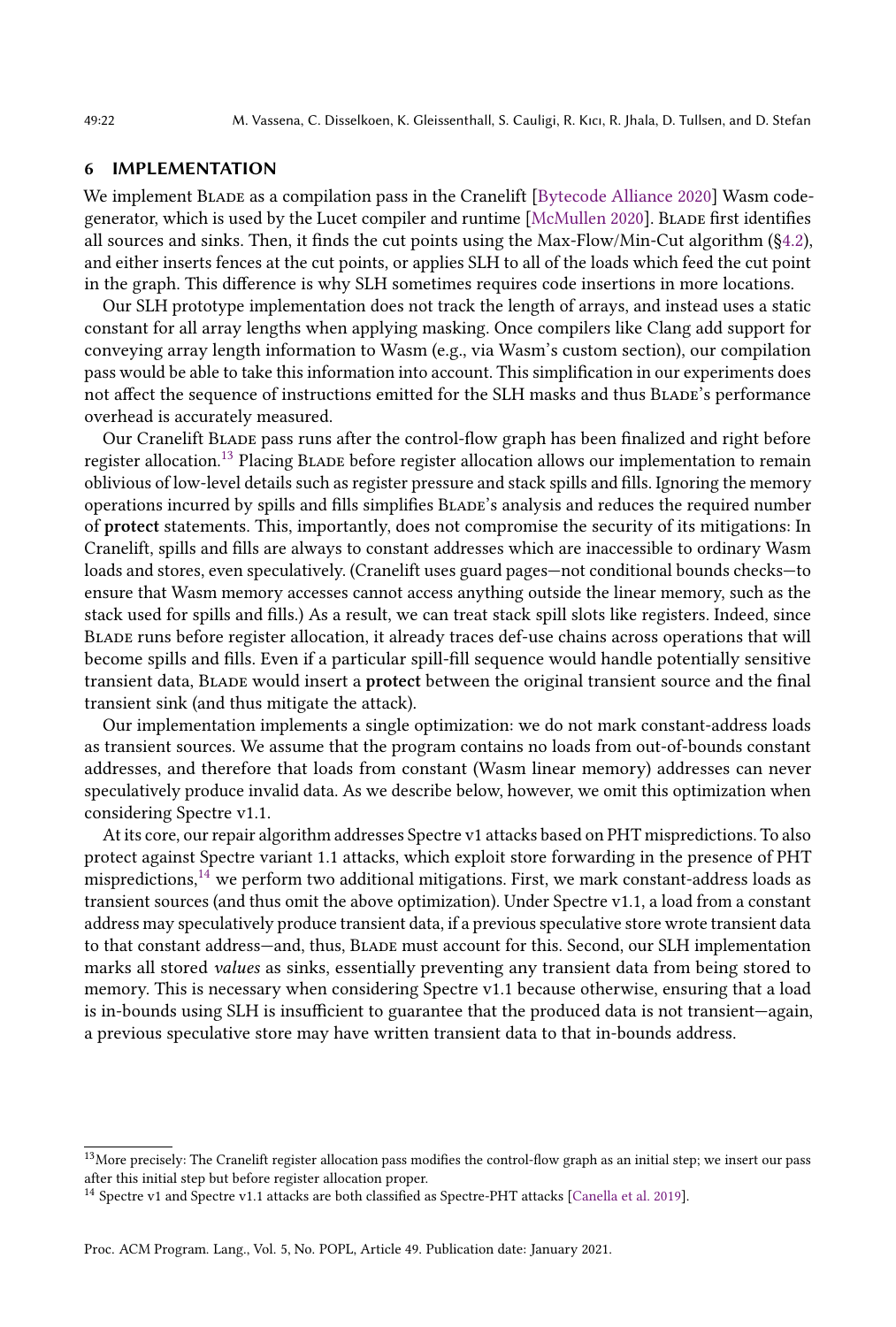# <span id="page-22-0"></span>7 EVALUATION

We evaluate BLADE by answering two questions:  $(01)$  How many protects does BLADE insert when repairing existing programs?  $(Q2)$  What is the runtime performance overhead of eliminating speculative leaks with BLADE on existing hardware?

Benchmarks. We evaluate BLADE on existing cryptographic code taken from two sources. First, we consider two cryptographic primitives from CT-Wasm [\[Watt et al.](#page-29-1) [2019\]](#page-29-1):

- ▷ The Salsa20 stream cipher, with a workload of 64 bytes.
- ▷ The SHA-256 hash function, with workloads of 64 bytes (one block) or 8192 bytes (128 blocks).

Second, we consider automatically generated cryptographic primitives and protocols from the HACL\* [\[Zinzindohoué et al.](#page-29-4) [2017\]](#page-29-4) library. We compile the automatically generated C code to Wasm using Clang's Wasm backend. (We do not use HACL\*'s Wasm backend since it relies on a JavaScript embedding environment and is not well suited for Lucet.) Specifically, from HACL<sup>\*</sup> we consider:

- ▷ The ChaCha20 stream cipher, with a workload of 8192 bytes.
- ▷ The Poly1305 message authentication code, with workloads of 1024 or 8192 bytes.
- ▷ ECDH key agreement using Curve25519.

We selected these primitives to cover different kinds of modern crypto workloads (including hash functions, MACs, encryption ciphers, and public key exchange algorithms). We omitted primitives that had inline assembly or SIMD since Lucet does not yet support either; we also omitted the AES from HACL\* and TEA from CT-Wasm—modern processors implement AES in hardware (largely because efficient software implementations of AES are generally not constant-time [\[Osvik et al.](#page-28-19) [2006\]](#page-28-19)), while TEA is not used in practice. All the primitives we consider have been verified to be constant-time—free of cache and timing side-channels. However, the proofs assume a sequential execution model and do not account for speculative leaks as addressed in this work.

Experimental Setup. We conduct our experiments on an Intel Xeon Platinum 8160 (Skylake) with 1TB of RAM. The machine runs Arch Linux with kernel 5.8.14, and we use the Lucet runtime version 0.7.0-dev (Cranelift version 0.62.0 with our modifications) compiled with rustc version 1.46.0. We collect benchmarks using the Rust criterion crate version 0.3.3 [\[Heisler and Aparicio](#page-27-19) [2020\]](#page-27-19) and report the point estimate for the mean runtime of each benchmark.

Reference and Baseline Comparisons. We compare BLADE to a reference (unsafe) implementation and a baseline (safe) implementation which simply protects every Wasm memory load instruction. We consider two baseline variants: The baseline solution with Spectre v1.1 mitigation protects every Wasm load instruction, while the baseline solution with only Spectre v1 mitigation protects only Wasm load instructions with non-constant addresses. The latter is similar to Clang's Spectre mitigation pass, which applies SLH to each non-constant array read [\[Carruth](#page-27-7) [2019\]](#page-27-7). We evaluate both Blade and the baseline implementation with Spectre v1 protection and with both v1 and v1.1 protections combined. We consider both fence-based and SLH-based implementations of the protect primitive. In the rest of this section, we use Baseline-F and Blade-F to refer to fence-based implementations of their respective mitigations and Baseline-S and Blade-S to refer to the SLH-based implementations.

Results. Table [1](#page-23-0) summarizes our results. With Spectre v1 protections, both BLADE-F and BLADE-S insert very few protects and have negligible performance overhead on most of our benchmarks—the geometric mean overheads imposed by Blade-F and Blade-S are 5.0% and 1.7%, respectively. In contrast, the baseline passes insert between 3 and 1862 protections and incur significantly higher overheads than Blade—the geometric mean overheads imposed by Baseline-F and Baseline-S are 80.2% and 19.4%, respectively.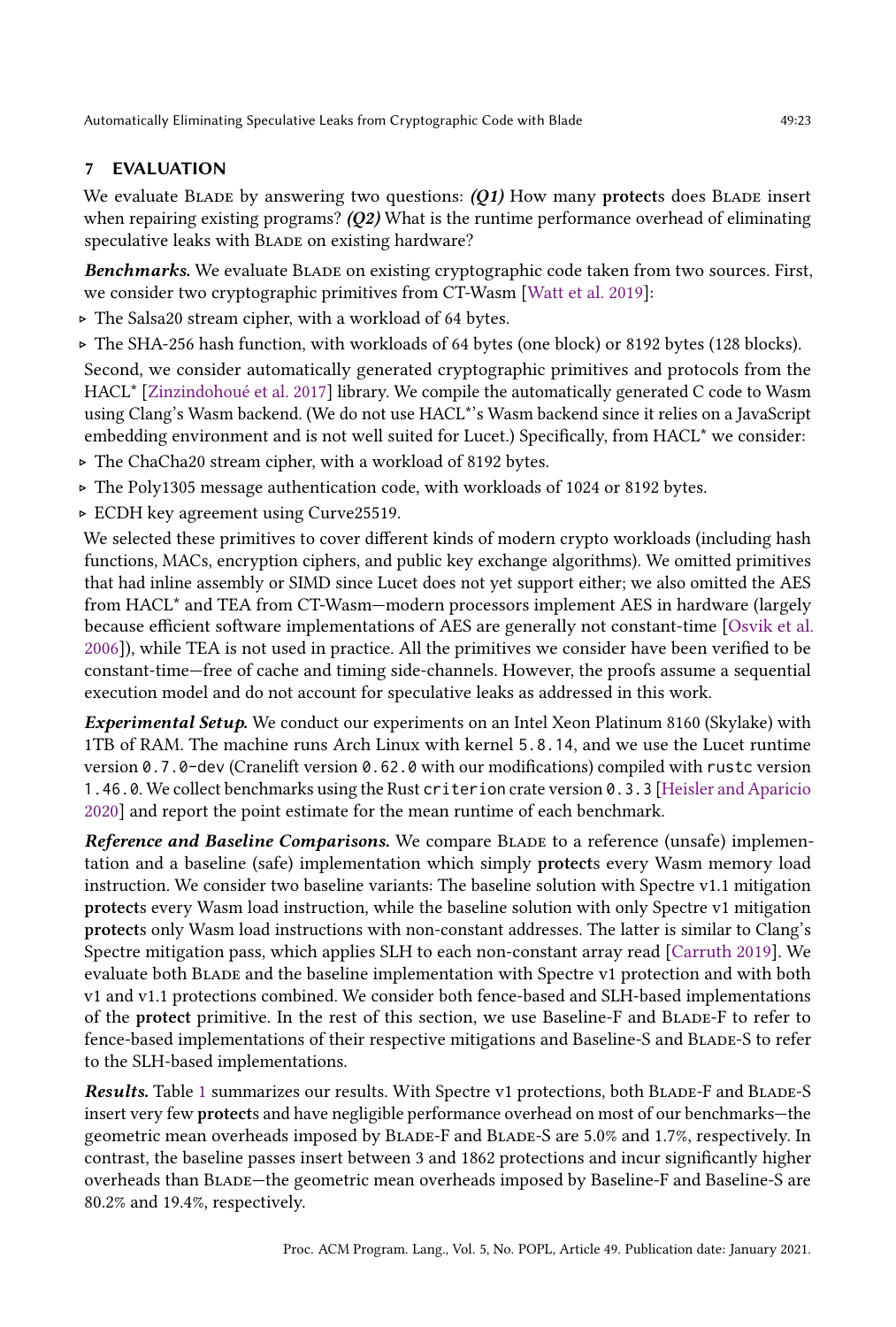<span id="page-23-0"></span>Table 1. Ref: Reference implementation with no Spectre mitigations; Baseline-F: Baseline mitigation inserting fences; BLADE-F: BLADE using fences as protect; Baseline-S: Baseline mitigation using SLH; BLADE-S: Blade using SLH; Overhead: Runtime overhead compared to Ref; Defs: number of fences inserted (Baseline-F and BLADE-F), or number of loads protected with SLH (Baseline-S and BLADE-S)

|                               |                       | Without v1.1 protections |                |                          | With v1.1 protections           |                     |                          |  |
|-------------------------------|-----------------------|--------------------------|----------------|--------------------------|---------------------------------|---------------------|--------------------------|--|
| <b>Benchmark</b>              | Defense               | Time                     | Overhead       | <b>Defs</b>              | Time<br>Overhead<br><b>Defs</b> |                     |                          |  |
|                               | Ref                   | 4.3us                    |                |                          | 4.3us                           |                     |                          |  |
|                               | Baseline-F            | 4.6 <sub>us</sub>        | 7.2%           | 3                        | 8.6 us                          | 101.7%              | 99                       |  |
| Salsa20 (CT-Wasm), 64 bytes   | BLADE-F               | $4.4$ us                 | 1.9%           | $\mathbf{0}$             | $4.3$ us                        | 1.7%                | $\mathbf{0}$             |  |
|                               | Baseline-S            | 4.4 us                   | 2.7%           | 3                        | 5.3us                           | 24.3%               | 99                       |  |
|                               | BLADE-S               | $4.3$ us                 | 0.5%           | $\boldsymbol{0}$         | 5.4 us                          | 26.4%               | 99                       |  |
|                               | Ref                   | 13.7 us                  | $\equiv$       | $\overline{\phantom{a}}$ | 13.7 us                         | $\blacksquare$      | $\overline{\phantom{a}}$ |  |
|                               | Baseline-F            | 19.8 us                  | 43.8%          | 23                       | 20.3 us                         | 48.0%               | 54                       |  |
| SHA-256 (CT-Wasm), 64 bytes   | BLADE-F               | 13.8 us                  | 0.2%           | $\boldsymbol{0}$         | 14.5 us                         | 5.4%                | 3                        |  |
|                               | Baseline-S            | $15.0$ us                | 9.1%           | 23                       | 15.1 us                         | 10.0%               | 54                       |  |
|                               | BLADE-S               | 13.9 us                  | 0.8%           | $\boldsymbol{0}$         | 15.2 us                         | 10.9%               | 54                       |  |
|                               | Ref                   | 114.6 us                 |                | $\frac{1}{2}$            | 114.6 us                        |                     |                          |  |
|                               | Baseline-F            | 516.6 us                 | 350.6%         | 23                       | 632.6 us                        | 451.8%              | 54                       |  |
| SHA-256 (CT-Wasm), 8192 bytes | BLADE-F               | 113.7 us                 | $-0.8%$        | $\boldsymbol{0}$         | 193.3 us                        | 68.6%               | 3                        |  |
|                               | Baseline-S            | 187.4 us                 | 63.4%          | 23                       | 208.0 us                        | 81.5%               | 54                       |  |
|                               | BLADE-S               | 115.2 us                 | 0.5%           | $\mathbf{0}$             | 216.5 us                        | 88.9%               | 54                       |  |
|                               | Ref                   | 43.7 us                  | $\equiv$       | $\mathbb{L}$             | 43.7 us                         | $\equiv$            | $\mathbf{r}$             |  |
|                               | Baseline-F            | 85.2 us                  | 94.8%          | 136                      | 85.4 us                         | 95.3%               | 142                      |  |
| ChaCha20 (HACL*), 8192 bytes  | BLADE-F               | 44.4 us                  | 1.5%           | 3                        | 45.4 us                         | 3.8%                | 7                        |  |
|                               | Baseline-S            | 52.8 us                  | 20.8%          | 136                      | 53.3 us                         | 21.9%               | 142                      |  |
|                               | BLADE-S               | 43.6 us                  | $-0.3%$        | 3                        | 53.8 us                         | 22.9%               | 142                      |  |
|                               | Ref                   | $5.5$ us                 | $\blacksquare$ | ÷,                       | $5.5$ us                        | $\bar{\phantom{a}}$ |                          |  |
| Poly1305 (HACL*), 1024 bytes  | Baseline-F            | 6.3us                    | 15.9%          | 133                      | $6.4$ us                        | 17.2%               | 139                      |  |
|                               | BLADE-F               | 5.5us                    | 1.4%           | 3                        | 5.6 <sub>us</sub>               | 2.2%                | 9                        |  |
|                               | Baseline-S            | 5.6 <sub>us</sub>        | 1.8%           | 133                      | $5.7$ us                        | 4.4%                | 139                      |  |
|                               | BLADE-S               | 5.5 <sub>us</sub>        | 1.0%           | 3                        | $5.6$ us                        | 2.5%                | 139                      |  |
|                               | Ref                   | 15.1 us                  | $\equiv$       | $\omega$                 | 15.1 us                         | $\sim$              | $\overline{\phantom{a}}$ |  |
|                               | Baseline-F            | 21.3 us                  | 41.1%          | 133                      | 21.4 us                         | 41.2%               | 139                      |  |
| Poly1305 (HACL*), 8192 bytes  | <b>BLADE-F</b>        | 15.1 us                  | $-0.0%$        | 3                        | 15.2 us                         | 0.8%                | 9                        |  |
|                               | Baseline-S            | 16.2 us                  | 7.2%           | 133                      | $16.3$ us                       | 7.6%                | 139                      |  |
|                               | BLADE-S               | 15.2 us                  | 0.7%           | 3                        | 16.2 us                         | 7.1%                | 139                      |  |
|                               | Ref                   | 354.3 us                 |                |                          | 354.3 us                        |                     |                          |  |
|                               | Baseline-F            | 989.8 us                 | 179.3%         | 1862                     | 1006.4 us                       | 184.0%              | 1887                     |  |
| ECDH Curve25519 (HACL*)       | <b>BLADE-F</b>        | 479.9 us                 | 35.4%          | 235                      | 497.8 us                        | 40.5%               | 256                      |  |
|                               | Baseline-S            | 507.0 us                 | 43.1%          | 1862                     | 520.4 us                        | 46.9%               | 1887                     |  |
|                               | BLADE-S               | 386.1 us                 | 9.0%           | 1419                     | 516.8 us                        | 45.9%               | 1887                     |  |
|                               | Ref                   |                          |                |                          |                                 |                     |                          |  |
|                               | Baseline-F            |                          | 80.2%          |                          | 104.8%                          |                     |                          |  |
| Geometric means               | <b>BLADE-F</b>        |                          | 5.0%           |                          |                                 | 15.3%               |                          |  |
|                               | Baseline-S<br>BLADE-S |                          | 19.4%          |                          |                                 | 25.8%               |                          |  |
|                               |                       |                          | 1.7%           |                          |                                 | 26.6%               |                          |  |

With both v1 and v1.1 protections, BLADE-F inserts an order of magnitude fewer protections than Baseline-F, and has correspondingly low performance overhead—the geometric mean overhead of Blade-F is 15.3%, whereas Baseline-F's is 104.8%. The geometric mean overhead of both Blade-S

Proc. ACM Program. Lang., Vol. 5, No. POPL, Article 49. Publication date: January 2021.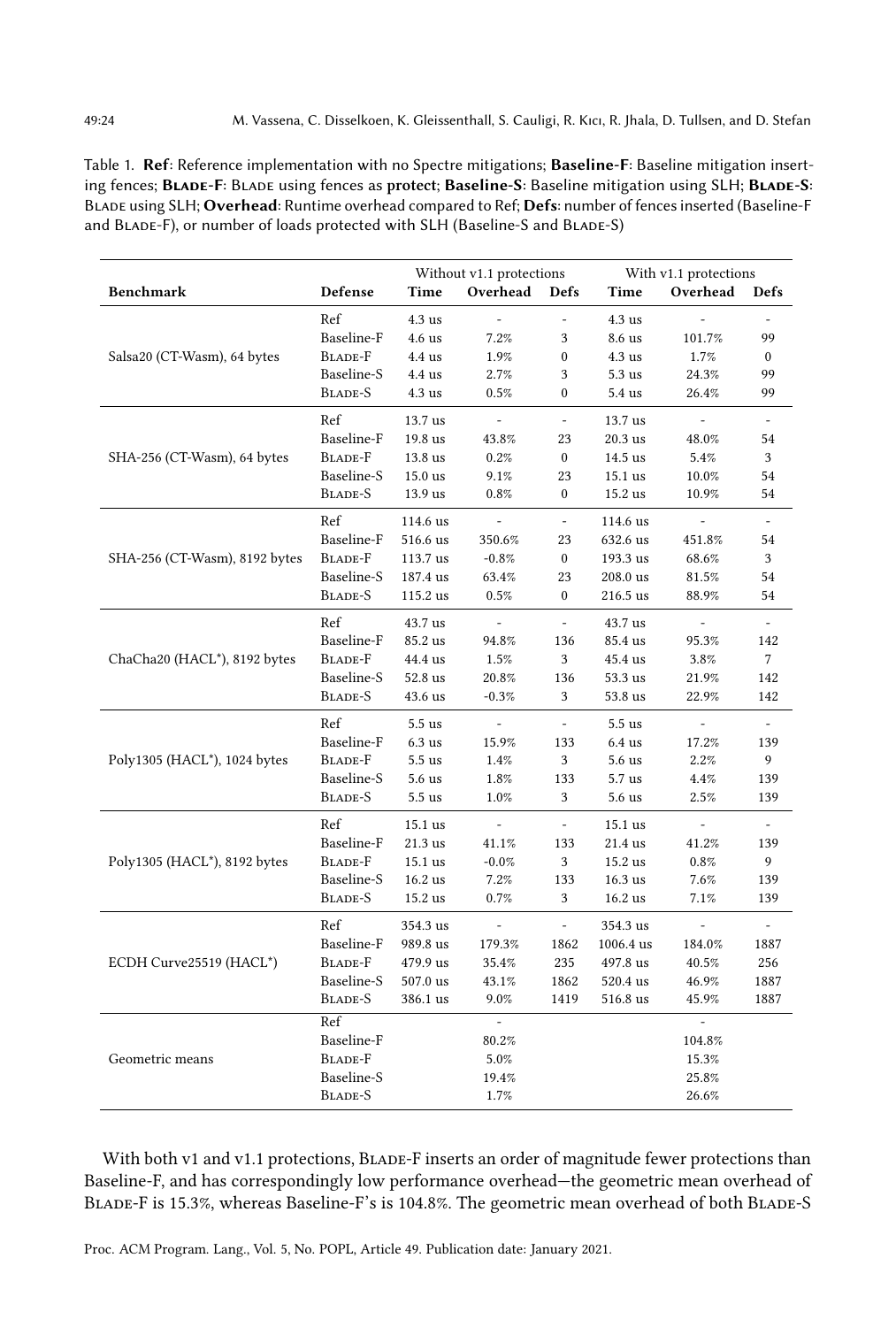and Baseline-S, on the other hand, is roughly 26%. Unlike BLADE-F, BLADE-S must mark all stored values as sinks in order to eliminate Spectre v1.1 attacks; for these benchmarks, this countermeasure requires Blade-S to apply protections to every Wasm load, just like Baseline-S. Indeed, we see in the table that Baseline-S and Blade-S make the exact same number of additions to the code.

We make three observations from our measurements. First, and somewhat surprisingly, BLADE does not insert any protects for Spectre v1 on any of the CT-Wasm benchmarks. We attribute this to the style of code: the CT-Wasm primitives are hand-written and, moreover, statically allocate variables and arrays in the Wasm linear memory—which, in turn, results in many constant-address loads. This is unlike the HACL<sup>\*</sup> primitives which are written in  $F^*$ , compiled to C and then Wasm and thus require between 3 and 235 protects.

Second, the benchmarks with short reference runtimes tend to have overall lower overheads, particularly for the baseline schemes. This is because for short workloads, the overall runtime is dominated by sandbox setup and teardown, which Blade does not introduce much overhead for. In contrast, for longer workloads, the execution of the Wasm code becomes the dominant portion of the benchmark—and exposes the overhead imposed by the different mitigations. We explore the relationship between workload size and performance overhead in more detail in [\[Vassena et al.](#page-29-6) [2020\]](#page-29-6).

And third, we observe for the Spectre v1 version that SLH gives overall better performance than fences, as expected. This is true even in the case of Curve25519, where implementing protect using SLH (Blade-S) results in a significant increase in the number of protections versus the fence-based implementation (Blade-F). Even in this case, the more targeted restriction of speculation, and the less heavyweight impact on the pipeline, allows SLH to still prevail over the fewer fences. However, this advantage is lost when considering both v1 and v1.1 mitigation: The sharp increase in the number of protects required for v1.1 ends up being slower than using (fewer) fences. A hybrid approach that uses both fences and SLH could potentially outperform both Blade-F and Blade-S.

In reality, though, both versions are inadequate software emulations of what the protect primitive should be. Fences take a heavy toll on the pipeline and are far too restrictive of speculation, while SLH pays a heavy instruction overhead for each instance, and can only be applied directly to loads, not to arbitrary cut points. A hardware implementation of the protect primitive could combine the best of Blade-F and Blade-S: targeted restriction of speculation, minimal instruction overhead, and only as many defenses as Blade-F, without the inflation in insertion count required by Blade-S.

However, even without any hardware assistance, both versions of the BLADE tool provide significant performance gains over the current state of the art in mitigating Spectre v1, and over existing fence-based solutions when targeting v1 or both v1 and v1.1.

# 8 RELATED WORK

Speculative Execution Semantics. Several semantics models for speculative execution have been proposed recently [\[Cauligi et al.](#page-27-5) [2020;](#page-27-5) [Cheang et al.](#page-27-17) [2019;](#page-27-17) [Disselkoen et al.](#page-27-20) [2019;](#page-27-20) [Guanciale et al.](#page-27-15) [2020;](#page-27-15) [Guarnieri et al.](#page-27-18) [2020;](#page-27-18) [McIlroy et al.](#page-28-14) [2019\]](#page-28-14). Of those, [\[Cauligi et al.](#page-27-5) [2020\]](#page-27-5) is closest to ours, and inspired our semantics (e.g., we share the 3-stages pipeline, attacker-supplied directives and the instruction reorder buffer). However, their semantics—and, indeed, the semantics of most of the other works—are exclusively for low-level assembly-like languages.[15](#page-24-0) In contrast, our JIT semantics bridges the gap between high-level commands and low-level instructions, which allows us to reason about speculative execution of source-level imperative programs through straightforward typing rules, while being faithful to low-level microarchitectural details. Moreover, the idea of modeling

<span id="page-24-0"></span><sup>&</sup>lt;sup>15</sup> The one exception, [Disselkoen et al.](#page-27-20) [\[2019\]](#page-27-20), present a Spectre-aware relaxed memory model based on pomsets, which is even further abstracted from the microarchitectural features of real processors.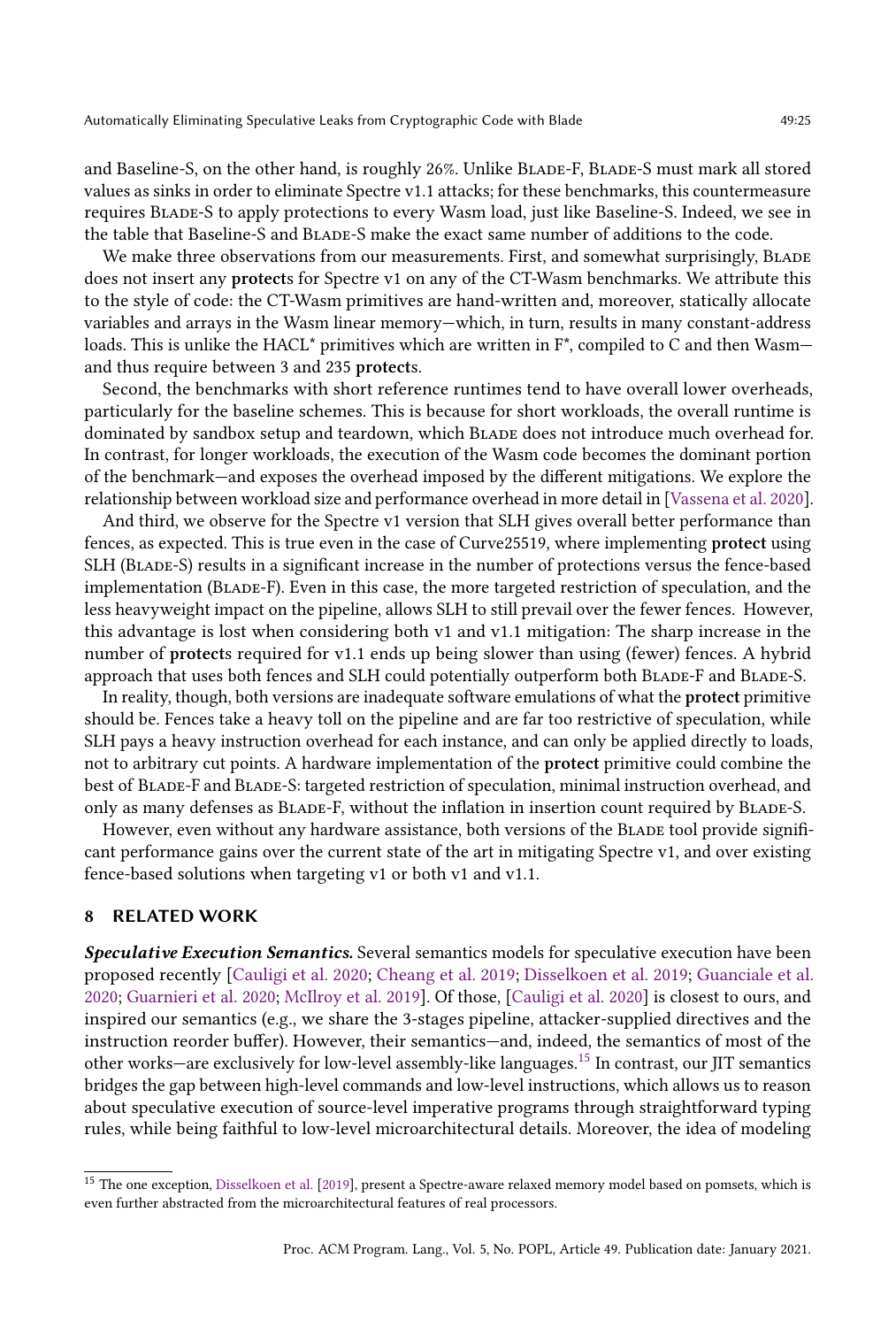speculative and out-of-order execution using stacks of progressively flattened commands is novel and key to enable source-level reasoning about the low-level effects of speculation.

**Detection and Repair.** [Wu and Wang](#page-29-8) [\[2019\]](#page-29-8) detect cache side channels via abstract interpretation by augmenting the program control-flow to accommodate for speculation. SPECTECTOR [\[Guarnieri](#page-27-18)] [et al.](#page-27-18) [2020\]](#page-27-5) and PITCHFORK [\[Cauligi et al.](#page-27-5) 2020] use symbolic execution on x86 binaries to detect speculative vulnerabilities. [Cheang et al.](#page-27-17) [\[2019\]](#page-27-17) and [Bloem et al.](#page-27-21) [\[2019\]](#page-27-21) apply bounded model checking to detect potential speculative vulnerabilities respectively via 4-ways self-composition and taint-tracking. These efforts assume a *fixed* speculation bound, and they focus on vulnerability detection rather than proposing techniques to *repair* vulnerable programs. Furthermore, many of these works consider only in-order execution. In contrast, our type system enforces speculative constant-time when program instructions are executed out-of-order with unbounded speculationand our tool BLADE automatically synthesizes repairs. Separately,  $oo7$  [\[Wang et al.](#page-29-2) [2018\]](#page-29-2) statically analyzes a binary from a set of untrusted input sources, detecting vulnerable patterns and inserting fences in turn. Our tool, Blade, not only repairs vulnerable programs without user annotation, but ensures that program patches contain a minimum number of fences. Furthermore, BLADE formally guarantees that repaired programs are free from speculation-based attacks.

Concurrent to our work, Intel proposed a mitigation for a new class of LVI attacks [\[Intel](#page-28-20) [2020;](#page-28-20) [Van Bulck et al.](#page-29-9) [2020\]](#page-29-9). Like BLADE, they implement a compiler pass that analyzes the program to determine an optimal placement of fences to cut source-to-sink data flows. While we consider an abstract, ideal protect primitive, they focus on the optimal placement of fences in particular. This means that they optimize the fence placement by taking into account the coarse-grained effects of fences—e.g., one fence providing a speculation barrier for multiple independent data-dependency chains.[16](#page-25-0) This also means, however, their approach does not easily transfer to using SLH for cases where SLH would be faster.

Hardware-based Mitigations. To eliminate speculative attacks, several secure hardware designs have been proposed. [Taram et al.](#page-28-5) [\[2019\]](#page-28-5) propose context-sensitive fencing, a hardware-based mitigation that dynamically inserts fences in the instruction stream when dangerous conditions arise. InvisiSpec [\[Yan et al.](#page-29-10) [2018\]](#page-29-10) features a special speculative buffer to prevent speculative loads from polluting the cache. STT [\[Yu et al.](#page-29-3) [2019\]](#page-29-3) tracks speculative taints *dynamically* inside the processor micro-architecture and stalls instructions to prevent speculative leaks. [Schwarz](#page-28-8) [et al.](#page-28-8) [\[2020\]](#page-28-8) propose ConTExT, a whole architecture change (applications, compilers, operating systems, and hardware) to eliminate all Spectre attacks. Though BLADE can benefit from a hardware implementation of protect, this work also shows that Spectre-PHT on existing hardware can be automatically eliminated in pure software with modest performance overheads.

# 9 LIMITATIONS AND FUTURE WORK

Blade only addresses Spectre-PHT attacks and does so at the Wasm-layer. Extending Blade to tackle other Spectre variants and the limitations of operating on Wasm is future work.

Other Spectre Variants. The Spectre-BTB variant [\[Kocher et al.](#page-28-4) [2019\]](#page-28-4) mistrains the Branch Target Buffer (BTB), which is used to predict indirect jump targets, to hijack the (speculative) control-flow of the program. Although Wasm does not provide an unrestricted indirect jump instruction, the indirect function call instruction—which is used to call functions registered in a function table—can be abused by an attacker. To address (in-process) Spectre-BTB, we could extend our type system to restrict the values used as indices into the function table to be typed as stable.

<span id="page-25-0"></span> $^{16}$  Unlike our approach, their resulting optimization problem is NP-hard—and only sub-optimal solutions may be found through heuristics.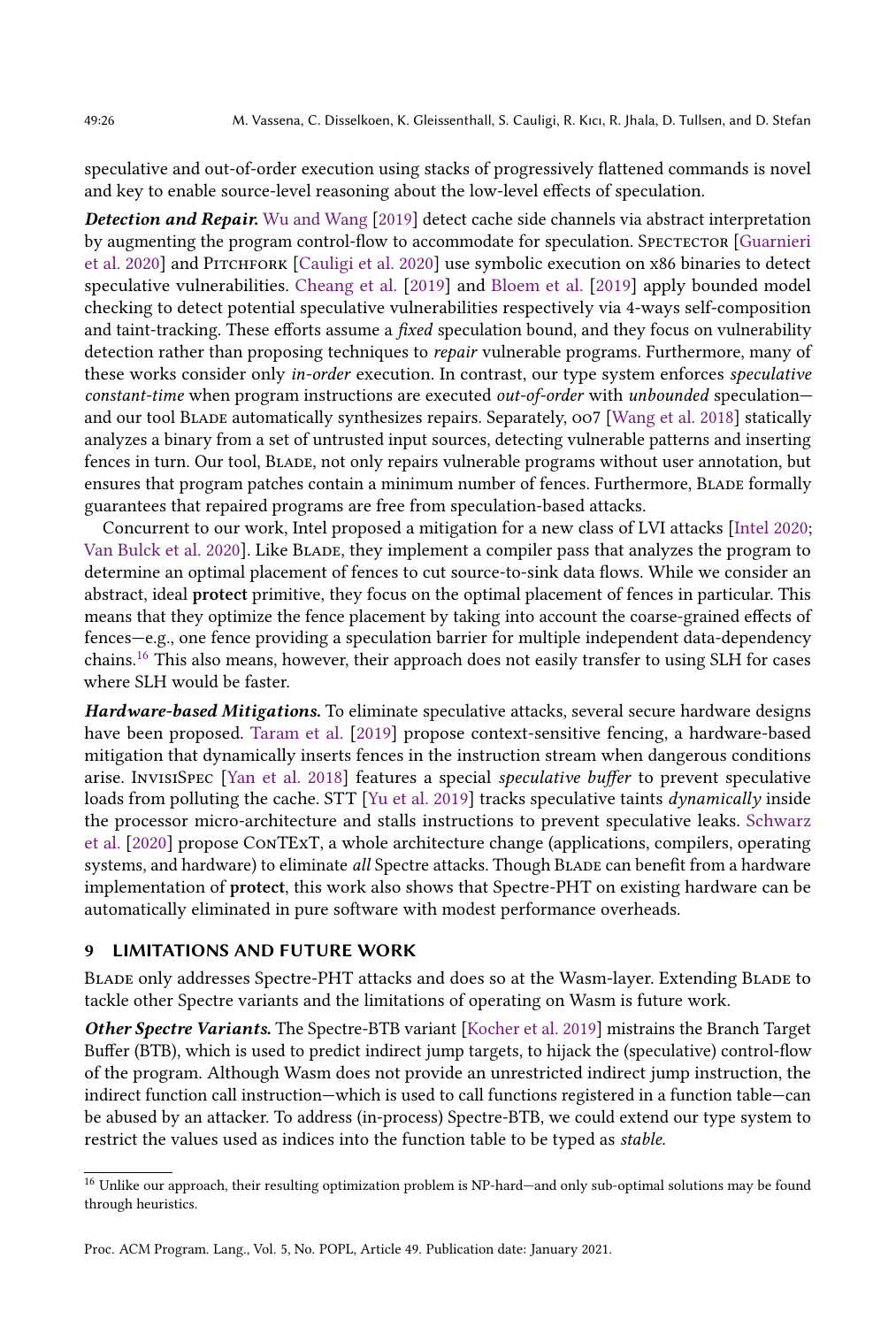The other Spectre variant, Spectre-RSB [\[Koruyeh et al.](#page-28-10) [2018;](#page-28-10) [Maisuradze and Rossow](#page-28-11) [2018\]](#page-28-11), abuses the return stack buffer. To mitigate these attacks, we could analyze Wasm code to identify potential RSB over/underflows and insert fences in response, or use mitigation strategies like RSB stuffing [\[Intel](#page-27-22) [2018b\]](#page-27-22). A more promising approach, however, is to use Intel's recent shadow stack, which ensures that returns cannot be speculatively hijacked [\[Shanbhogue et al.](#page-28-21) [2019\]](#page-28-21).

Detecting Spectre Gadgets at the Binary Level. BLADE operates on Wasm code-or more precisely, on the Cranelift compiler's IR—and can thus miss leaks inserted by the compiler passes that run after Blade—namely, register allocation and instruction selection. Though these passes are unlikely to introduce such leaks, we leave the validation of the generated binary code to future work.

Spectre Resistant Compilation. An alternative to repairing existing programs is to ensure they are compiled securely from the start. Recent works have developed verified constant-time-preserving optimizing compilers for generating correct, efficient, and secure cryptographic code [\[Almeida](#page-26-1) [et al.](#page-26-1) [2017;](#page-26-1) [Barthe et al.](#page-27-2) [2019\]](#page-27-2). Doing this for speculative constant-time, and understanding which optimizations break the SCT notion, is an interesting direction for future work.

Bounds Information. Blade-S relies on array bounds information to implement the speculative load hardening. For a memory safe language, this information can be made available to BLADE when compiling to Wasm (e.g., as a custom section). When compiling languages like C, where arrays bounds information is not explicit, this is harder—and we would need to use program analysis to track array lengths statically [\[Venet and Brat](#page-29-11) [2004\]](#page-29-11). Although such an analysis may be feasible for cryptographic code, it is likely to fall short for other application domains (e.g., due to dynamic memory allocation and pointer chasing). In these cases, we could track array lengths at runtime (e.g., by instrumenting programs [\[Nagarakatte et al.](#page-28-22) [2009\]](#page-28-22)) or, more simply, fall back to fences (especially since the overhead of tracking bounds information at runtime is typically high).

# 10 CONCLUSION

We presented BLADE, a fully automatic approach to provably and efficiently eliminate speculationbased leakage in unannotated cryptographic code. BLADE statically detects data flows from transient sources to stable sinks and synthesizes a minimal number of fence-based or SLH-based protect calls to eliminate potential leaks. Our evaluation shows that Blade inserts an order of magnitude fewer protections than would be added by today's compilers, and that existing crypto primitives repaired with Blade impose modest overheads when using both fences and SLH for protect.

# ACKNOWLEDGEMENTS

We thank the reviewers and our shepherd Aseem Rastogi for their suggestions and insightful comments. Many thanks to Shravan Narayan, Ravi Sahita, and Anjo Vahldiek-Oberwagner for fruitful discussions. This work was supported in part by gifts from Fastly, Fujitsu, and Cisco; by the NSF under Grant Number CNS-1514435 and CCF-1918573; by ONR Grant N000141512750; by the German Federal Ministry of Education and Research (BMBF) through funding for the CISPA-Stanford Center for Cybersecurity; and, by the CONIX Research Center, one of six centers in JUMP, a Semiconductor Research Corporation (SRC) program sponsored by DARPA.

#### REFERENCES

<span id="page-26-0"></span>Alex Aiken. 1996. Constraint-based program analysis. In Static Analysis, Radhia Cousot and David A. Schmidt (Eds.). Springer Berlin Heidelberg, Berlin, Heidelberg, 1–1.

<span id="page-26-1"></span>José Bacelar Almeida, Manuel Barbosa, Gilles Barthe, Arthur Blot, Benjamin Grégoire, Vincent Laporte, Tiago Oliveira, Hugo Pacheco, Benedikt Schmidt, and Pierre-Yves Strub. 2017. Jasmin: High-Assurance and High-Speed Cryptography. In Proceedings of the 2017 ACM SIGSAC Conference on Computer and Communications Security (CCS '17). Association for Computing Machinery, New York, NY, USA, 1807–1823. https://doi.org/10.[1145/3133956](https://doi.org/10.1145/3133956.3134078).<sup>3134078</sup>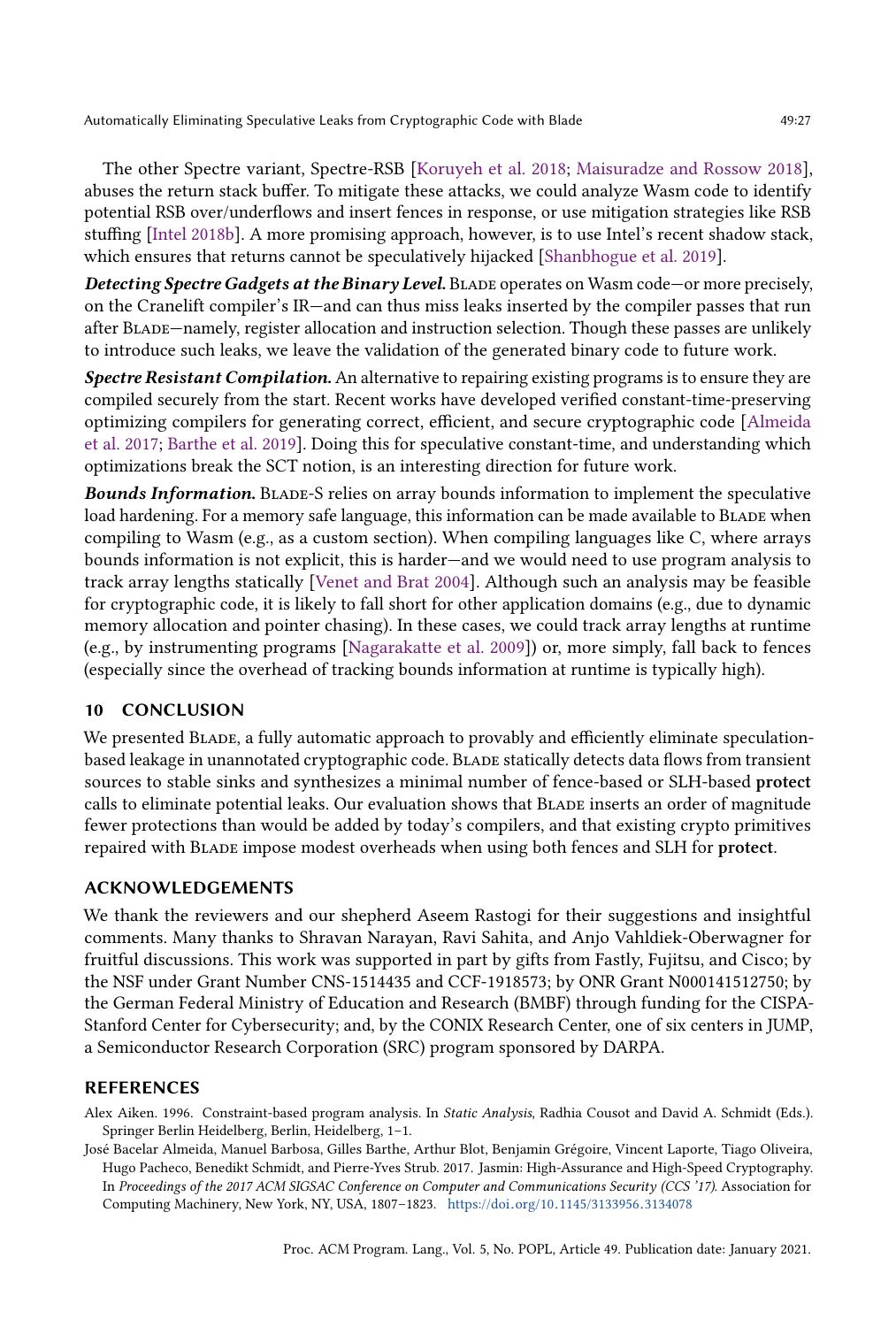- <span id="page-27-1"></span>Jose Bacelar Almeida, Manuel Barbosa, Gilles Barthe, François Dupressoir, and Michael Emmi. 2016. Verifying Constant-Time Implementations. In 25th USENIX Security Symposium (USENIX Security 16). USENIX Association, Austin, TX, 53–70. https://www.usenix.[org/conference/usenixsecurity16/technical-sessions/presentation/almeida](https://www.usenix.org/conference/usenixsecurity16/technical-sessions/presentation/almeida)
- <span id="page-27-11"></span>AMD. 2018. Software Techniques For Managing Speculation On AMD Processors. [https://developer](https://developer.amd.com/wp-content/resources/Managing-Speculation-on-AMD-Processors.pdf).amd.com/wp[content/resources/Managing-Speculation-on-AMD-Processors](https://developer.amd.com/wp-content/resources/Managing-Speculation-on-AMD-Processors.pdf).pdf.
- <span id="page-27-2"></span>Gilles Barthe, Sandrine Blazy, Benjamin Grégoire, Rémi Hutin, Vincent Laporte, David Pichardie, and Alix Trieu. 2019. Formal Verification of a Constant-Time Preserving C Compiler. Proc. ACM Program. Lang. 4, POPL, Article 7 (Dec. 2019), 30 pages. https://doi.org/10.[1145/3371075](https://doi.org/10.1145/3371075)
- <span id="page-27-14"></span>Atri Bhattacharyya, Alexandra Sandulescu, Matthias Neugschwandtner, Alessandro Sorniotti, Babak Falsafi, Mathias Payer, and Anil Kurmus. 2019. SMoTherSpectre: Exploiting Speculative Execution Through Port Contention. In Proceedings of the 2019 ACM SIGSAC Conference on Computer and Communications Security (CCS '19). ACM, New York, NY, USA, 785–800. https://doi.org/10.[1145/3319535](https://doi.org/10.1145/3319535.3363194).<sup>3363194</sup>
- <span id="page-27-21"></span>Roderick Bloem, Swen Jacobs, and Yakir Vizel. 2019. Efficient Information-Flow Verification Under Speculative Execution. In Automated Technology for Verification and Analysis, Yu-Fang Chen, Chih-Hong Cheng, and Javier Esparza (Eds.). Springer International Publishing, Cham, 499–514.
- <span id="page-27-4"></span>Google Security Blog. 2010. Mitigating Spectre with Site Isolation in Chrome. [https://security](https://security.googleblog.com/2018/07/mitigating-spectre-with-site-isolation.html).googleblog.com/2018/07/ [mitigating-spectre-with-site-isolation](https://security.googleblog.com/2018/07/mitigating-spectre-with-site-isolation.html).html.

<span id="page-27-8"></span>Bytecode Alliance. 2020. Cranelift Code Generator. https://github.[com/bytecodealliance/wasmtime/tree/main/cranelift.](https://github.com/bytecodealliance/wasmtime/tree/main/cranelift)

- <span id="page-27-6"></span>Claudio Canella, Jo Van Bulck, Michael Schwarz, Moritz Lipp, Benjamin Von Berg, Philipp Ortner, Frank Piessens, Dmitry Evtyushkin, and Daniel Gruss. 2019. A Systematic Evaluation of Transient Execution Attacks and Defenses. In Proceedings of the 28th USENIX Conference on Security Symposium (SEC'19). USENIX Association, Berkeley, CA, USA, 249–266. http://dl.acm.[org/citation](http://dl.acm.org/citation.cfm?id=3361338.3361356).cfm?id=3361338.<sup>3361356</sup>
- <span id="page-27-7"></span>Chandler Carruth. 2019. Speculative Load Hardening. https://llvm.[org/docs/SpeculativeLoadHardening](https://llvm.org/docs/SpeculativeLoadHardening.html).html.
- <span id="page-27-5"></span>Sunjay Cauligi, Craig Disselkoen, Klaus von Gleissenthall, Dean Tullsen, Deian Stefan, Tamara Rezk, and Gilles Barthe. 2020. Constant-Time Foundations for the New Spectre Era. In Proc. ACM Conference on Programming Language Design and Implementation.
- <span id="page-27-0"></span>Sunjay Cauligi, Gary Soeller, Brian Johannesmeyer, Fraser Brown, Riad S. Wahby, John Renner, Benjamin Gregoire, Gilles Barthe, Ranjit Jhala, and Deian Stefan. 2019. FaCT: A DSL for timing-sensitive computation. In Programming Language Design and Implementation (PLDI). ACM SIGPLAN.
- <span id="page-27-17"></span>Kevin Cheang, Cameron Rasmussen, Sanjit A. Seshia, and Pramod Subramanyan. 2019. A Formal Approach to Secure Speculation. In Proceedings of the Computer Security Foundations Symposium (CSF).
- <span id="page-27-20"></span>Craig Disselkoen, Radha Jagadeesan, Alan Jeffrey, and James Riely. 2019. The Code That Never Ran: Modeling Attacks on Speculative Evaluation. In 2019 IEEE Symposium on Security and Privacy, SP 2019, San Francisco, CA, USA, May 19-23, <sup>2019</sup>. 1238–1255. [https://doi](https://doi.org/10.1109/SP.2019.00047).org/10.1109/SP.2019.<sup>00047</sup>
- <span id="page-27-3"></span>Daniel Donenfeld. 2020. More Spectre mitigations in MSVC. https://devblogs.microsoft.[com/cppblog/more-spectre](https://devblogs.microsoft.com/cppblog/more-spectre-mitigations-in-msvc/)[mitigations-in-msvc/.](https://devblogs.microsoft.com/cppblog/more-spectre-mitigations-in-msvc/)
- <span id="page-27-12"></span>D. R. Ford and D. R. Fulkerson. 2010. Flows in Networks. Princeton University Press, USA.
- <span id="page-27-9"></span>Qian Ge, Yuval Yarom, David Cock, and Gernot Heiser. 2018. A survey of microarchitectural timing attacks and countermeasures on contemporary hardware. In Journal of Cryptographic Engineering.
- <span id="page-27-15"></span>Roberto Guanciale, Musard Balliu, and Mads Dam. 2020. InSpectre: Breaking and Fixing Microarchitectural Vulnerabilities by Formal Analysis. In Proceedings of the 2020 ACM SIGSAC Conference on Computer and Communications Security (CCS '20). Association for Computing Machinery, New York, NY, USA, 1853–1869. https://doi.org/10.[1145/3372297](https://doi.org/10.1145/3372297.3417246).<sup>3417246</sup>
- <span id="page-27-18"></span>Marco Guarnieri, Boris Koepf, José Francisco Morales, Jan Reineke, and Andrés Sánchez. 2020. Spectector: Principled Detection of Speculative Information Flows. In Proc. IEEE Symp. on Security and Privacy (SSP '20).
- <span id="page-27-16"></span>Andreas Haas, Andreas Rossberg, Derek L. Schuff, Ben L. Titzer, Michael Holman, Dan Gohman, Luke Wagner, Alon Zakai, and JF Bastien. 2017. Bringing the Web up to Speed with WebAssembly. In Proceedings of the 38th ACM SIGPLAN Conference on Programming Language Design and Implementation (PLDI 2017). Association for Computing Machinery, New York, NY, USA, 185–200. https://doi.org/10.[1145/3062341](https://doi.org/10.1145/3062341.3062363).<sup>3062363</sup>
- <span id="page-27-19"></span>Brook Heisler and Jorge Aparicio. 2020. Criterion.rs: Statistics-driven Microbenchmarking in Rust. [https://crates](https://crates.io/crates/criterion).io/crates/ [criterion.](https://crates.io/crates/criterion)
- <span id="page-27-13"></span>Jann Horn. 2018. speculative execution, variant 4: speculative store bypass. https://bugs.chromium.[org/p/project-zero/](https://bugs.chromium.org/p/project-zero/issues/detail?id=1528) [issues/detail?id](https://bugs.chromium.org/p/project-zero/issues/detail?id=1528)=1528.
- <span id="page-27-10"></span>Intel. 2018a. Intel Analysis of Speculative Execution Side Channels. https://newsroom.intel.[com/wp-content/uploads/sites/](https://newsroom.intel.com/wp-content/uploads/sites/11/2018/01/Intel-Analysis-of-Speculative-Execution-Side-Channels.pdf) [11/2018/01/Intel-Analysis-of-Speculative-Execution-Side-Channels](https://newsroom.intel.com/wp-content/uploads/sites/11/2018/01/Intel-Analysis-of-Speculative-Execution-Side-Channels.pdf).pdf.
- <span id="page-27-22"></span>Intel. 2018b. Retpoline: A Branch Target Injection Mitigation. https://software.intel.[com/security-software-guidance/api](https://software.intel.com/security-software-guidance/api-app/sites/default/files/Retpoline-A-Branch-Target-Injection-Mitigation.pdf)[app/sites/default/files/Retpoline-A-Branch-Target-Injection-Mitigation](https://software.intel.com/security-software-guidance/api-app/sites/default/files/Retpoline-A-Branch-Target-Injection-Mitigation.pdf).pdf.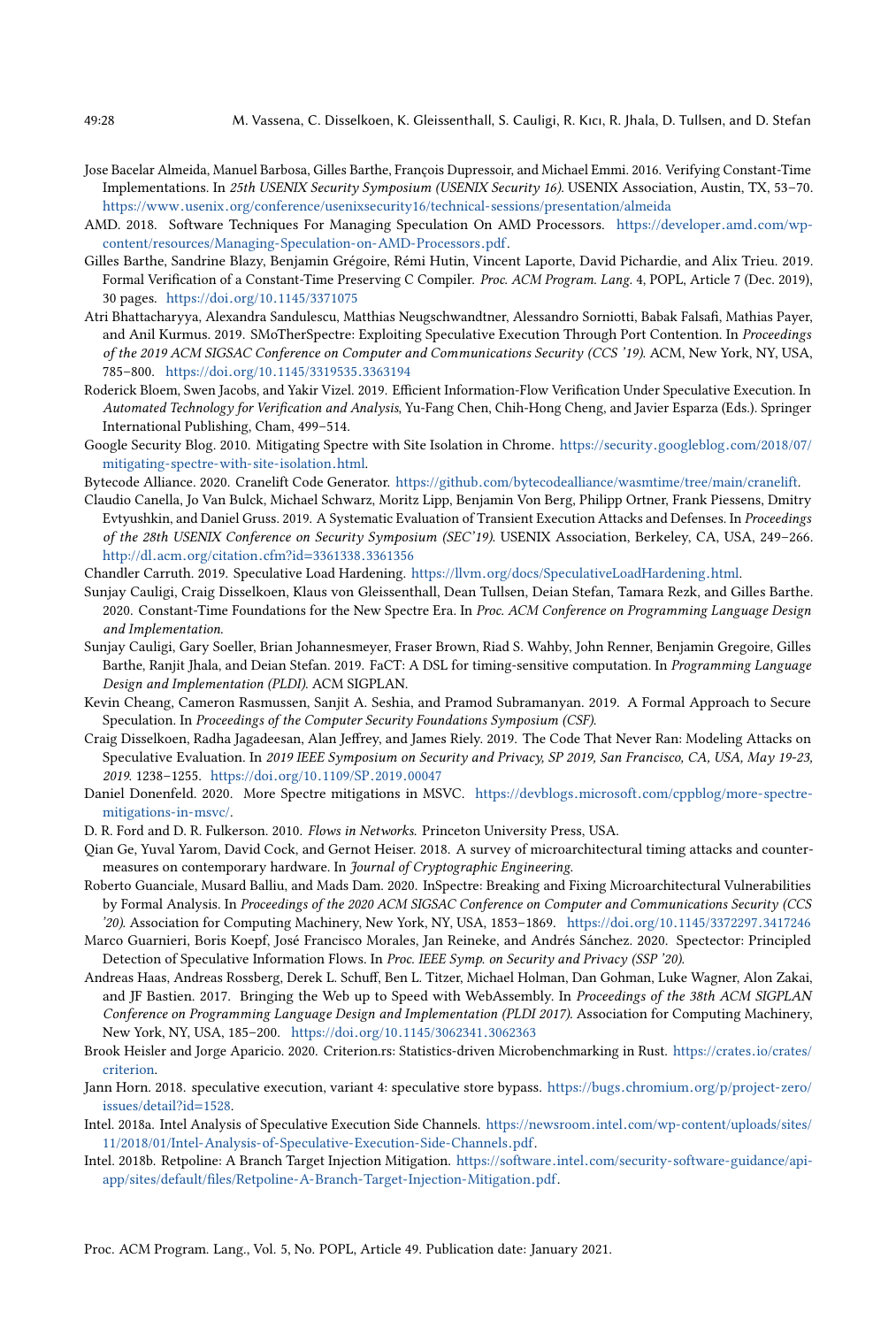- <span id="page-28-20"></span>Intel. 2020. An Optimized Mitigation Approach for Load Value Injection. https://software.intel.[com/security-software](https://software.intel.com/security-software-guidance/insights/optimized-mitigation-approach-load-value-injection)[guidance/insights/optimized-mitigation-approach-load-value-injection.](https://software.intel.com/security-software-guidance/insights/optimized-mitigation-approach-load-value-injection)
- <span id="page-28-3"></span>Vladimir Kiriansky and Carl Waldspurger. 2018. Speculative Buffer Overflows: Attacks and Defenses. CoRR abs/1807.03757 (2018). arXiv[:1807.03757](https://arxiv.org/abs/1807.03757) http://arxiv.[org/abs/1807](http://arxiv.org/abs/1807.03757).<sup>03757</sup>
- <span id="page-28-4"></span>Paul Kocher, Jann Horn, Anders Fogh, , Daniel Genkin, Daniel Gruss, Werner Haas, Mike Hamburg, Moritz Lipp, Stefan Mangard, Thomas Prescher, Michael Schwarz, and Yuval Yarom. 2019. Spectre Attacks: Exploiting Speculative Execution. In 40th IEEE Symposium on Security and Privacy (S&P'19).
- <span id="page-28-10"></span>Esmaeil Mohammadian Koruyeh, Khaled N. Khasawneh, Chengyu Song, and Nael Abu-Ghazaleh. 2018. Spectre Returns! Speculation Attacks Using the Return Stack Buffer. In Proceedings of the 12th USENIX Conference on Offensive Technologies (WOOT'18). USENIX Association, Berkeley, CA, USA, 3–3. http://dl.acm.[org/citation](http://dl.acm.org/citation.cfm?id=3307423.3307426).cfm?id=3307423.<sup>3307426</sup>
- <span id="page-28-16"></span>J. Landauer and T. Redmond. 1993. A lattice of information. In [1993] Proceedings Computer Security Foundations Workshop VI. 65–70. https://doi.org/10.[1109/CSFW](https://doi.org/10.1109/CSFW.1993.246638).1993.<sup>246638</sup>
- <span id="page-28-13"></span>Moritz Lipp, Michael Schwarz, Daniel Gruss, Thomas Prescher, Werner Haas, Anders Fogh, Jann Horn, Stefan Mangard, Paul Kocher, Daniel Genkin, Yuval Yarom, and Mike Hamburg. 2018. Meltdown: Reading Kernel Memory from User Space. In 27th USENIX Security Symposium (USENIX Security 18).
- <span id="page-28-11"></span>Giorgi Maisuradze and Christian Rossow. 2018. Ret2Spec: Speculative Execution Using Return Stack Buffers. In Proceedings of the 2018 ACM SIGSAC Conference on Computer and Communications Security (CCS '18). ACM, New York, NY, USA, 2109–2122. https://doi.org/10.[1145/3243734](https://doi.org/10.1145/3243734.3243761).<sup>3243761</sup>
- <span id="page-28-14"></span>Ross McIlroy, Jaroslav Sevcík, Tobias Tebbi, Ben L. Titzer, and Toon Verwaest. 2019. Spectre is here to stay: An analysis of side-channels and speculative execution. CoRR abs/1902.05178 (2019). arXiv[:1902.05178](https://arxiv.org/abs/1902.05178) http://arxiv.[org/abs/1902](http://arxiv.org/abs/1902.05178).<sup>05178</sup>
- <span id="page-28-18"></span>Tyler McMullen. 2020. Lucet: A Compiler and Runtime for High-Concurrency Low-Latency Sandboxing. Principles of Secure Compilation (PriSC).
- <span id="page-28-12"></span>Daniel Moghimi, Moritz Lipp, Berk Sunar, and Michael Schwarz. 2020. Medusa: Microarchitectural Data Leakage via Automated Attack Synthesis. In 29th USENIX Security Symposium (USENIX Security 20). USENIX Association, Boston, MA. https://www.usenix.[org/conference/usenixsecurity20/presentation/moghimi-medusa](https://www.usenix.org/conference/usenixsecurity20/presentation/moghimi-medusa)
- <span id="page-28-1"></span>Mozilla Wiki 2018. Security/Sandbox. https://wiki.mozilla.[org/Security/Sandbox.](https://wiki.mozilla.org/Security/Sandbox)
- <span id="page-28-17"></span>A. C. Myers, A. Sabelfeld, and S. Zdancewic. 2004. Enforcing robust declassification. In Proceedings. 17th IEEE Computer Security Foundations Workshop, 2004. 172–186. https://doi.org/10.[1109/CSFW](https://doi.org/10.1109/CSFW.2004.1310740).2004.<sup>1310740</sup>
- <span id="page-28-22"></span>Santosh Nagarakatte, Jianzhou Zhao, Milo M.K. Martin, and Steve Zdancewic. 2009. SoftBound: Highly Compatible and Complete Spatial Memory Safety for c. In Proceedings of the 30th ACM SIGPLAN Conference on Programming Language Design and Implementation (PLDI '09). Association for Computing Machinery, New York, NY, USA, 245–258. https://doi.org/10.[1145/1542476](https://doi.org/10.1145/1542476.1542504).<sup>1542504</sup>
- <span id="page-28-15"></span>Hanne Riis Nielson and Flemming Nielson. 1998. Flow logics for constraint based analysis. In Compiler Construction, Kai Koskimies (Ed.). Springer Berlin Heidelberg, Berlin, Heidelberg, 109–127.
- <span id="page-28-19"></span>Dag Arne Osvik, Adi Shamir, and Eran Tromer. 2006. Cache attacks and countermeasures: the case of AES. In Proceedings of the 2006 The Cryptographers' Track at the RSA conference on Topics in Cryptology (CT-RSA'06). Springer-Verlag.
- <span id="page-28-6"></span>Andrew Pardoe. 2018. Spectre mitigations in MSVC. https://devblogs.microsoft.[com/cppblog/spectre-mitigations-in-msvc/.](https://devblogs.microsoft.com/cppblog/spectre-mitigations-in-msvc/)
- <span id="page-28-0"></span>Jonathan Protzenko, Benjamin Beurdouche, Denis Merigoux, and Karthikeyan Bhargavan. 2019. Formally Verified Cryptographic Web Applications in WebAssembly. In Security and Privacy.
- <span id="page-28-2"></span>Charles Reis, Alexander Moshchuk, and Nasko Oskov. 2019. Site Isolation: Process Separation for Web Sites within the Browser. In USENIX Security Symposium.
- <span id="page-28-8"></span>Michael Schwarz, Moritz Lipp, Claudio Canella, Robert Schilling, Florian Kargl, and Daniel Gruss. 2020. ConTExT: A Generic Approach for Mitigating Spectre. In Proc. Network and Distributed System Security Symposium. [https:](https://doi.org/10.14722/ndss.2020.24271) //doi.org/10.[14722/ndss](https://doi.org/10.14722/ndss.2020.24271).2020.<sup>24271</sup>
- <span id="page-28-21"></span>Vedvyas Shanbhogue, Deepak Gupta, and Ravi Sahita. 2019. Security Analysis of Processor Instruction Set Architecture for Enforcing Control-Flow Integrity. In International Workshop on Hardware and Architectural Support for Security and Privacy (HASP).
- <span id="page-28-5"></span>Mohammadkazem Taram, Ashish Venkat, and Dean Tullsen. 2019. Context-Sensitive Fencing: Securing Speculative Execution via Microcode Customization. In Proceedings of the Twenty-Fourth International Conference on Architectural Support for Programming Languages and Operating Systems (ASPLOS '19). Association for Computing Machinery, New York, NY, USA, 395–410. https://doi.org/10.[1145/3297858](https://doi.org/10.1145/3297858.3304060).<sup>3304060</sup>
- <span id="page-28-7"></span>20-30% Performance Hit from the Spectre Bug Fix on Ubuntu. https://www.percona.com/blog/2018/01/23/20-30-performance-hit-spectre-bug-fix-ubuntu/.
- <span id="page-28-9"></span>Eran Tromer, Dag Arne Osvik, and Adi Shamir. 2010. Efficient Cache Attacks on AES, and Countermeasures. J. Cryptol. 23, 1 (Jan. 2010), 37–71. https://doi.org/10.[1007/s00145-009-9049-y](https://doi.org/10.1007/s00145-009-9049-y)
- <span id="page-28-23"></span>Jo Van Bulck, Marina Minkin, Ofir Weisse, Daniel Genkin, Baris Kasikci, Frank Piessens, Mark Silberstein, Thomas F. Wenisch, Yuval Yarom, and Raoul Strackx. 2018. Foreshadow: Extracting the Keys to the Intel SGX Kingdom with